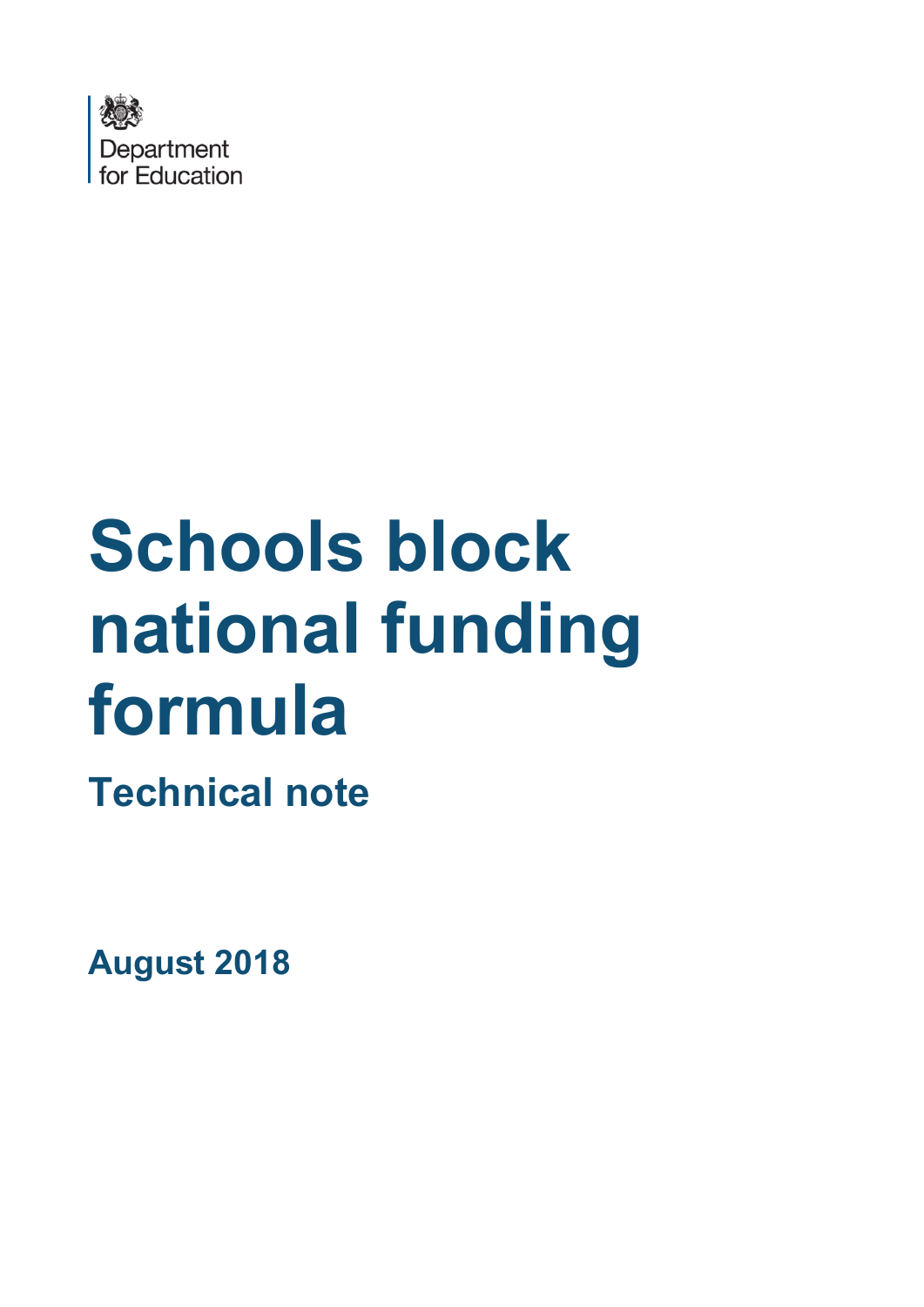# **Contents**

| Chapter 1: Introduction and overview                                                                             | 5  |
|------------------------------------------------------------------------------------------------------------------|----|
| Introduction                                                                                                     | 5  |
| Differences between the 2018-19 NFF and the 2019-20 NFF                                                          | 6  |
| Data and modelling approach                                                                                      | 6  |
| Chapter 2: Establishing baseline funding for LA allocations                                                      | 8  |
| Core schools funding baseline                                                                                    | 8  |
| Premises factors baselines                                                                                       | 8  |
| Mobility factor baseline                                                                                         | 9  |
| Growth factor baseline                                                                                           | 9  |
| Summary of total schools block baseline                                                                          | 9  |
| Chapter 3: Core schools funding NFF calculation for LA allocations                                               | 10 |
| Basic per-pupil funding                                                                                          | 10 |
| Additional needs funding                                                                                         | 11 |
| Socio-economic deprivation - FSM                                                                                 | 12 |
| Socio-economic deprivation - Area-level deprivation data: Income Deprivation<br>Affecting Children Index (IDACI) | 13 |
| Low prior attainment factor                                                                                      | 16 |
| English as an additional language factor                                                                         | 17 |
| Lump sum                                                                                                         | 18 |
| Sparsity                                                                                                         | 18 |
| Sparsity weighting                                                                                               | 19 |
| Area cost adjustment                                                                                             | 20 |
| NFF pupil-led unit of funding before applying the minimum per pupil funding and the<br>funding floor             | 21 |
| NFF school-led unit of funding                                                                                   | 22 |
| "If full" NFF school-led unit of funding for new and growing schools                                             | 22 |
| Applying the minimum per pupil funding                                                                           | 22 |
| Applying the funding floor                                                                                       | 26 |
| Core schools NFF funding – splitting between primary and secondary                                               | 29 |
| Chapter 4: Core schools funding transitional protection                                                          | 30 |
| Core schools transitional protection funding – splitting between primary and<br>secondary                        | 32 |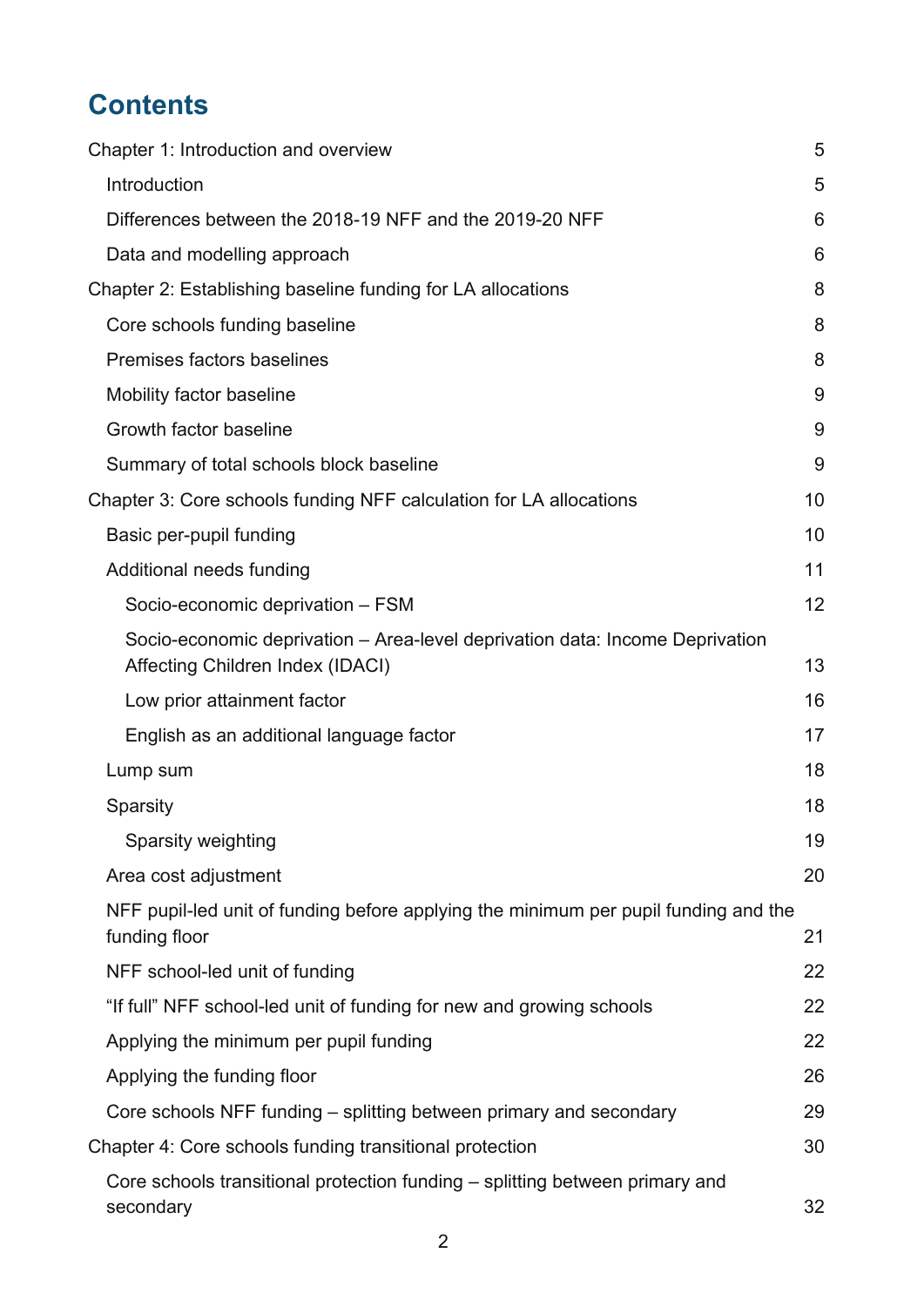| Chapter 5: NFF allocations to LAs                                                                                                          | 33 |
|--------------------------------------------------------------------------------------------------------------------------------------------|----|
| <b>Baseline funding</b>                                                                                                                    | 33 |
| Provisional funding in 2019-20, based on 2018-19 pupil count                                                                               | 33 |
| Core schools funding - Provisional funding in 2019-20                                                                                      | 34 |
| 2019-20 primary and secondary units of funding                                                                                             | 35 |
| 2019-20 actual premises and mobility funding                                                                                               | 37 |
| 2019-20 provisional growth funding                                                                                                         | 38 |
| Total provisional funding in 2019-20                                                                                                       | 38 |
| Illustrative funding if the NFF was implemented without the gains cap, based on 2018-<br>19 data                                           | 40 |
| Core schools funding – illustrative funding if the NFF was implemented without the<br>gains cap.                                           | 40 |
| Illustrative premises, mobility and growth funding if NFF implemented without the<br>gains cap                                             | 40 |
| Total illustrative funding if NFF implemented without transition                                                                           | 40 |
| Chapter 6: Calculating school-level illustrative allocations                                                                               | 41 |
| How does this affect the calculation?                                                                                                      | 41 |
| APT or GAG adjusted pupil count                                                                                                            | 41 |
| APT or GAG premises and mobility                                                                                                           | 42 |
| NFF pupil-led unit of funding (pre minimum per pupil funding and funding floor)                                                            | 42 |
| NFF school-led unit of funding                                                                                                             | 42 |
| "If full" school-led unit of funding                                                                                                       | 43 |
| NFF minimum per pupil unit of funding                                                                                                      | 43 |
| NFF funding floor                                                                                                                          | 43 |
| Transition on to formula                                                                                                                   | 43 |
| NFF premises funding                                                                                                                       | 43 |
| What have we published at a school level?                                                                                                  | 44 |
| Annex A: Additional area cost adjustment (ACA) information, calculation of the teacher<br>pay cost adjustment and list of ACAs for each LA | 47 |
| Annex B: Schools new in 2018-19                                                                                                            | 53 |
| New schools                                                                                                                                | 53 |
| Amalgamating schools.                                                                                                                      | 54 |
| Split schools.                                                                                                                             | 54 |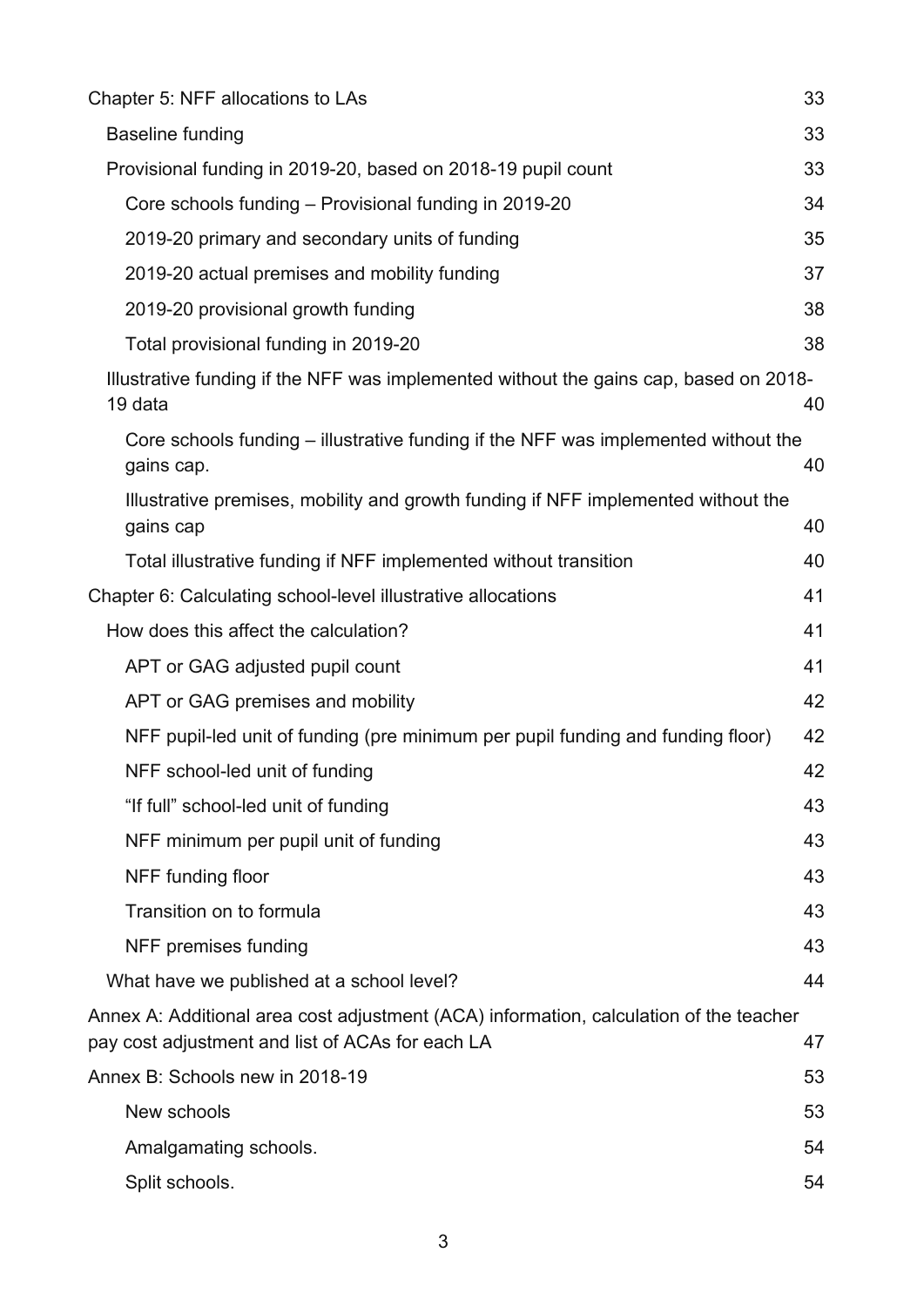| 55 |
|----|
| 55 |
| 55 |
| 57 |
| 57 |
|    |
| 63 |
| 63 |
| 63 |
| 64 |
| 64 |
| 64 |
|    |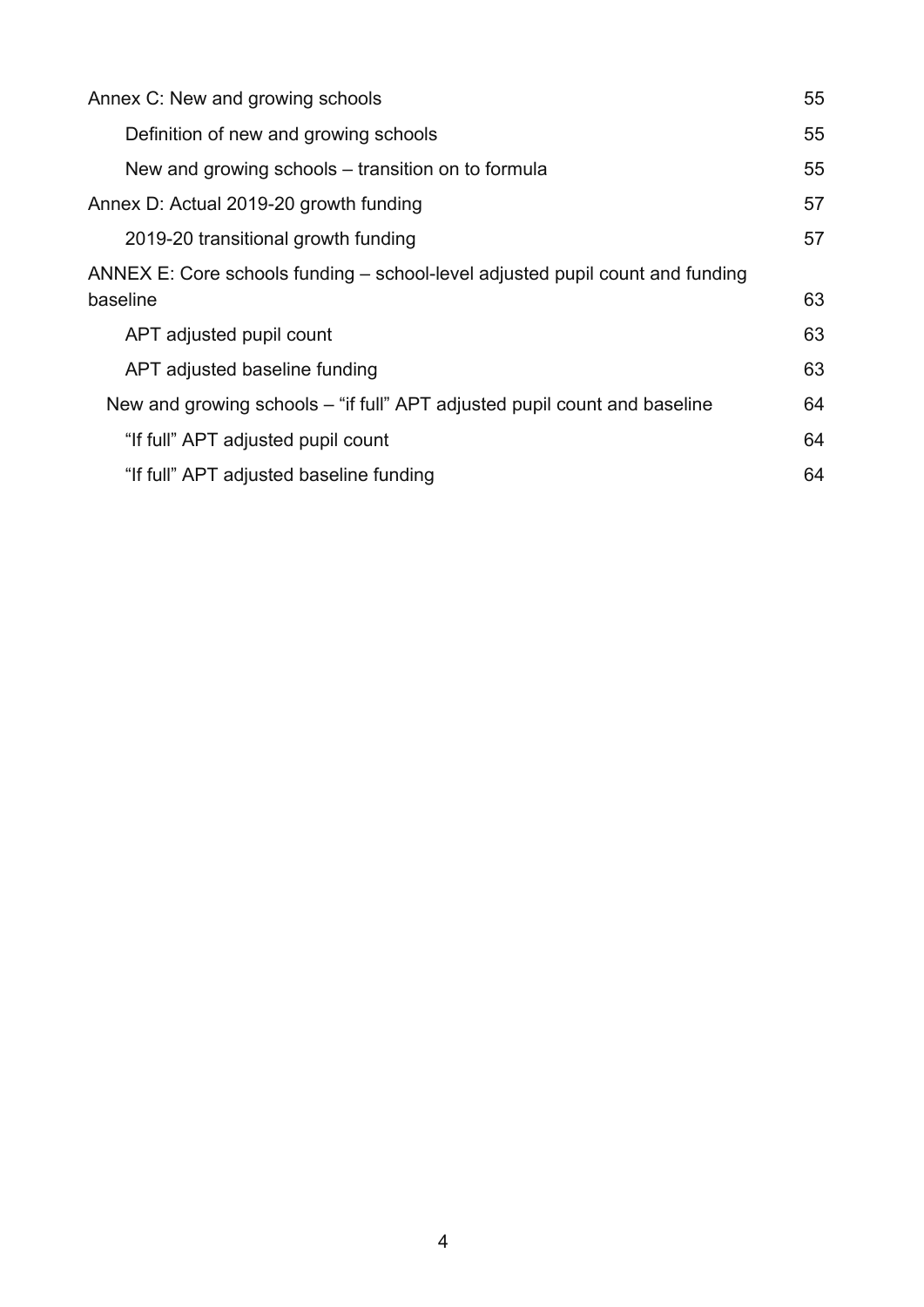# <span id="page-4-0"></span>**Chapter 1: Introduction and overview**

# <span id="page-4-1"></span>**Introduction**

- 1.1. This document explains how we have calculated the local authority (LA) level schools block (SB) 2019-20 actual primary and secondary units of funding. It also covers the calculation of the LA-level and school-level provisional 2019-20 total funding under the national funding formula (NFF) both if implemented in full and without transition and with 2019-20 transitional protection:
	- a. Chapter 2 sets out how we have defined the baseline pupil count and baseline funding used to apply the transitional protections and understand the impact of the NFF. LAs can see these calculations in NFF COLLECT reports D2 and G.
	- b. Chapter 3 sets out the school-level calculation of the NFF pupil-led and school-led units of funding, including the minimum per pupil funding and the funding floor. LAs can see these calculations in NFF COLLECT reports E2 and F2.
	- c. Chapter 4 sets out our approach to the school-level transition on to the NFF in 2019-20. LAs can see these calculations in NFF COLLECT report F2.
	- d. Chapter 5 sets out the LA SB calculation, bringing together school-level output from the previous chapters and LA-level calculations of the premises, mobility and growth factors. LAs can see these calculations in NFF COLLECT reports H and I.
	- e. Chapter 6 sets out the differences between the data used to calculate LA-level SB allocations and the data used to illustrate the impact of the NFF at a school level. LAs and schools can see the calculation behind the school level illustrations in COLLECT report C (individual school summary).
- 1.2. Under the NFF the SB will allocate funding for pupils in Reception to Year 11 in state-funded mainstream schools and academies in England. Special schools, alternative provision, provision in nursery schools and classes, sixth form provision and post-16 only institutions are not funded under this formula. The City of London and Isles of Scilly are also excluded as they will receive a separate education grant covering funding for their schools. We have also excluded the two city technology colleges, who are funded outside of the dedicated schools grant (DSG).
- 1.3. We have published two outputs:
	- a. LA-level SB 2019-20 primary and secondary units of funding, which will be used to derive the final SB funding for LAs in December 2018, and an illustration of the impact at LA level of the second year of the NFF (provisional in 2019-20 and if implemented in full and without transition).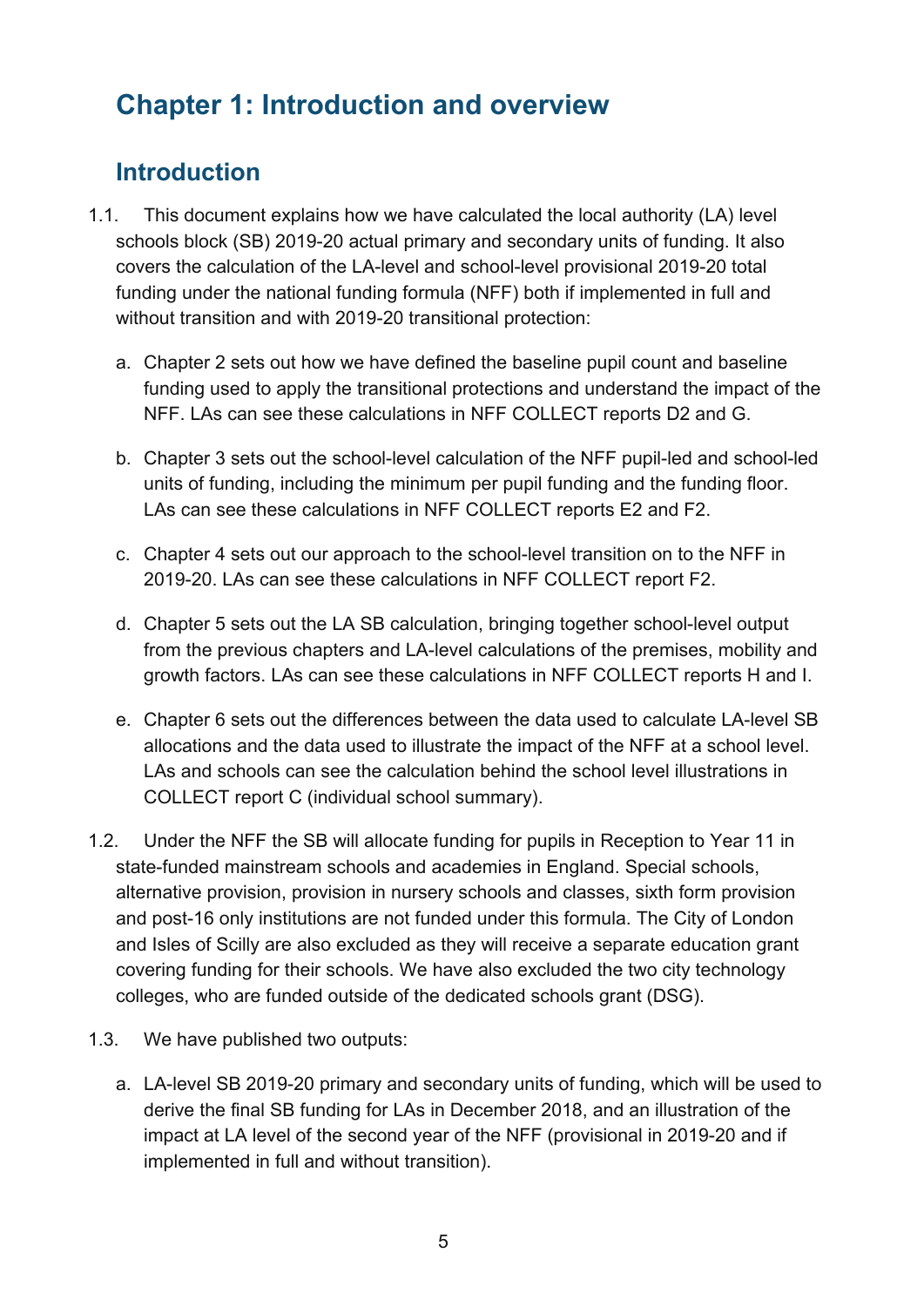b. An illustration of the impact of the NFF at school level. This covers notional funding in 2019-20 and if the NFF had been implemented in full and without any transitional protection.

# <span id="page-5-0"></span>**Differences between the 2018-19 NFF and the 2019-20 NFF**

- 1.4. The main formula is substantially the same as in 2018-19. However, we have introduced some changes $1$ 
	- a. As set out in 2018-19, the 2019-20 the NFF will include full values for:
		- i. The floor, calculated at 1% above baseline, rather than 0.5% as in 2018-19.
		- ii. The minimum per pupil funding levels, calculated at the full rates as appropriate to phase, rather than the interim rates used in the 2018-19 NFF.
	- b. Other unit values are unchanged with the exception of the primary low prior attainment unit value which has been adjusted to reflect the changes in the population (Chapter 3).
	- c. The formula allocation will be made based on school and pupil characteristics data from the 2018-19 authority proforma tool (APT) data. Baselines for floor funding and transitional funding are still the 2017-18 baselines used in the 2018-19 NFF.
	- d. We have added a method to deal with schools without a 2017-18 baseline (Annex B).
	- e. We have formularised growth funding at LA level (Annex D).
	- f. We have changed the way the minimum per pupil amounts are calculated for KS3 and KS4 only schools (Chapter 3).

# <span id="page-5-1"></span>**Data and modelling approach**

1.5. To calculate the LA-level SB 2019-20 units of funding and illustrative impacts at LA level of the NFF, we have used pupil and school characteristics data from the 2018-19 APT. To illustrate the impact of the formula on schools for 2019-20 and if the NFF had been implemented in full and without transitional protection, we have used data from the 2018-19 APT for LA maintained schools, and from their 2018/19 general annual grant (GAG) statement for academies and free schools. For LA maintained schools this data will not reflect any changes since March 2018, and for academies and free schools this data will not reflect any changes since May 2018. We want schools and LAs to be able to compare the impact of the proposed formula

 $\overline{a}$ 

<span id="page-5-2"></span><sup>1</sup> 1.1. (set out in the policy document [2019-20 NFF\)](https://www.gov.uk/government/publications/national-funding-formula-for-schools-and-high-needs)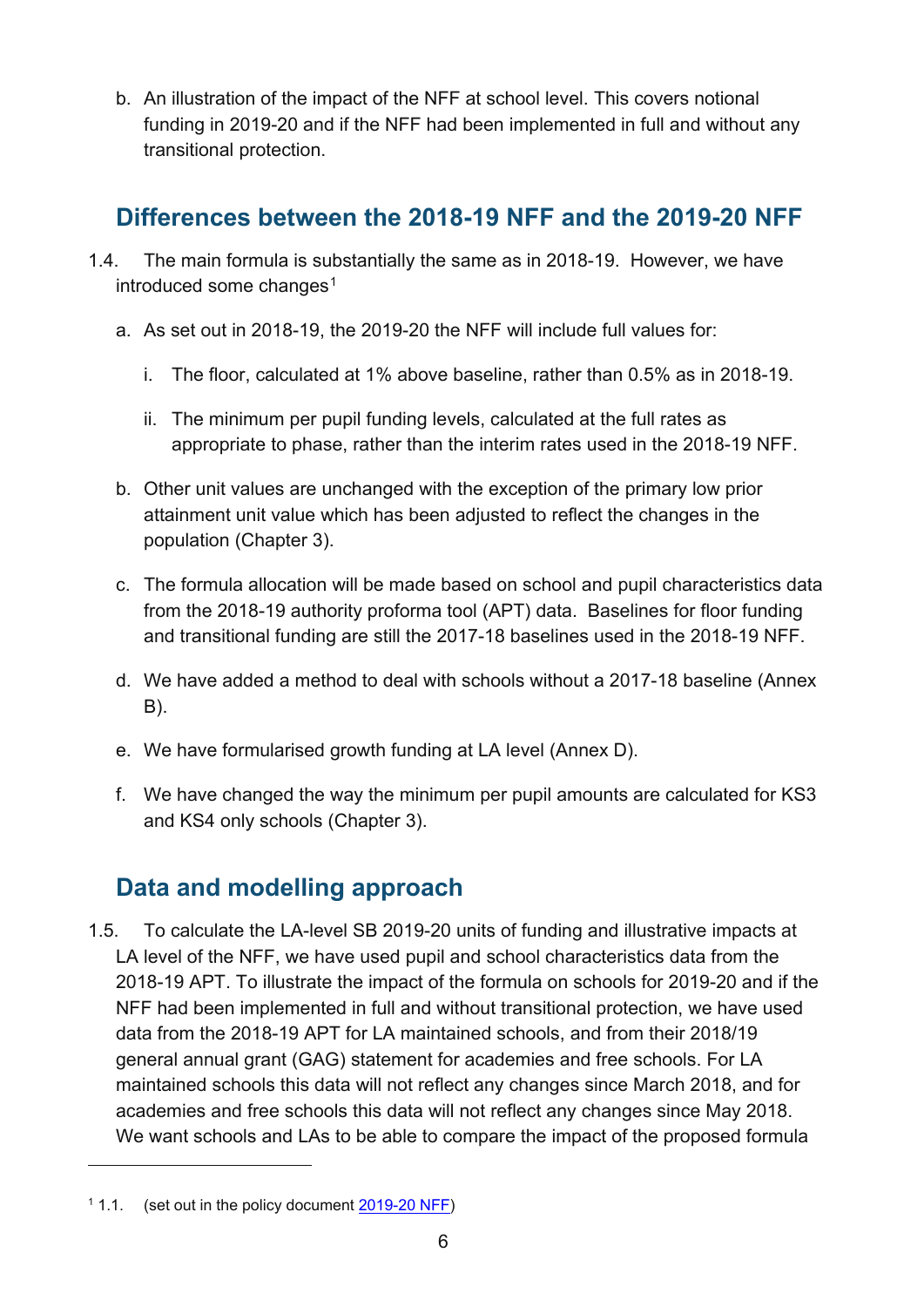directly to the funding they receive now. Future funding allocations will be adjusted to take account of changing pupil numbers and characteristics, so these illustrative allocations should not be taken as firm allocations for any particular year.

- 1.6. We have published two sets of SB illustrative figures, one at LA level and one at school level. The difference between these publications is that the LA units of funding have been calculated using pupil and school characteristics data from the 2018-19 APT only, whereas the school-level figures use APT data for LA maintained schools and GAG data for academies. We use APT and GAG data as appropriate for the school-level figures so that schools can recognise their funding baseline. The schoollevel figures are illustrations to help inform schools of the possible impact of the NFF in 2019-20: the actual funding allocations that schools will receive in that year will be determined by the relevant LA formula.
- 1.7. The 2019-20 per-pupil units of funding that we have published are based on 2018- 19 APT data and have been calculated using October 2017 census pupil counts, to be consistent with the pupil counts used in allocations currently.
- 1.8. As we have used data from the 2018-19 APT for maintained schools and from the 2018/19 GAG for academies and free schools to illustrate the school-level impact of the NFF, the total of the illustrative impact across all schools (from the Impact of the schools NFF table) will not match the total of the illustrative LA allocations (from the NFF summary table).
- 1.9. The NFF calculation is split into four components, which this note will refer to as:
	- a. Core schools funding: this makes up the vast majority of the SB. The LA-level primary and secondary NFF units of funding cover core schools funding. Core schools funding covers funding through the:
		- i. Pupil-led factors: basic per-pupil, deprivation, low prior attainment, English as an additional language, minimum per pupil funding, funding floor and transitional protections.
		- ii. School-led factors: lump sum, sparsity.
		- iii. The area cost adjustment: this is a multiplier that applies to both pupil-led and school-led factors (this is explained further in Chapter 3).
	- b. Premises funding: premises funding covers funding through the PFI, split sites, rates and exceptional circumstances factors.
	- c. Mobility funding: covers funding through the mobility factor.
	- d. Growth funding: this is calculated at LA level using a mix of school-level and LAlevel data.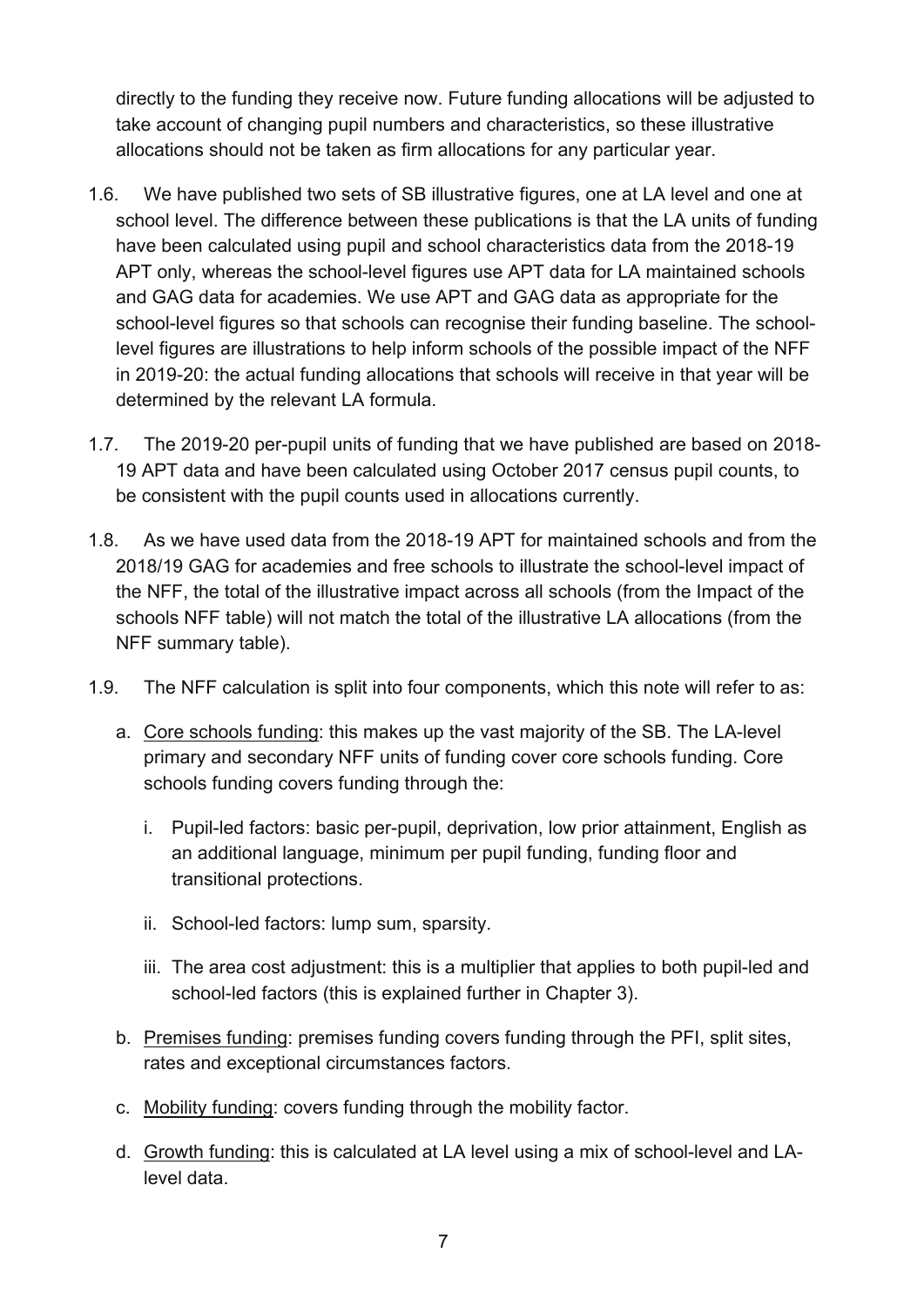# <span id="page-7-0"></span>**Chapter 2: Establishing baseline funding for LA allocations**

- 2.1. The NFF calculates notional allocations at school level and then aggregates these to produce LA-level allocations. We use pupil and funding data from the 2018-19 APT for both schools and academies at this point so that the funding is all on a consistent basis. This means the notional 2019-20 allocations for academies which contribute towards the 2019-20 LA-level allocation is based on the APT allocation, not their actual GAG allocation.
- 2.2. This chapter sets out the baseline funding used to calculate 2019-20 SB allocations to LAs under the NFF. Chapter 6 sets out how we have separately calculated notional allocations at school level to illustrate the impact of the formula. These published allocations use pupil and funding data from 2018/19 GAG statements for academies and free schools.

# <span id="page-7-1"></span>**Core schools funding baseline**

- 2.3. In order to calculate the NFF funding floor and transitional protection, we compare the funding schools received in the FY to 31 March 2018 with their funding under the NFF in 2019-20, if the formula was implemented in full. We calculated these 2017-18 baselines for the first year of the NFF and have reused the existing baselines, except in the case of schools with no extant 2017-18 baseline (i.e. brand new schools with no predecessors or schools that are shown as new amalgamations or splits in the 2018- 19 APT) - see Appendix B. Although we have not recalculated them, the process of establishing the 2017-18 baselines can be found at Annex E.
- 2.4. Where schools do not have a 2017-18 baseline, we will create a theoretical baseline based on LA formulae from 2017-18. This is to ensure that new schools are not disadvantaged compared to other schools in their LA area. We will do this separately for each LA for three categories of school: (a) new schools with no successor, (b) schools that have amalgamated and (c) schools that have split. Details can be found in Annex B.

# <span id="page-7-2"></span>**Premises factors baselines**

- 2.5. The premises baselines for the LA-level illustrative allocations are the total funding each LA allocated through each premises factor as recorded on the FY 2017-18 APT and as shown in the baselines for the 2018-19 illustrative NFF. The individual funding factors that make up the total premises factor are:
	- a. Private finance initiative (PFI)
	- b. Split sites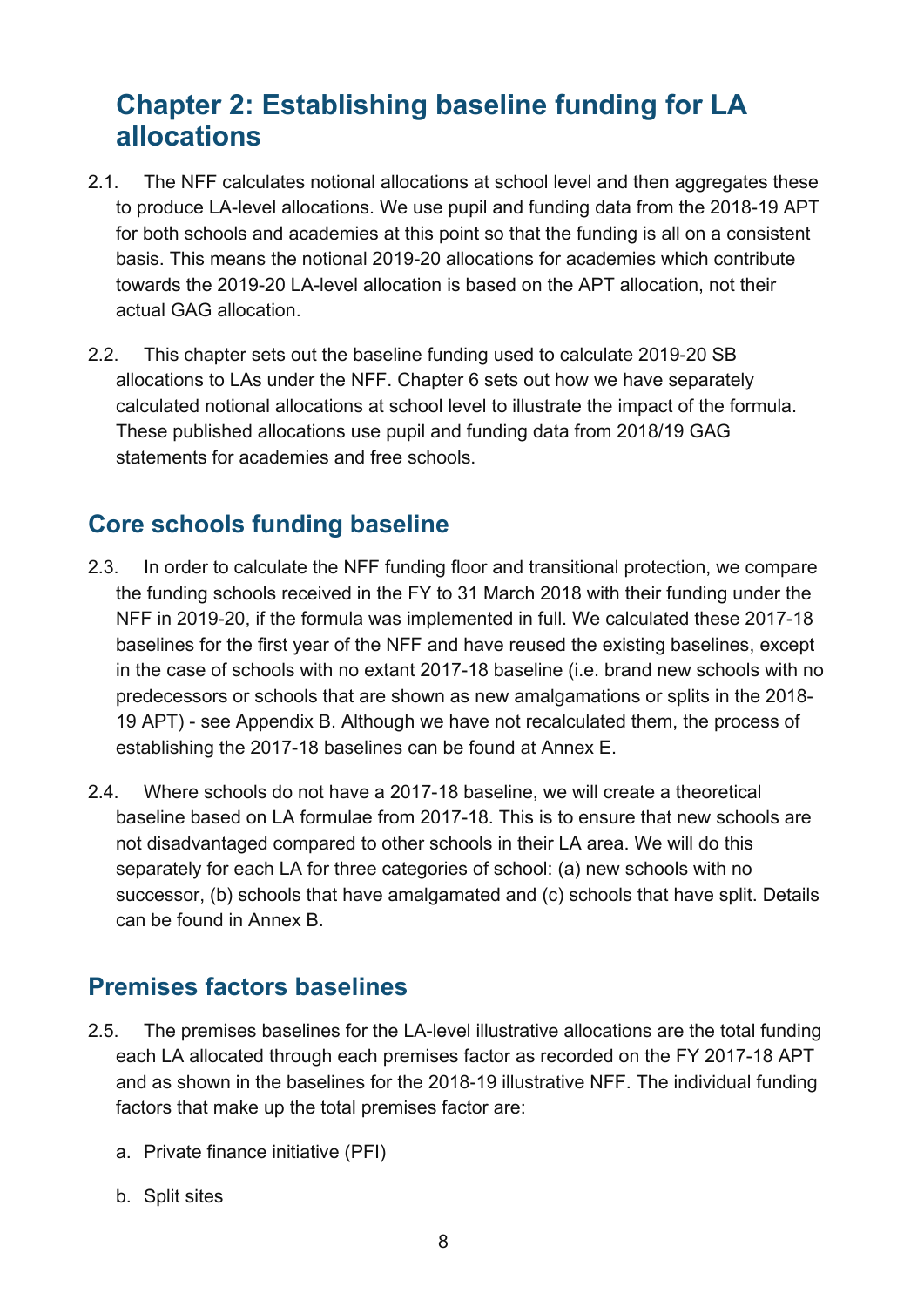- c. Rates
- d. Exceptional circumstances
- 2.6. The baselines at school level and LA level are the 2017-18 figures as shown in the illustrative 2018-19 NFF. These baselines take account of adjustments for one-off funding, the reception uplift, and funding for pupils in high needs units at mainstream schools.

# <span id="page-8-0"></span>**Mobility factor baseline**

2.7. The mobility baseline for the LA-level illustrative allocations is the total funding each LA allocated through the mobility factor as recorded on the FY 2017-18 APT (this is the mobility total shown at LA level in the 2018-19 illustrative NFF)

## <span id="page-8-1"></span>**Growth factor baseline**

2.8. The growth factor baseline at LA level will be the total allocated through the growth factor in the 2018-19 DSG allocation.

## <span id="page-8-2"></span>**Summary of total schools block baseline**

- 2.9. We split this total baseline into 4 components:
	- a. Core schools funding 2017-18 baseline: we take the 2017-18 APT adjusted baseline for each school from the 2018-19 NFF, and aggregate up to LA level. (See Annex E for details of how we calculated this APT adjusted baseline)
	- b. Premises factors 2017-18 baseline from the 2018-19 NFF: baseline set out above in chapter 2.
	- c. Mobility factor 2017-18 baseline from the 2018-19 NFF: baseline as set out above in chapter 2.
	- d. Growth factor 2017-18 baseline from the 2018-19 NFF: baseline as set out above in chapter 2.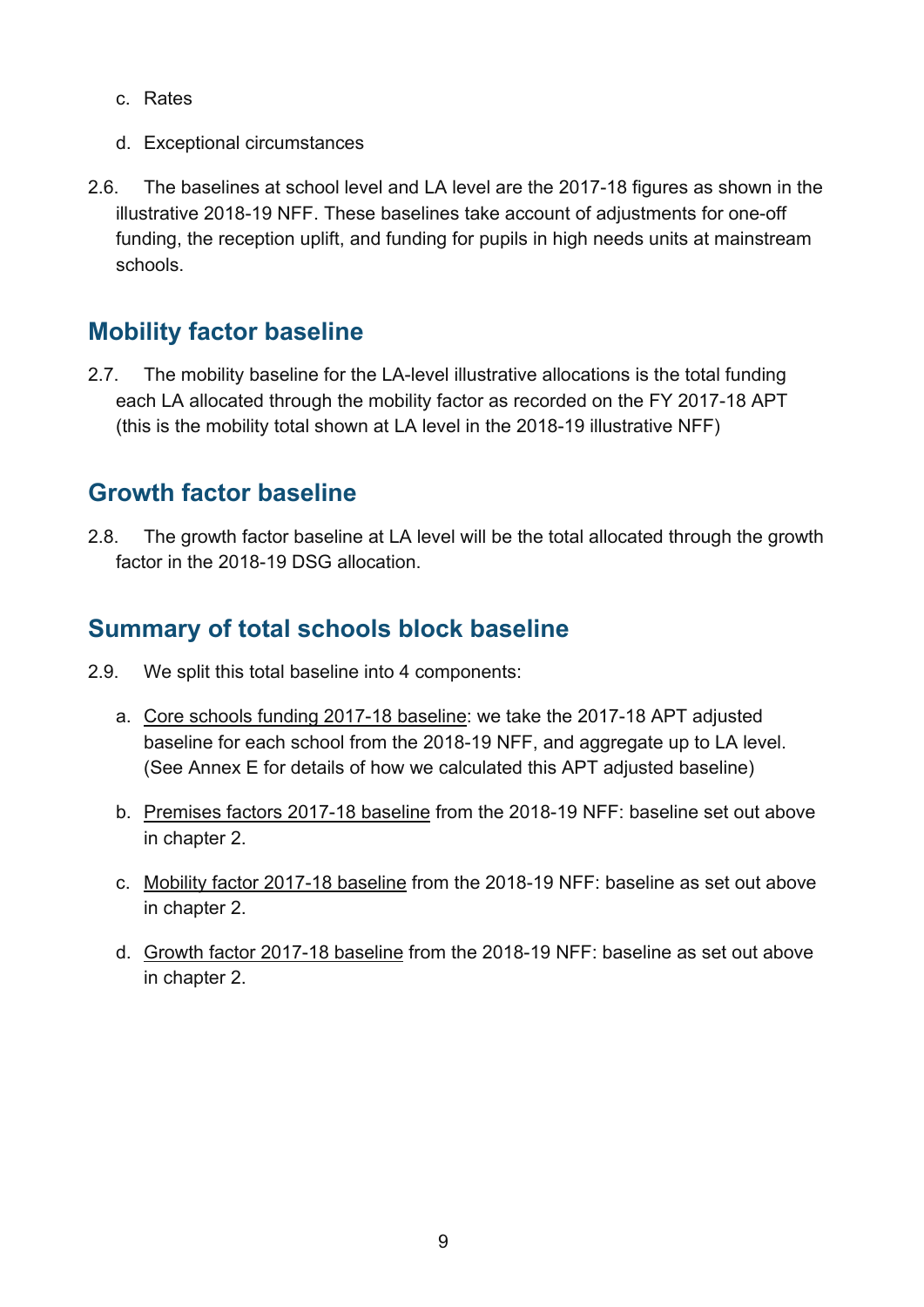# <span id="page-9-0"></span>**Chapter 3: Core schools funding NFF calculation for LA allocations**

- 3.1. We set out each component of the SB NFF that is calculated at a school level in this chapter. We use pupil and school characteristics data to calculate the NFF pupilled and school-led units of funding, the minimum per pupil funding and the funding floor. For calculating LA allocations, we use data from the 2018-19 APT for all schools, and this chapter sets out the calculation of core schools funding for LA allocations
- 3.2. For calculating the illustrative impact on individual schools, we use 2018-19 APT data for maintained schools and 2018/19 GAG data for academies and free schools. That calculation will be described later on in Chapter 6.
- 3.3. Core schools funding covers funding through the NFF that is calculated at a school level. Through the core schools funding calculation we produce a NFF primary and secondary per pupil unit of funding for each LA.
- 3.4. The NFF uses APT adjusted pupil numbers. This adjustment is made to remove the reception uplift where the LA has applied it, since this is not a component of the NFF.
- 3.5. The NFF core schools funding covers funding through the basic per pupil, deprivation, low prior attainment (LPA), English as an additional language (EAL), lump sum, and sparsity factors. The area cost adjustment (ACA) is also applied to uplift funding in line with local wage costs, and the minimum per pupil funding and the funding floor are applied to ensure that all schools attract at least the minimum level of per pupil funding through the formula and that all schools will attract at least a 1% increase compared to their 2017-18 pupil-led baseline.

# <span id="page-9-1"></span>**Basic per-pupil funding**

| Factor                                 | <b>Unit value</b> | <b>Eligibility</b>                                                                                                                                                                                     |
|----------------------------------------|-------------------|--------------------------------------------------------------------------------------------------------------------------------------------------------------------------------------------------------|
| Primary age basic<br>per pupil funding | £2,746.99         | Each pupil on the school roll in year groups<br>from reception to year 6 inclusive.<br>The primary APT adjusted pupil count is based<br>on data from the 2018-19 APT and excludes<br>reception uplift. |

#### **Figure 1: Basic per pupil funding factors**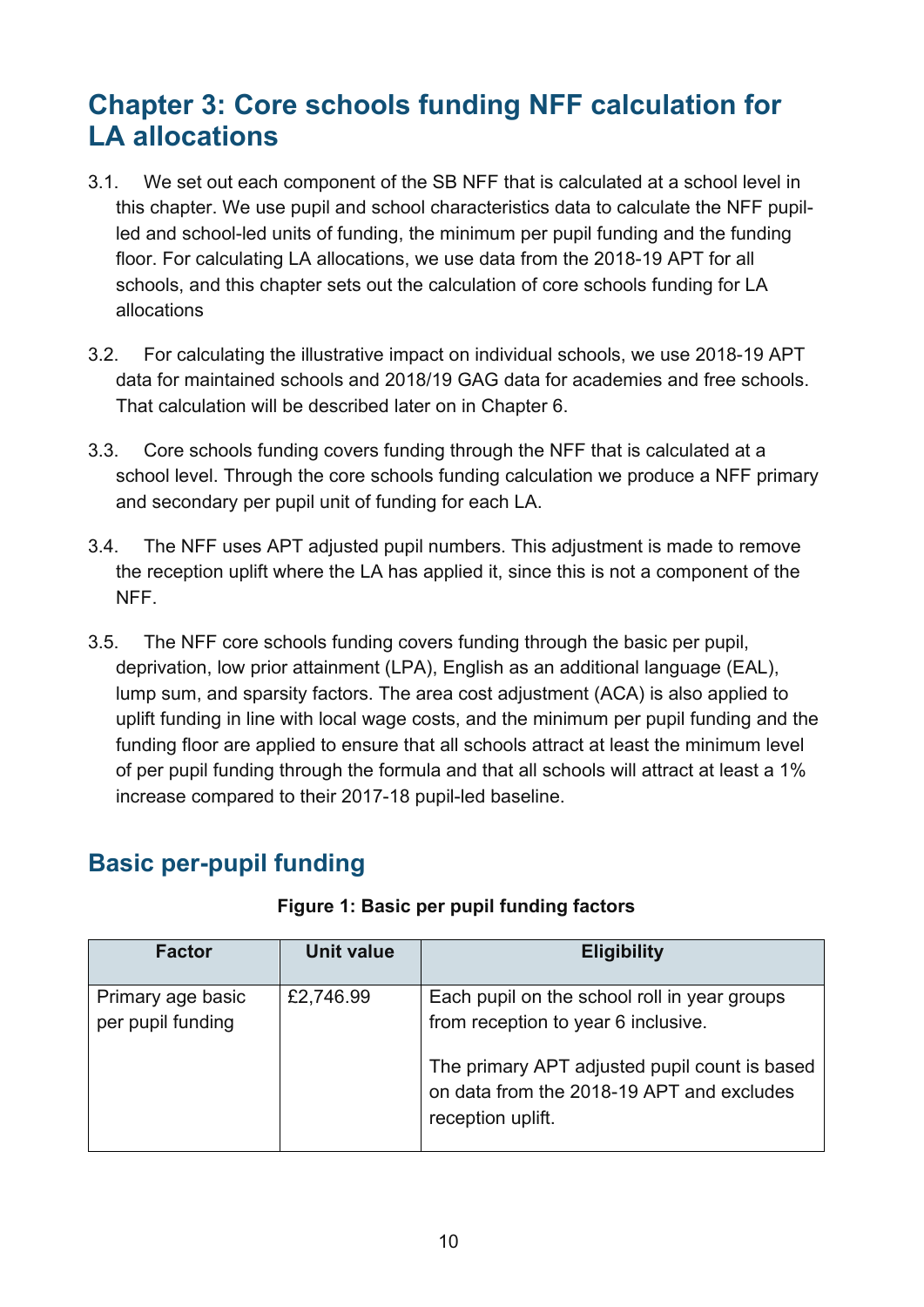| <b>Factor</b>                                   | <b>Unit value</b> | <b>Eligibility</b>                                                                                                                                             |
|-------------------------------------------------|-------------------|----------------------------------------------------------------------------------------------------------------------------------------------------------------|
| Key stage 3 (KS3)<br>basic per pupil<br>funding | £3,862.65         | Each pupil on the school roll in year groups<br>from year 7 to year 9 inclusive.<br>The KS3 APT adjusted pupil count is based on<br>data from the 2018-19 APT. |
| Key stage 4 (KS4)<br>basic per pupil<br>funding | £4,385.81         | Each pupil on the school roll in year 10 and<br>year 11.<br>The KS4 APT adjusted pupil count is based on<br>data from the 2018-19 APT.                         |

- 3.6. The total NFF funding through the basic per pupil factor is equal to:
	- a. Primary basic per pupil unit value multiplied by the primary APT adjusted pupil count, plus
	- b. KS3 basic per pupil unit value multiplied by the KS3 APT adjusted pupil count, plus
	- c. KS4 basic per pupil unit value multiplied by the KS4 APT adjusted pupil count.

# <span id="page-10-0"></span>**Additional needs funding**

- 3.7. The additional needs factors allocate funding to schools on the basis of the number of pupils who have particular characteristics. For each factor, schools receive a unit of funding per eligible pupil. The number of eligible pupils is worked out by calculating the proportion of pupils in the school who are eligible for each factor, and then applying this proportion to the APT adjusted pupil count. This step is necessary to ensure the changes to the pupil numbers due to excluding the reception uplift feed through into the various additional needs factors.
- 3.8. The proportion of pupils eligible for each factor only takes account of pupils for whom we have data. We assume that pupils with missing characteristics data are eligible for the factor at the same rate as the other pupils for whom we do have data. This is the same methodology as LAs currently use to allocate funding to schools. For example:
	- a. School A has 400 pupils but only 380 have valid data returns for free school meal (FSM) eligibility.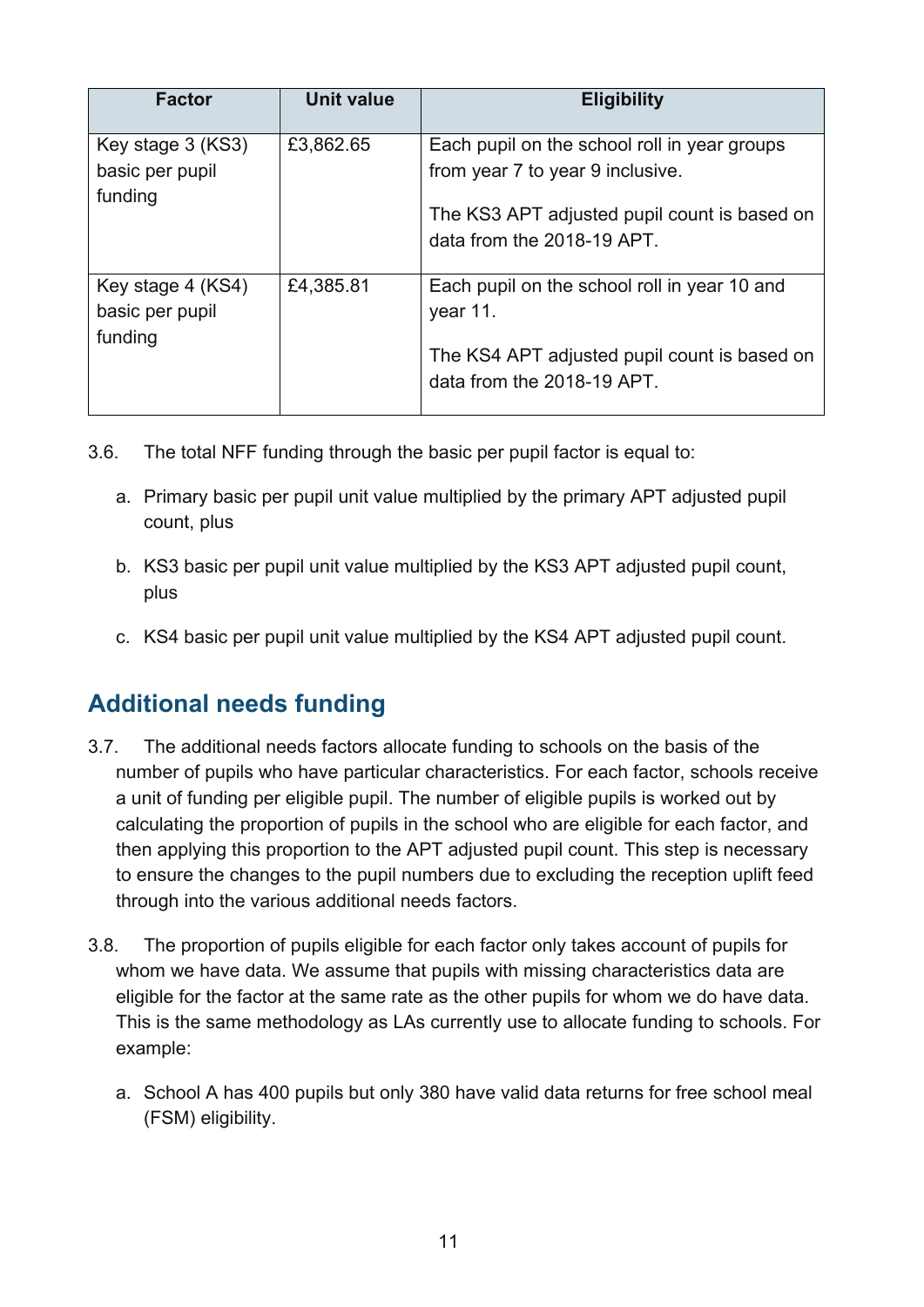- b. Of the 380 pupils with valid FSM data, 95 are claiming FSM, and 285 do not claim FSM. Therefore the proportion of pupils at School A that are eligible for funding through the FSM factor is 25% (95 divided by 380).
- c. The total number of eligible pupils is calculated by multiplying the total pupil count, 400, by the school's proportion of FSM eligible pupils, 25%. Therefore School A receives funding through the FSM factor for 400 x 25% = 100 eligible pupils.
- 3.9. The additional needs factors are additive, pupils attract funding for all the factors for which they are eligible. So, for example, a pupil currently eligible for FSM will attract the FSM unit value amount and the FSM6 unit value.

#### <span id="page-11-0"></span>**Socio-economic deprivation – FSM**

| <b>Factor</b>        | <b>Unit value</b> | <b>Eligibility</b>                                                                                                                                                                                                                                                                                                                                                  |
|----------------------|-------------------|---------------------------------------------------------------------------------------------------------------------------------------------------------------------------------------------------------------------------------------------------------------------------------------------------------------------------------------------------------------------|
| <b>Primary FSM</b>   | £440              | Schools receive funding for all FSM eligible<br>primary pupils through this factor.                                                                                                                                                                                                                                                                                 |
|                      |                   | We calculate the total number of eligible pupils<br>by taking the proportion of FSM eligible<br>primary pupils from the 2018-19 APT and<br>multiplying by the primary APT adjusted pupil<br>count.                                                                                                                                                                  |
| <b>Secondary FSM</b> | £440              | Schools receive funding for all FSM eligible<br>secondary pupils through this factor.<br>We calculate the total number of eligible pupils<br>by taking the proportion of FSM eligible<br>secondary pupils from the 2018-19 APT and<br>multiplying by the secondary APT adjusted<br>pupil count (KS3 APT adjusted pupil count<br>plus KS4 APT adjusted pupil count). |

#### **Figure 2: FSM funding factors**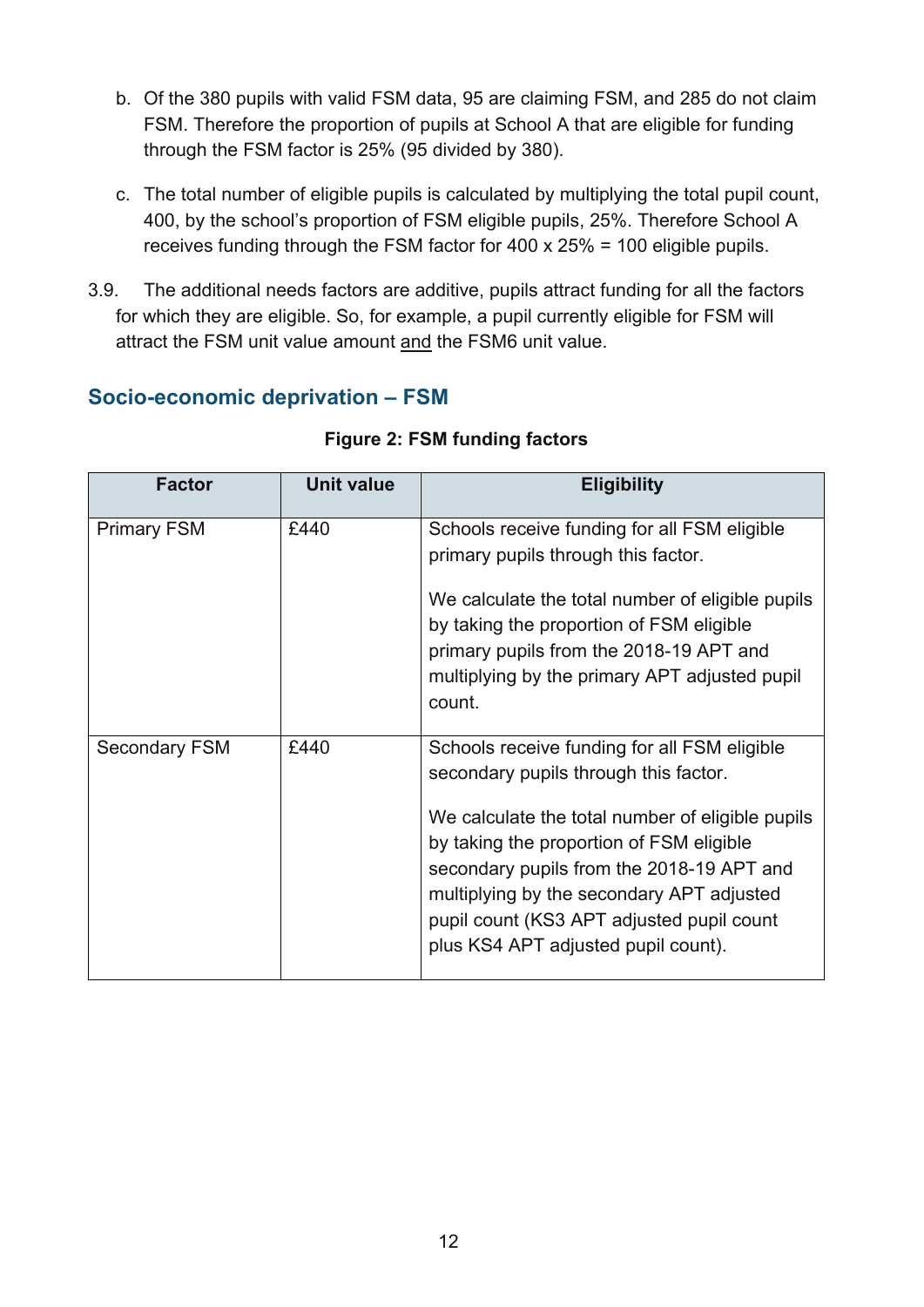| <b>Factor</b>         | <b>Unit value</b> | <b>Eligibility</b>                                                                                                                                                                                                                                                                                                                                                                                                                                |
|-----------------------|-------------------|---------------------------------------------------------------------------------------------------------------------------------------------------------------------------------------------------------------------------------------------------------------------------------------------------------------------------------------------------------------------------------------------------------------------------------------------------|
| <b>Primary FSM6</b>   | £540              | Schools receive funding for all primary pupils<br>who have been recorded as eligible for FSM at<br>any time in the last six years (FSM6) through<br>this factor. (This includes all primary pupils<br>who are currently eligible for FSM.)<br>We calculate the total number of eligible pupils<br>by taking the proportion of FSM6 eligible<br>primary pupils from the 2018-19 APT and<br>multiplying by the primary APT adjusted pupil<br>count. |
| <b>Secondary FSM6</b> | £785              | Schools receive funding for all secondary<br>pupils who have been recorded as eligible for<br>FSM at any time in the last six years through<br>this factor.<br>We calculate the total number of eligible pupils<br>by taking the proportion of FSM6 eligible<br>secondary pupils from the 2018-19 APT and<br>multiplying by the secondary APT adjusted<br>pupil count.                                                                            |

**Figure 2: This table shows the FSM funding factors, their unit value and the eligibility criteria for each factor.**

#### <span id="page-12-0"></span>**Socio-economic deprivation – Area-level deprivation data: Income Deprivation Affecting Children Index (IDACI)[2](#page-12-1)**

3.10. The IDACI element of the deprivation factor is based on the IDACI dataset, which is published by the Ministry for Housing, Communities and Local Government and housing. IDACI is a relative measure of socio-economic deprivation: an IDACI 'score' is calculated for a lower super output area (LSOA, an area with typically about 1,500 residents) based on the characteristics of households in that area. The IDACI score of a given area does not mean that every child living in that area has particular deprivation characteristics: it is a measure of the likelihood that a child is in a household experiencing socio-economic deprivation.

 $\overline{a}$ 

<span id="page-12-1"></span><sup>&</sup>lt;sup>2</sup> Ministry of Housing, Communities and Local Government, ['English indices of deprivation 2015',](https://www.gov.uk/government/statistics/english-indices-of-deprivation-2015) September 2015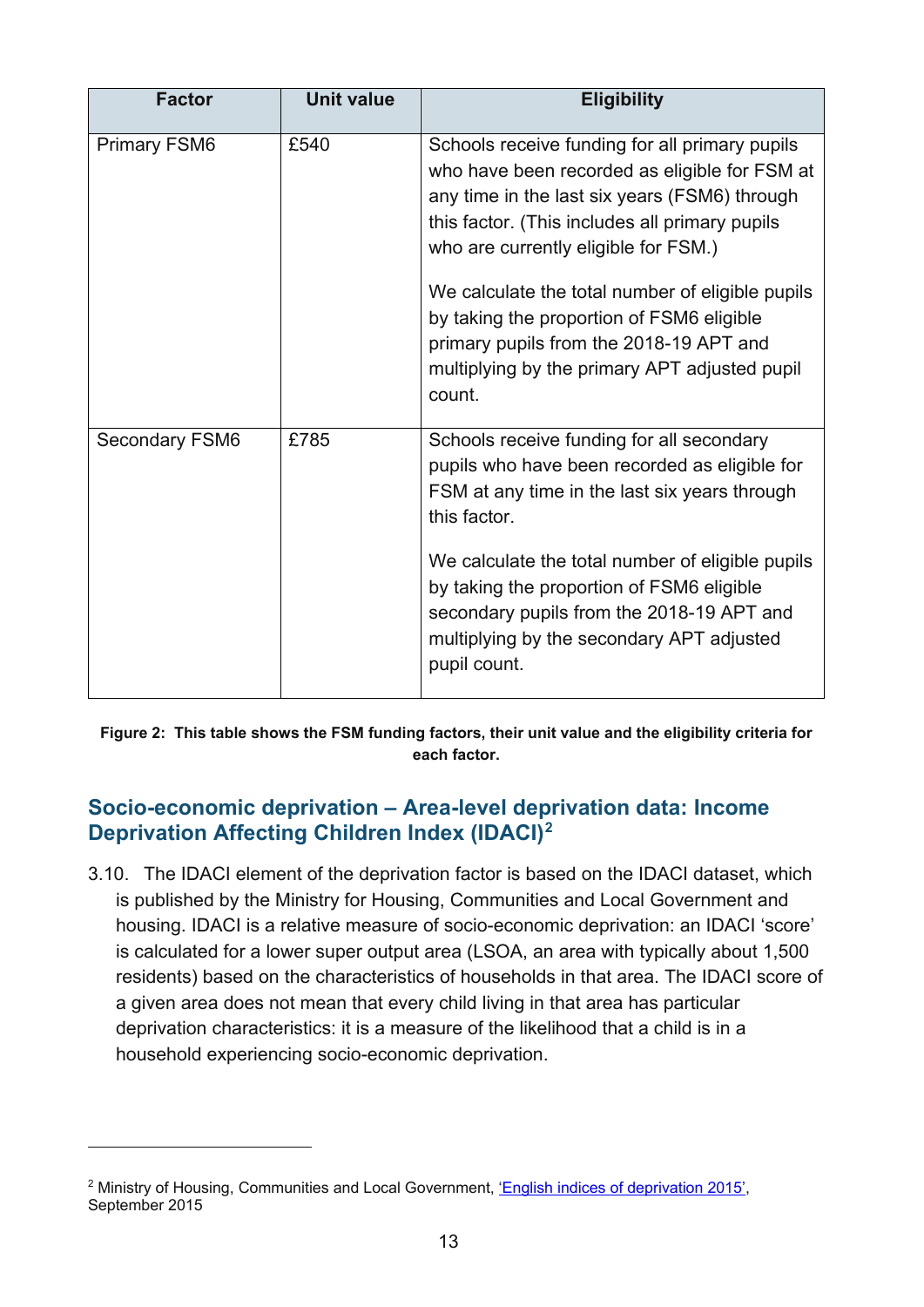- 3.11. The Department for Education applies a 'banding' methodology to enable the IDACI data to be used for school funding purposes. IDACI scores are grouped into seven bands, with each band representing an increase in the expected level of deprivation. We match IDACI data to pupils' home postcode data recorded in the school census in order to find the IDACI score relevant to each pupil in a school. The amount of IDACI funding received by a school depends on the IDACI score of each pupil.
- 3.12. We have matched the 2015 IDACI data (the most recent update to the IDACI dataset) to pupil data from the October 2017 school census, on the basis of the LSOA of each pupil's home address. The NFF IDACI bands (also to be used by LAs that choose to allocate funding through the IDACI factor in their 2019-20 local formula) are set out in Figure 3.

| <b>NFF IDACI bands</b> |             |                                       |  |
|------------------------|-------------|---------------------------------------|--|
| <b>IDACI score</b>     | <b>Band</b> | % pupils in<br>the band<br>nationally |  |
| Between 0.5 and 1      | A           | 3%                                    |  |
| Between 0.4 and 0.5    | B           | 8%                                    |  |
| Between 0.35 and 0.4   | C           | 7%                                    |  |
| Between 0.3 and 0.35   | D           | 8%                                    |  |
| Between 0.25 and 0.3   | Е           | 9%                                    |  |
| Between 0.2 and 0.25   | F           | 10%                                   |  |
| Less than 0.2          | G           | 55%                                   |  |

#### **Figure 3: NFF IDACI bands – using pupil-level data from the October 2017 school census**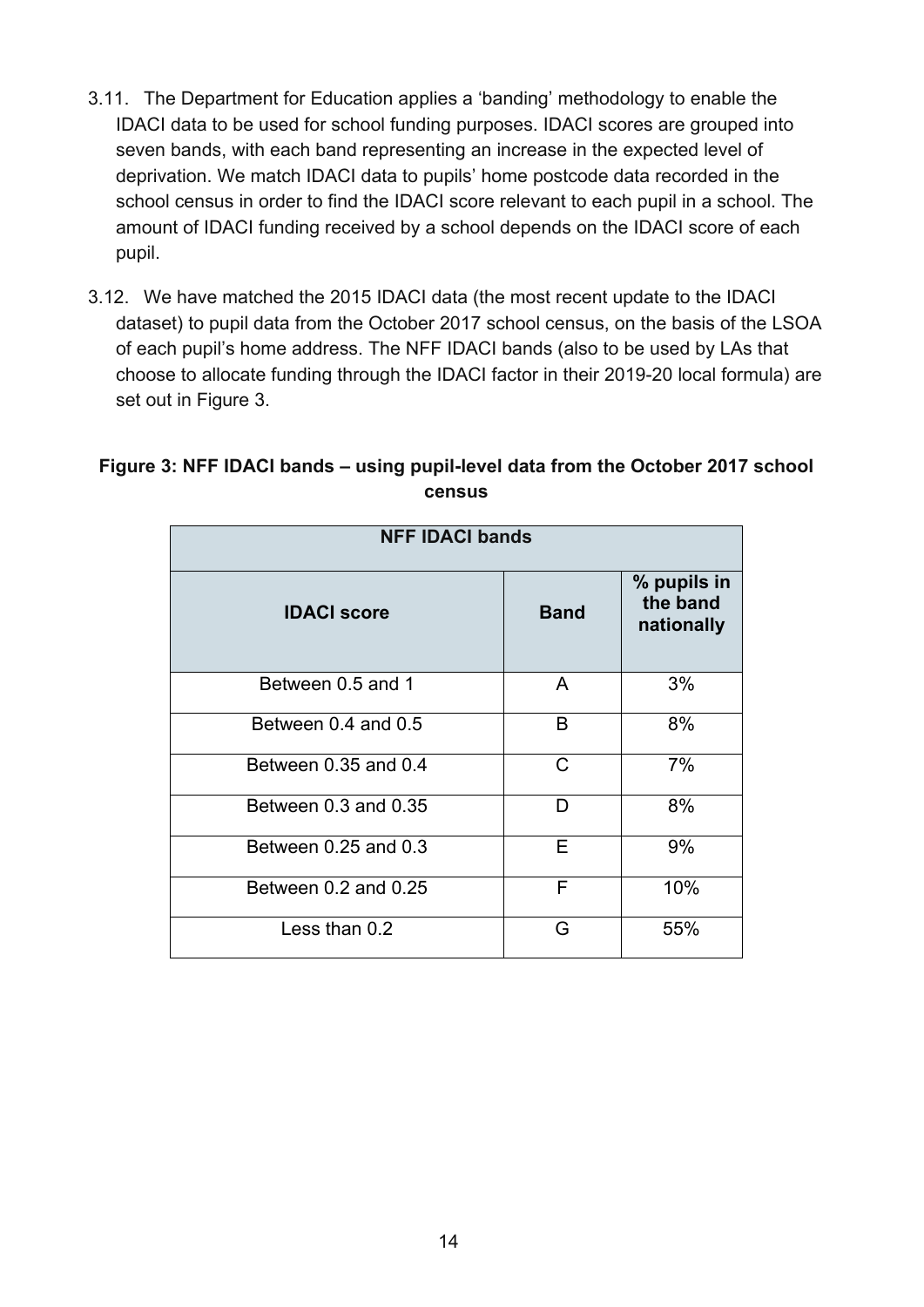#### **Figure 4: IDACI funding factors**

| <b>Factor</b>             | <b>Unit value</b> | <b>Eligibility</b>                                                                                                                                                                                                                                                                                        |
|---------------------------|-------------------|-----------------------------------------------------------------------------------------------------------------------------------------------------------------------------------------------------------------------------------------------------------------------------------------------------------|
| Primary IDACI band A      | £575              | We calculate the total number of eligible pupils<br>for funding through each IDACI band by<br>working out the proportion of IDACI band "x"<br>eligible primary pupils for the relevant band,<br>using October 2017 school census data, and<br>multiplying by the primary APT adjusted pupil<br>count.     |
| Primary IDACI band B      | £420              |                                                                                                                                                                                                                                                                                                           |
| Primary IDACI band C      | £390              |                                                                                                                                                                                                                                                                                                           |
| Primary IDACI band D      | £360              |                                                                                                                                                                                                                                                                                                           |
| Primary IDACI band E      | £240              |                                                                                                                                                                                                                                                                                                           |
| Primary IDACI band F      | £200              |                                                                                                                                                                                                                                                                                                           |
| Secondary IDACI band<br>A | £810              | We calculate the total number of eligible pupils<br>for funding through each IDACI band by<br>working out the proportion of IDACI band "x"<br>eligible secondary pupils for the relevant band,<br>using October 2017 school census data, and<br>multiplying by the secondary APT adjusted<br>pupil count. |
| Secondary IDACI band<br>B | £600              |                                                                                                                                                                                                                                                                                                           |
| Secondary IDACI band<br>C | £560              |                                                                                                                                                                                                                                                                                                           |
| Secondary IDACI band<br>D | £515              |                                                                                                                                                                                                                                                                                                           |
| Secondary IDACI band<br>Ε | £390              |                                                                                                                                                                                                                                                                                                           |
| Secondary IDACI band<br>F | £290              |                                                                                                                                                                                                                                                                                                           |

**Figure 4: This table shows the IDACI funding factors, their unit value and the eligibility criteria for each factor. We do not allocate funding through IDACI band G.**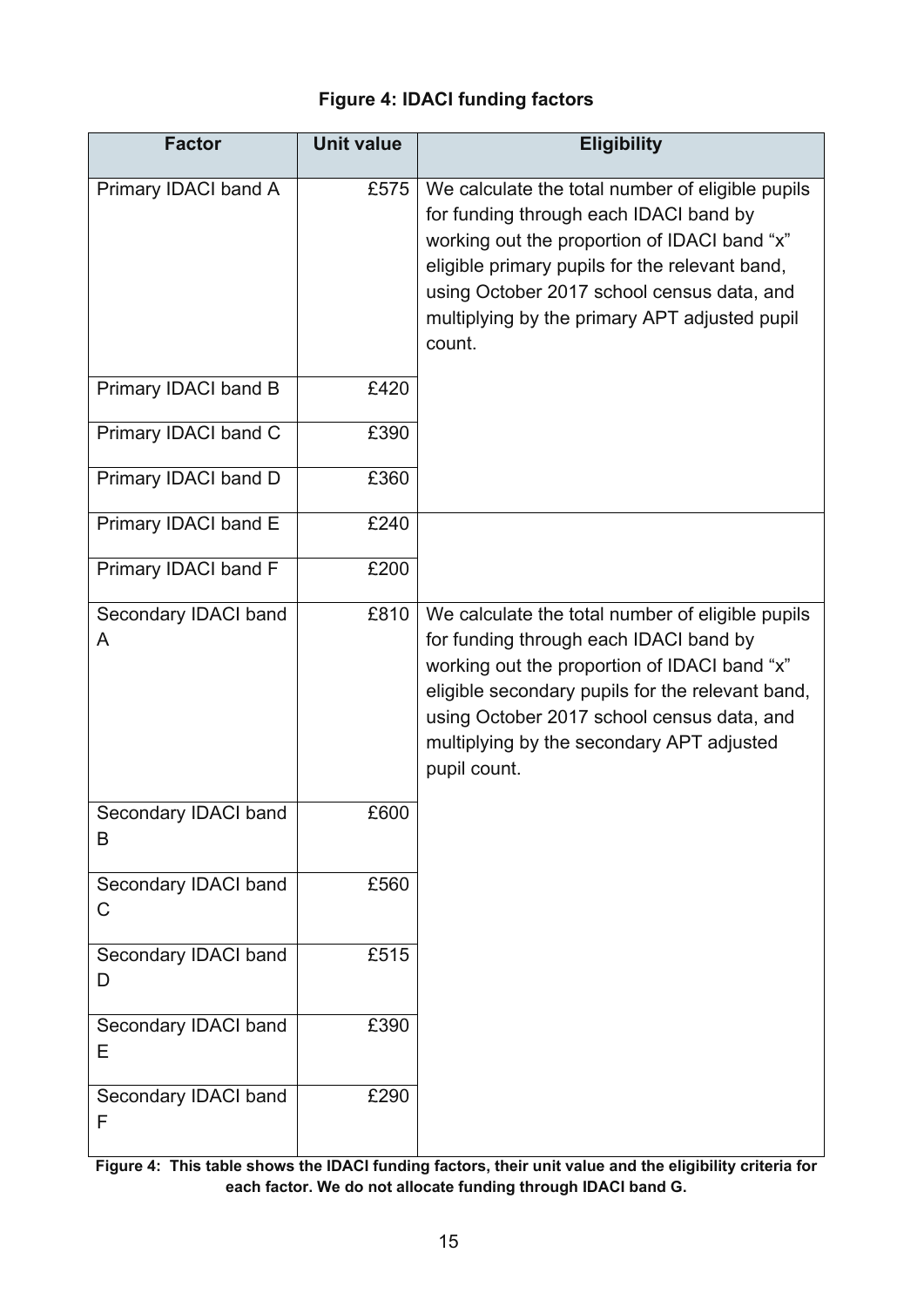# <span id="page-15-0"></span>**Low prior attainment factor**

3.13. We use early years foundation stage profile (EYFSP) and key stage 2 (KS2) attainment data to work out how many pupils are eligible for funding through the LPA factor. Similarly to the other factors, we use data for LPA as recorded by LAs in the 2018-19 APT.

| <b>Factor</b>      | <b>Unit value</b> | <b>Eligibility</b>                                                                                                                                                                                                                                  |
|--------------------|-------------------|-----------------------------------------------------------------------------------------------------------------------------------------------------------------------------------------------------------------------------------------------------|
| <b>Primary LPA</b> | £1,022            | Schools receive funding for all primary pupils<br>who did not reach the expected level of<br>development at foundation stage through this<br>factor.                                                                                                |
|                    |                   | The number of pupils attracting primary LPA<br>funding has to be calculated in a special way<br>because younger pupils have been tested in a<br>different manner to older pupils and because<br>we do not have LPA data for pupils in<br>Reception. |
|                    |                   | We calculate the total number of eligible pupils<br>by                                                                                                                                                                                              |
|                    |                   | 1. taking the proportion of LPA eligible primary<br>pupils in years 1 to 5 (pupils who did not<br>achieve the expected level of development in<br>the new EYFSP) from the 2018-19 APT and<br>multiplying by the Y1-Y5 APT adjusted pupil<br>count;  |
|                    |                   | then                                                                                                                                                                                                                                                |
|                    |                   | 2. taking the proportion of LPA eligible primary<br>pupils in year 6 (pupils who achieved fewer<br>than 78 points in the old EYFSP) from the<br>2018-19 APT and multiplying by the Y6 APT<br>adjusted pupil count;                                  |
|                    |                   | then                                                                                                                                                                                                                                                |
|                    |                   | 3. summing 1 and 2 and dividing by the Y1-6<br>APT adjusted pupil count, to give the<br>proportion of LPA eligible primary pupils                                                                                                                   |

|  | <b>Figure 5: LPA funding factors</b> |  |
|--|--------------------------------------|--|
|  |                                      |  |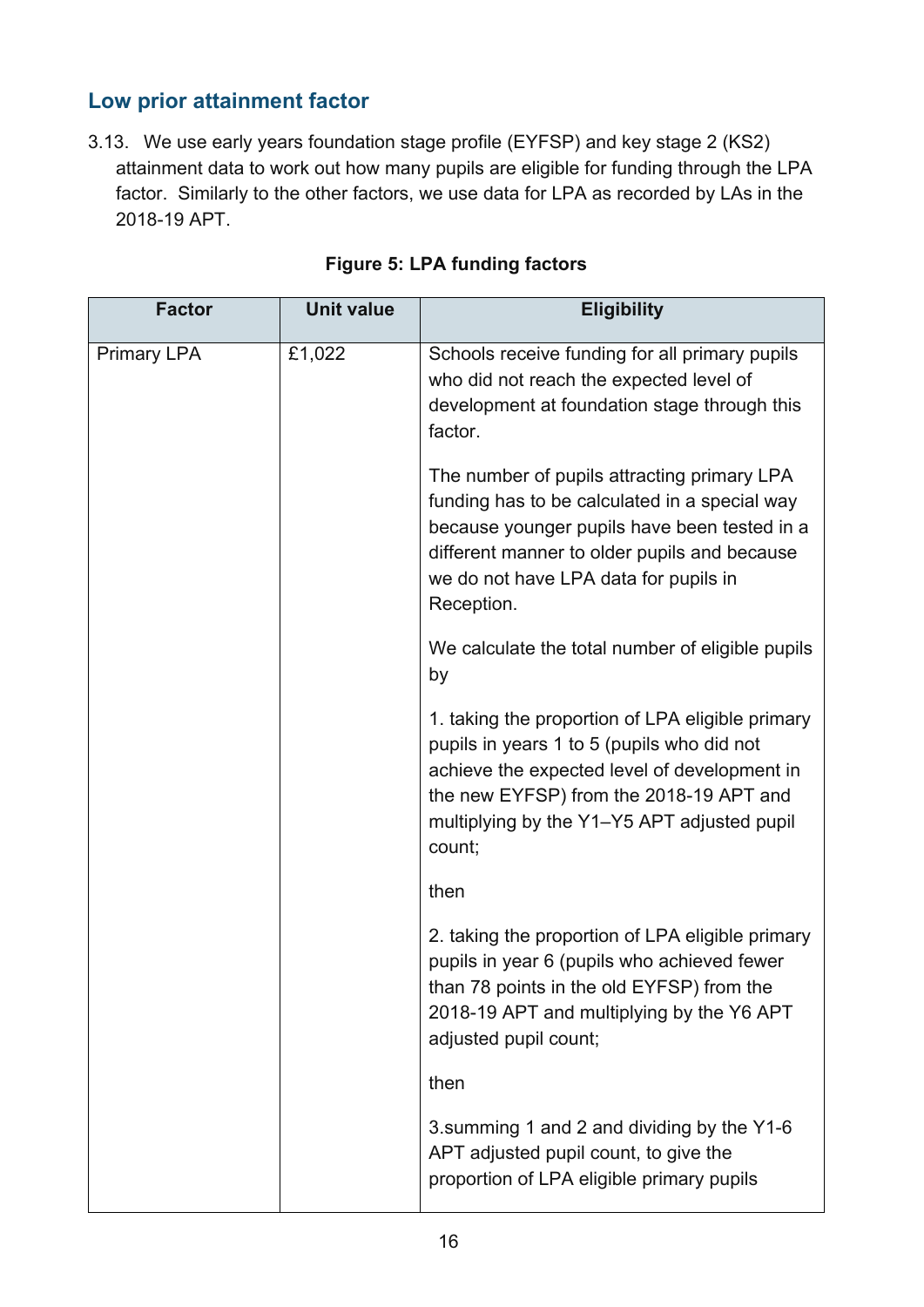| <b>Factor</b> | <b>Unit value</b> | <b>Eligibility</b>                                                                                                                                                                                         |
|---------------|-------------------|------------------------------------------------------------------------------------------------------------------------------------------------------------------------------------------------------------|
|               |                   | and finally<br>4. multiplying this proportion by the primary<br>APT adjusted pupil count, which includes<br>pupils in Reception.                                                                           |
| Secondary LPA | £1,550            | Schools receive funding for all secondary<br>pupils who did not achieve the expected level<br>at KS2 one or more of reading or writing or<br>mathematics through this factor.                              |
|               |                   | We calculate the total number of eligible pupils<br>by taking the proportion of LPA eligible<br>secondary pupils from the 2018-19 APT $3$ and<br>multiplying by the secondary APT adjusted<br>pupil count. |

**Figure 5: This table shows the LPA funding factors, their unit value and the eligibility criteria for each factor.**

#### <span id="page-16-0"></span>**English as an additional language factor**

 $\overline{a}$ 

3.14. The pupils eligible to attract funding through the NFF EAL factor are those recorded on the census as having entered state education in England during the last three years, and having been exposed to a mother tongue other than English. This measure is called "EAL3" in the current LA local funding arrangements. References to "EAL-eligible" pupils in this section refer to pupils eligible to attract funding through the NFF EAL factor as described above,

| Factor             | <b>Unit value</b> | <b>Eligibility</b>                                                                                                                                                                                                                                                                     |
|--------------------|-------------------|----------------------------------------------------------------------------------------------------------------------------------------------------------------------------------------------------------------------------------------------------------------------------------------|
| <b>Primary EAL</b> | £515              | Schools receive funding for all EAL-eligible<br>primary pupils through this factor.<br>We calculate the total number of eligible pupils<br>by taking the proportion of EAL eligible primary<br>pupils from the 2018-19 APT and multiplying<br>by the primary APT adjusted pupil count. |

<span id="page-16-1"></span><sup>&</sup>lt;sup>3</sup> [For LPA we apply the default weightings from the 2018-19 APT as described in the APT instructions](https://www.gov.uk/government/uploads/system/uploads/attachment_data/file/668956/Authority_proforma_tool_instructions_2.odt)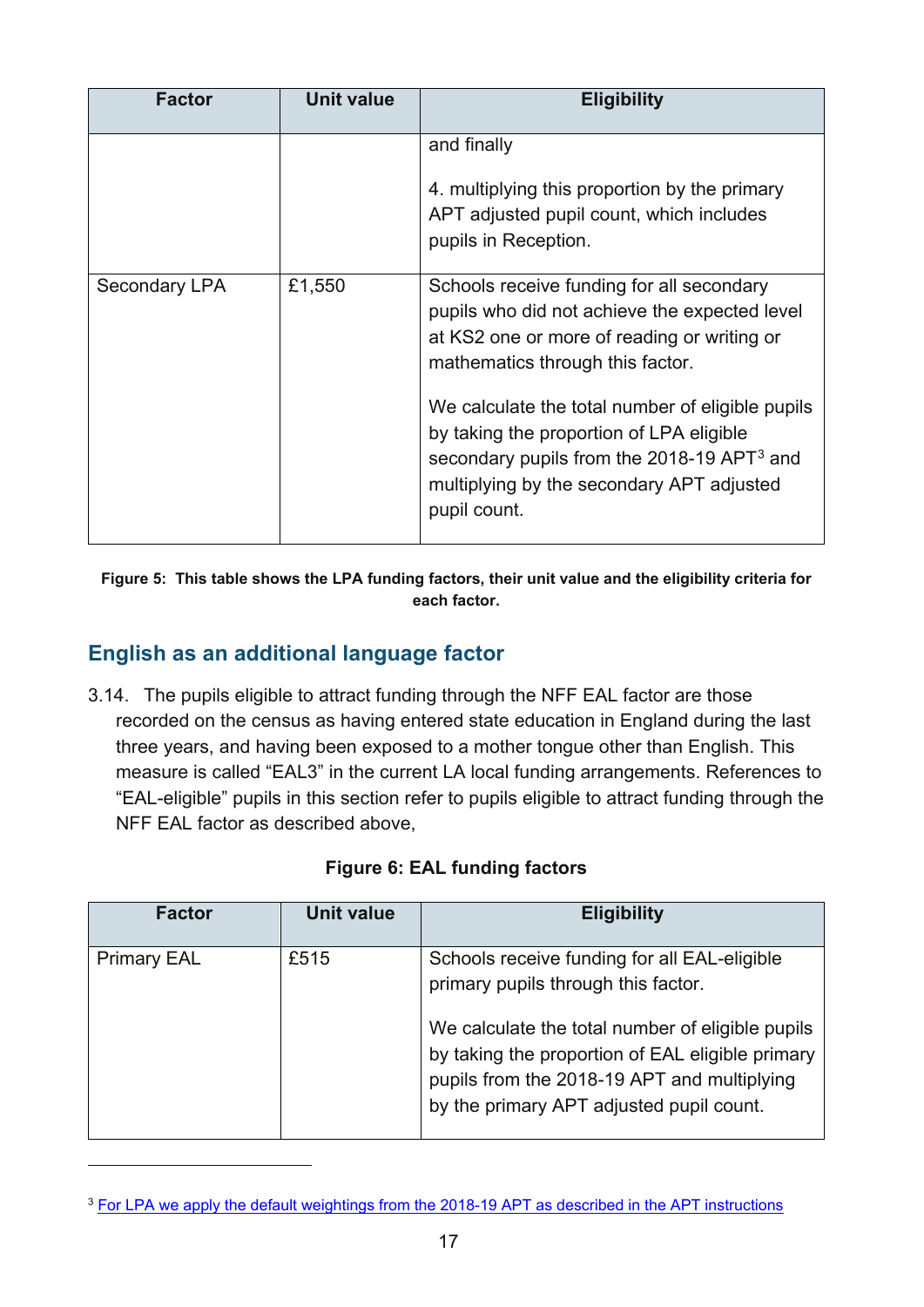| <b>Secondary EAL</b> | £1,385 | Schools receive funding for all EAL-eligible<br>secondary pupils through this factor.                                                                                                                  |  |
|----------------------|--------|--------------------------------------------------------------------------------------------------------------------------------------------------------------------------------------------------------|--|
|                      |        | We calculate the total number of eligible pupils<br>by taking the proportion of EAL eligible<br>secondary pupils from the 2018-19 APT and<br>multiplying by the secondary APT adjusted<br>pupil count. |  |

**Figure 6: This table shows the EAL funding factors, their unit value and the eligibility criteria for each factor.**

## <span id="page-17-0"></span>**Lump sum**

3.15. Each school receives a lump sum, irrespective of its size or phase. Lump sums are multiplied by the proportion of the year the school was open in 2018-19.

| <b>Factor</b> | Unit value | <b>Eligibility</b>                                                                                                                                                                             |
|---------------|------------|------------------------------------------------------------------------------------------------------------------------------------------------------------------------------------------------|
| Lump sum      | £110,000   | All schools receive this lump sum amount $-$ we<br>do not differentiate funding by phase. Schools<br>that are funded for part of the year will have<br>their lump sum adjusted proportionally. |

#### **Figure 7: Lump sum funding factor**

**Figure 7: This table shows the lump sum funding factor, the unit value and the eligibility criteria for the factor.**

# <span id="page-17-1"></span>**Sparsity**

3.16. The sparsity factor targets extra funding to schools that are both small and remote.

#### **Figure 8: Sparsity funding factor**

| Factor             | Unit value     |
|--------------------|----------------|
| Primary sparsity   | $£0 - £25,000$ |
| Secondary sparsity | £0 - £65,000   |

**Figure 8: This table shows the sparsity funding factors and the unit values.**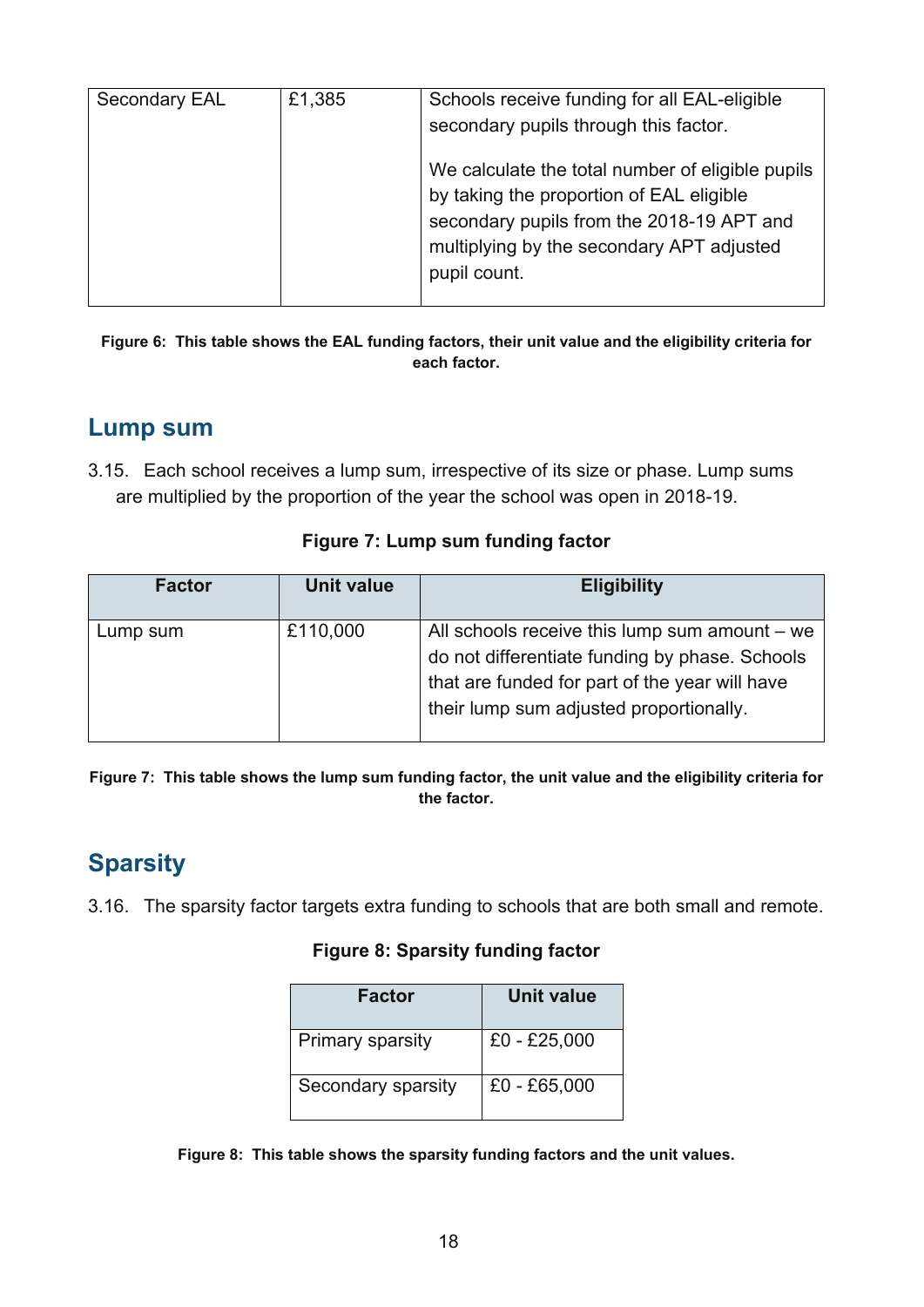- 3.17. To decide if a school is eligible for sparsity funding we use the same criteria as currently recommended by the department for use in LA SB funding formulae, and sparsity distance and year group data from the 2018-19 APT[4](#page-18-1). A school is eligible for sparsity funding if:
	- a. For all the pupils for whom it is the nearest compatible school, the average straight-line distance from the pupils' homes to the second nearest compatible school (the sparsity distance) is more than three miles (for secondary schools) or two miles (for all other schools), and
	- b. The average year group size (APT adjusted pupil count divided by number of year groups) is below the year group threshold. This threshold is 21.4 for primary schools, 69.2 for middle schools, 120 for secondary schools and 62.5 for allthrough schools.
- 3.18. We have set a maximum sparsity sum that schools can receive through the sparsity factor. We taper this sparsity sum using the school's sparsity weighting (see below), so that as the average year group size approaches the threshold, sparsity funding decreases. Sparse schools with a greater number of pupils receive less funding than smaller sparse schools.

#### <span id="page-18-0"></span>**Sparsity weighting**

- 3.19. We calculate a sparsity weighting for each school that is eligible for sparsity funding. This sparsity weighting sets the proportion of the sparsity sum for which each sparse school is eligible.
- 3.20. The sparsity weighting for schools with an average year group size of less than half the year group threshold is 100%. These sparse schools receive the full sparsity sum.
- 3.21. The sparsity weighting for sparse schools with an average year group size of above half the year group threshold is calculated as follows:

$$
S = \left(1 - \frac{A - T/2}{T/2}\right), \quad \text{where} \quad T/2 \le A < T
$$

**Where** 

 $\overline{a}$ 

S is the sparsity weighting

A is the average year group size of the school

<span id="page-18-1"></span><sup>&</sup>lt;sup>4</sup> In the rare case that there is no year group data for a school on the 2018-19 APT, we assume the school is not eligible for sparsity funding.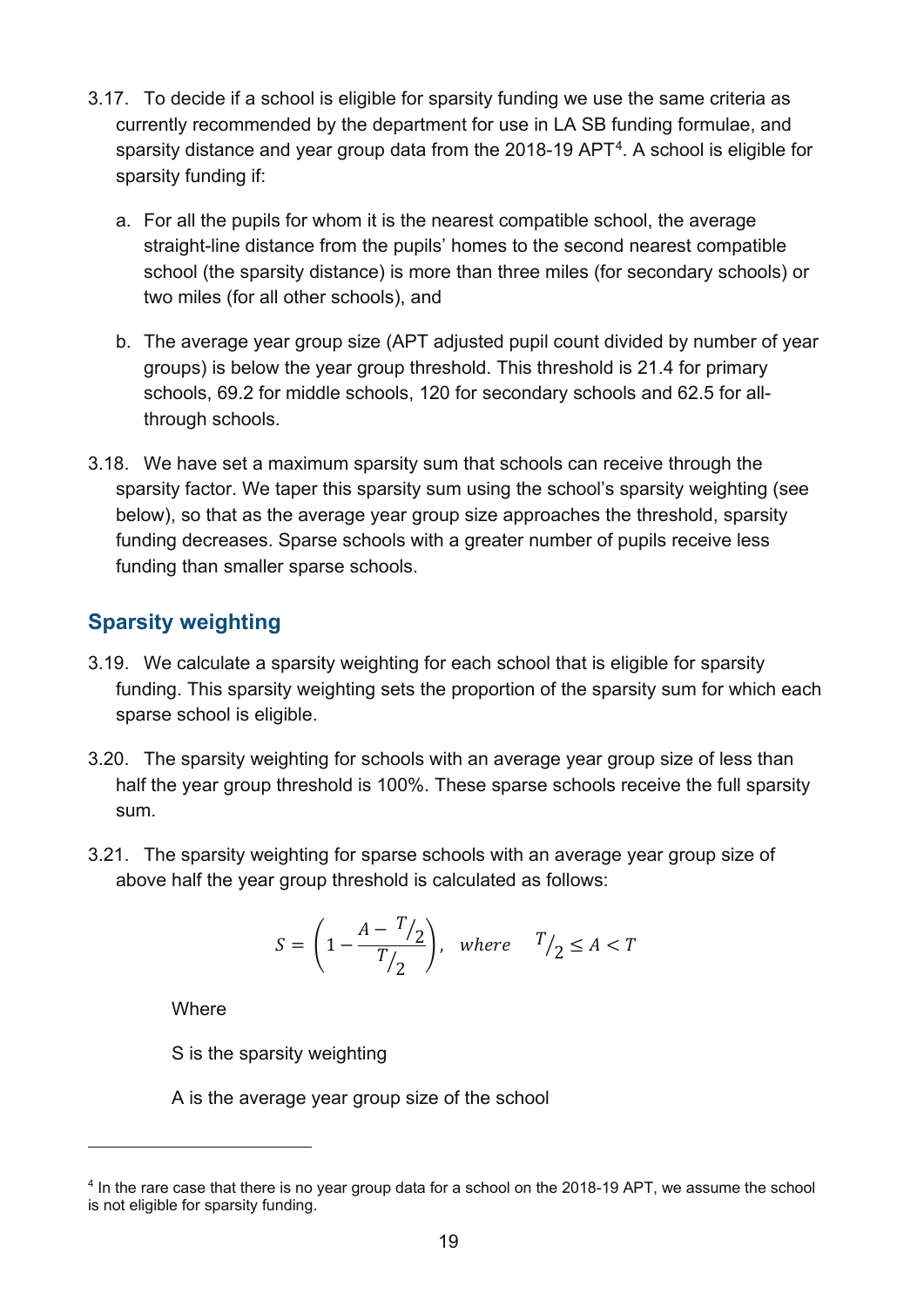T is the year group threshold

3.22. The sparsity weighting for primary, middle, secondary and all-through schools is set out in figure 9 below.



**Figure 9 – Sparsity weighting**

# <span id="page-19-0"></span>**Area cost adjustment**

- 3.23. The NFF includes an ACA to reflect geographical variation in labour market costs. We use the 'hybrid' methodology for the ACA, which takes into account variation in both the general labour market (GLM) and the teacher labour market.
- 3.24. The SB NFF ACA calculation is largely the same as that used to calculate the 2015-16 minimum funding levels hybrid ACA with the following methodological changes:
	- a. Pay data for unqualified and part-time teachers is now reliable enough to be included.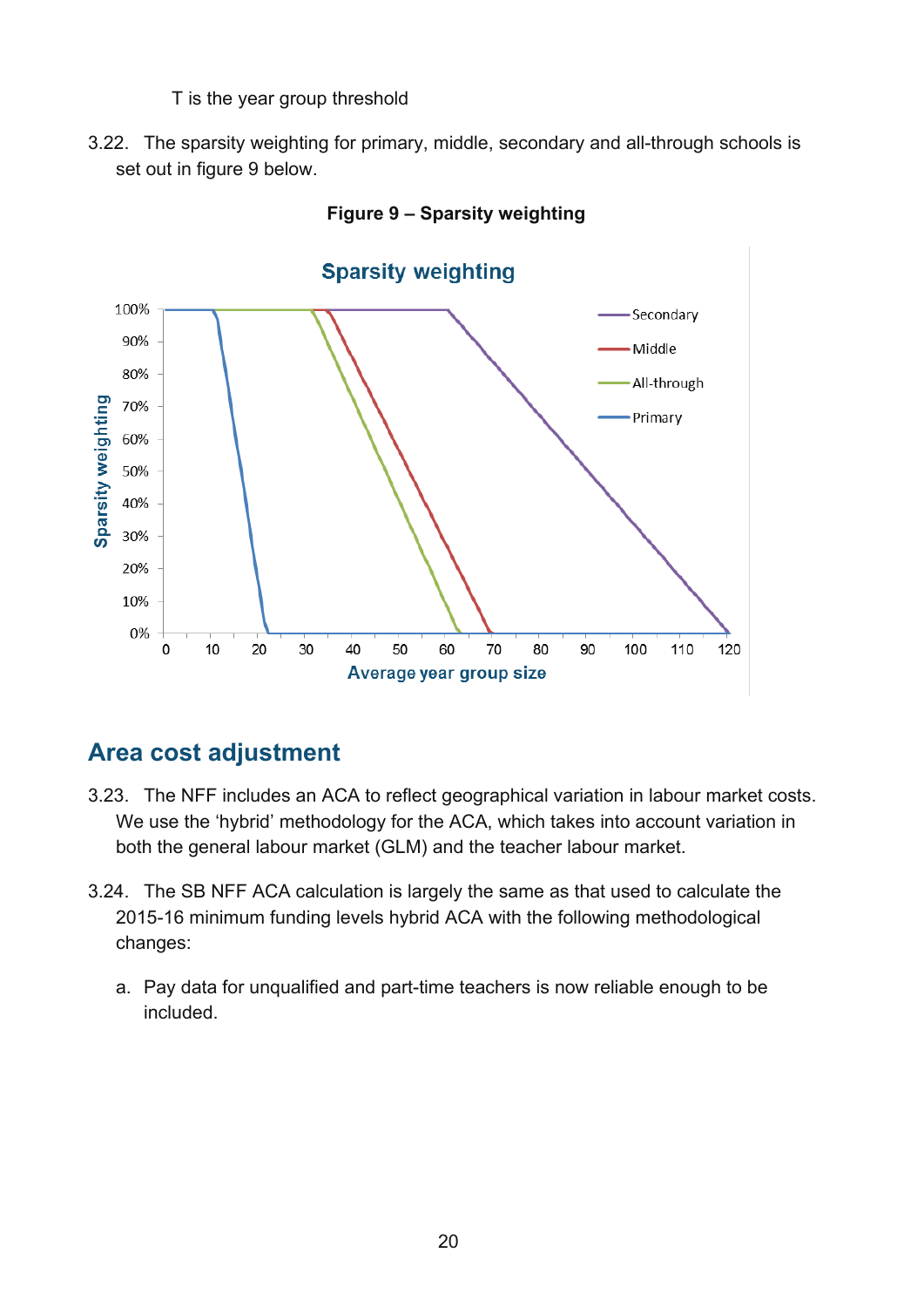- b. The weightings of the teacher and non-teacher elements of the ACA are now based on expenditure in mainstream schools only, excluding nursery and special schools<sup>[5](#page-20-1)</sup>.
- c. Expenditure data for academies is included in the calculation of the teacher and non-teacher weightings.
- 3.25. The SB NFF ACA is a combination of:
	- a. The teacher pay cost adjustment, an element to reflect the differences in the basic pay ranges between the four regional pay bands for teachers $6$  and
	- b. The GLM cost adjustment, an element to reflect geographical variation in wage costs for non-teaching staff.
- 3.26. The SB NFF ACA is calculated for each district by:
	- a. Weighting the relevant teachers specific cost adjustment in line with the national proportion of spend on teaching staff (52.4%).
	- b. Weighting the relevant GLM labour cost adjustment in line with the national proportion of spend on non-teaching staff (27.1%).
- 3.27. The result gives the SB NFF ACA for each school located in the district. Further information on the ACA can be found in Annex A.

# <span id="page-20-0"></span>**NFF pupil-led unit of funding before applying the minimum per pupil funding and the funding floor**

- 3.28. We calculate the NFF pupil-led unit of funding (pre-minimum per pupil and funding floor) for each school by:
	- a. Adding together the total funding through each pupil-led factor (basic per pupil, deprivation, LPA, EAL).
	- b. Multiplying that total by the school's ACA.

 $\overline{a}$ 

c. Dividing the result by the school's total APT adjusted pupil count.

<span id="page-20-1"></span><sup>&</sup>lt;sup>5</sup> The ACA used in the High Needs NFF weights the teacher and non-teacher elements based on expenditure in special schools.

<span id="page-20-2"></span> $6$  For more information on the calculation of the teacher pay cost adjustment please see Annex A.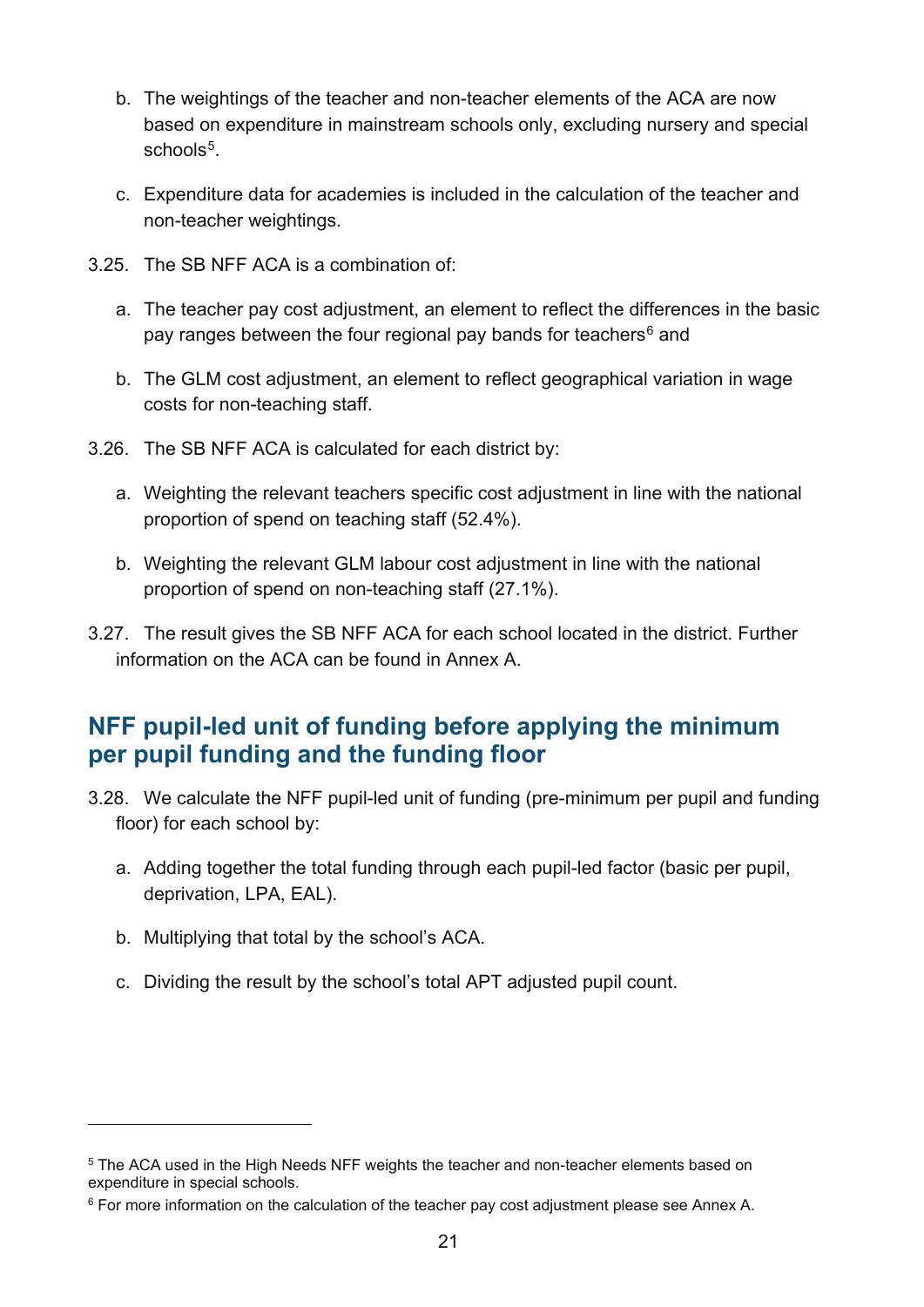# <span id="page-21-0"></span>**NFF school-led unit of funding**

- 3.29. We calculate the NFF school-led unit of funding for each school by:
	- a. Adding together the total funding through each school-led factor (lump sum and sparsity).
	- b. Multiplying that total by the school's ACA.

## <span id="page-21-1"></span>**"If full" NFF school-led unit of funding for new and growing schools**

- 3.30. We also need to calculate an "if full" NFF school-led unit of funding for new and growing schools: this is the figure if such a school were at full pupil capacity. This is because we use "if full" data to calculate the funding floor baseline for new and growing schools, and the NFF school-led unit of funding forms part of this calculation (full details are set out in the funding floor section further on in this chapter).
- 3.31. The "if full" NFF school-led unit of funding is calculated in the same way as the NFF school-led unit of funding, except that the sparsity element is derived based on the "if full" pupil count (rather than the APT adjusted pupil count) and the "if full" number of year groups (rather than 2018-19 number of year groups).
- 3.32. Once the "if full" sparsity funding has been calculated, using the methodology set out above, we add in the lump sum factor and uplift in line with the school's ACA. This gives the "if full" NFF school-led unit of funding.

# <span id="page-21-2"></span>**Applying the minimum per pupil funding**

3.33. The NFF includes a minimum per pupil funding factor, which sets a minimum per pupil funding any school will attract through the NFF. This minimum refers to the level of per pupil funding schools attract through the NFF. It differs from the funding floor which provides a minimum increase over individual school baselines. The funding floor is set out in paragraph 3.35. The 2019-20 minimum per pupil funding levels for different types of schools are set out in Figure 10 below. Compared to the 2018-19 NFF, for 2019-20 we have introduced new minimum levels specifically for all-through schools, and schools with exclusively KS3 or KS4 cohorts. No school will receive a lower minimum level than under the 2018-19 arrangements.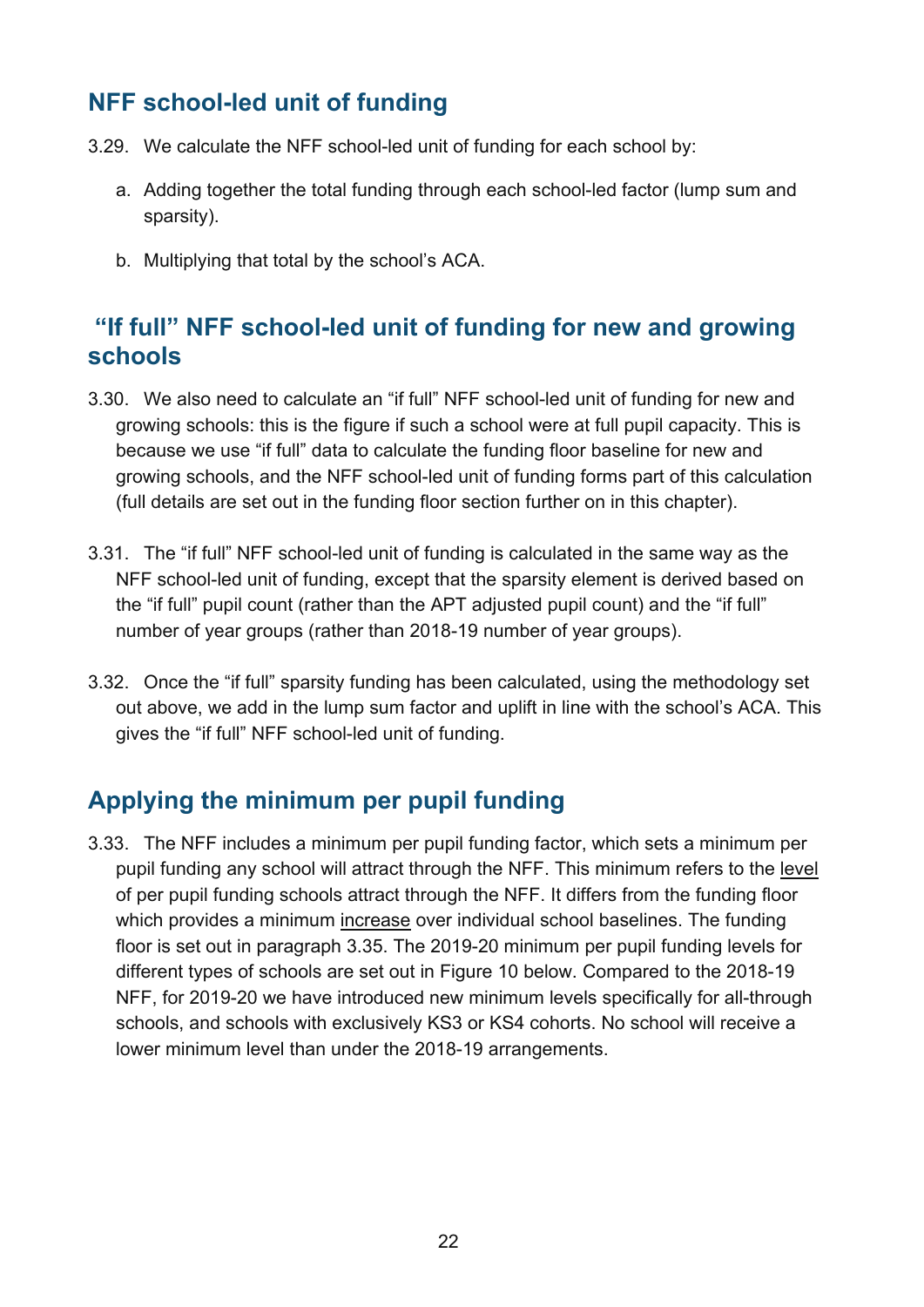# **Figure 10 – minimum per pupil funding levels**

| <b>School phase</b>                 | 2019-20 minimum per pupil funding level                            |  |  |
|-------------------------------------|--------------------------------------------------------------------|--|--|
| <b>Primary school</b>               | £3,500                                                             |  |  |
| All-through                         | £4,042                                                             |  |  |
| school                              | A weighted average of the primary and secondary minimum            |  |  |
|                                     | per pupil funding levels that applies to every all-through school. |  |  |
|                                     | The calculation is                                                 |  |  |
|                                     | $(£3,500 \times 7) + (£4,800 \times 5)$                            |  |  |
|                                     | Divided by 12                                                      |  |  |
| <b>Secondary</b>                    | £4,800                                                             |  |  |
| school (with KS3                    |                                                                    |  |  |
| and KS4 pupils)                     |                                                                    |  |  |
| KS3 only                            | £4,600                                                             |  |  |
| schools                             |                                                                    |  |  |
| <b>KS4 only</b>                     | £5,100                                                             |  |  |
| schools                             |                                                                    |  |  |
| <b>Middle schools</b>               | Minimum per pupil funding level depends on the year groups in      |  |  |
| (including                          | each school.                                                       |  |  |
| secondary                           | If the school does not have a KS4 Number on Roll then the          |  |  |
| schools with                        | calculation is                                                     |  |  |
| primary year                        | (£3,500 x number of primary year groups) + (£4,600 x number        |  |  |
| groups and                          | of KS3 year groups)                                                |  |  |
| exclusively KS3 or<br>KS4 secondary | Divided by total number of primary and KS3 year groups             |  |  |
| year groups)                        | If the school has KS3 and KS4 Number on Roll then the              |  |  |
|                                     | calculation is                                                     |  |  |
|                                     | $(£3,500 x$ number of primary year groups) + $(£4,800 x$ number    |  |  |
|                                     | of secondary year groups)                                          |  |  |
|                                     | Divided by total number of year groups                             |  |  |
|                                     |                                                                    |  |  |
|                                     | If the school does not have a KS3 Number on Roll then the          |  |  |
|                                     | calculation is                                                     |  |  |
|                                     | $(£3,500 x$ number of primary year groups) + $(£5100 x$ number     |  |  |
|                                     | of KS4 year groups                                                 |  |  |
|                                     | Divided by total number of primary and KS4 year groups             |  |  |
|                                     | Note: For some new and growing schools or splits /                 |  |  |
|                                     | amalgamations we did not have year group counts and have           |  |  |
|                                     | applied values of 7/3/2 to Primary/KS3/KS4 respectively where      |  |  |
|                                     | the school has pupils.                                             |  |  |
|                                     |                                                                    |  |  |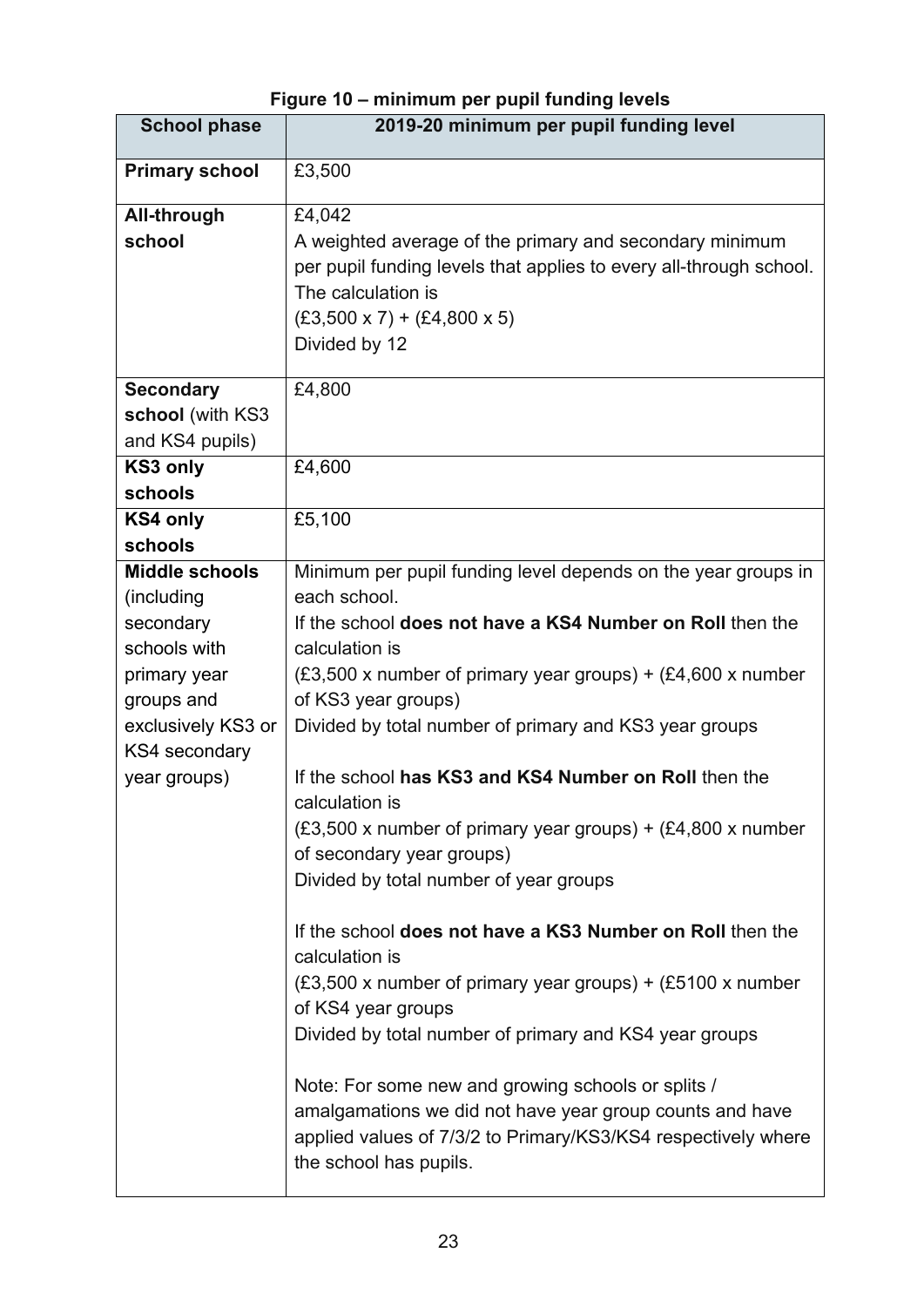3.34. To calculate whether a school attracts additional funding as a result of the minimum per pupil factor, we compare the minimum per pupil funding levels to the school's NFF per pupil funding (before the minimum per pupil funding levels and funding floor are applied). The calculations of the per pupil NFF funding (before the minimum per pupil and funding floor) and the funding through the minimum per pupil funding levels are set out in Figure 11 below.

| Figure 11 – calculation of the minimum per pupil funding factor for use in local |
|----------------------------------------------------------------------------------|
| authority allocations                                                            |

| <b>Calculation step</b>                                                                      | <b>Description</b>                                                                                                                                                                                                                                                                                                                                              | <b>Example</b>                                                                                                                                                                                                                                  |
|----------------------------------------------------------------------------------------------|-----------------------------------------------------------------------------------------------------------------------------------------------------------------------------------------------------------------------------------------------------------------------------------------------------------------------------------------------------------------|-------------------------------------------------------------------------------------------------------------------------------------------------------------------------------------------------------------------------------------------------|
| 1) NFF pupil-led<br>funding (before the<br>minimum per pupil<br>factor and funding<br>floor) | We start with the NFF pupil-led<br>funding before applying the<br>minimum per pupil funding or<br>funding floor.                                                                                                                                                                                                                                                | Secondary school B's<br>NFF pupil-led funding<br>(before the minimum<br>per pupil factor and<br>funding floor) is £4,500<br>per pupil.                                                                                                          |
| 2) NFF school-led<br>funding                                                                 | We need to add together the total<br>funding through the NFF pupil-led<br>and school-led factors to calculate<br>total NFF funding (before the<br>minimum per pupil factor and<br>funding floor).                                                                                                                                                               | The NFF school-led<br>funding for school B is<br>£110,000.                                                                                                                                                                                      |
| 3) APT adjusted pupil<br>count                                                               | We use this to calculate the per<br>pupil funding for the minimum per<br>pupil funding factor calculation.                                                                                                                                                                                                                                                      | School B has total APT<br>adjusted pupil count of<br>1,200.                                                                                                                                                                                     |
| 4) NFF per pupil<br>funding used for the<br>minimum per pupil<br>funding calculation         | The per pupil NFF funding (before<br>the minimum per pupil factor and<br>funding floor) is equal to:<br>NFF pupil-led funding (before the<br>minimum per pupil factor and<br>funding floor) (step 1)<br>Multiplied by APT adjusted pupil<br>count (step 3)<br>Plus NFF school-led funding (step 2)<br>Divided by APT adjusted pupil count<br>$(s_{\text{top}})$ | School B's per pupil<br>NFF funding (before<br>the minimum per pupil<br>factor and funding floor)<br>is equal to<br>£4,500 multiplied by<br>1,200 (£5,400,000),<br>plus £110,000<br>(E5, 510, 000)<br>divided by 1,200, which<br>equals £4,592. |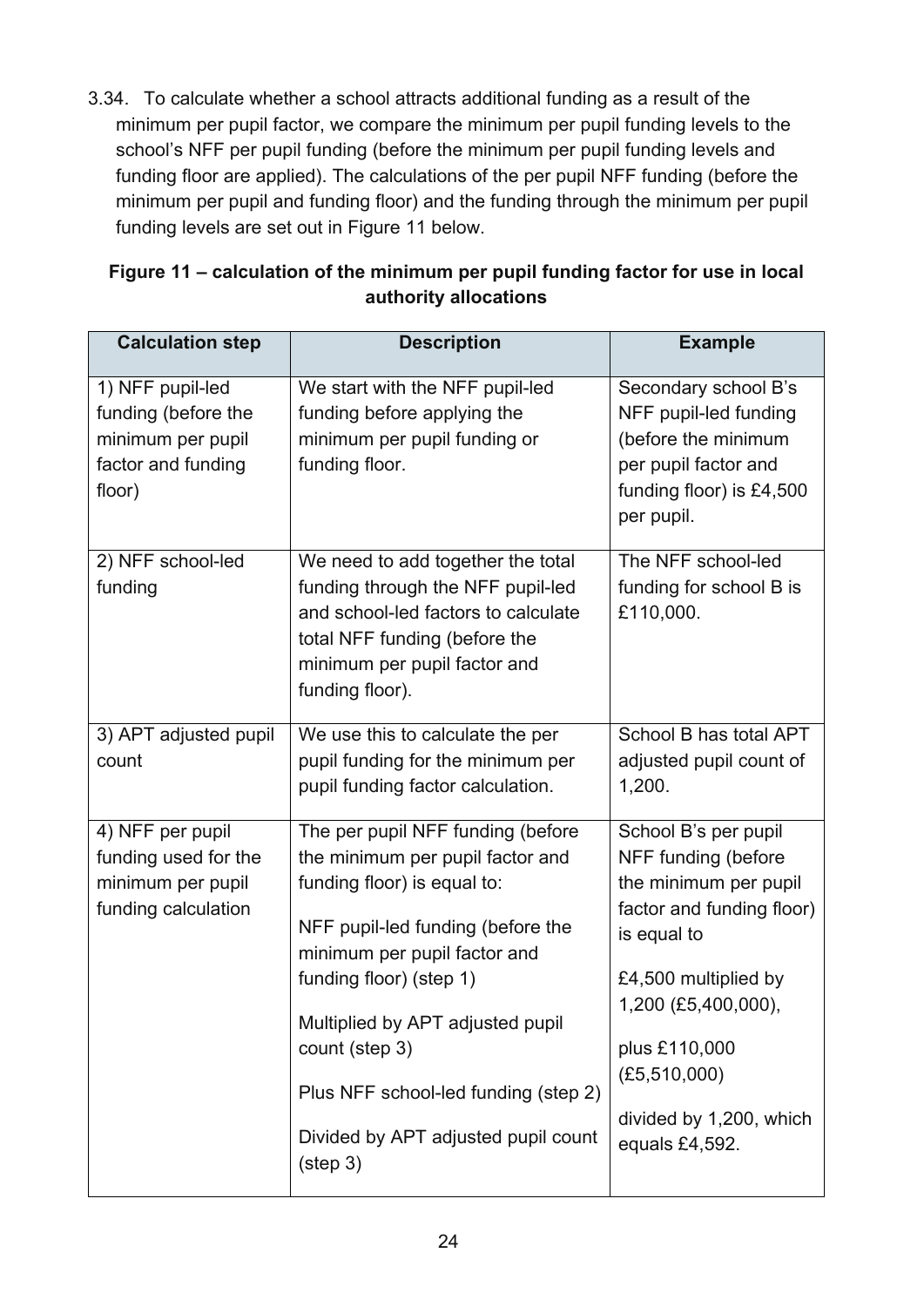| <b>Calculation step</b>                                                                                  | <b>Description</b>                                                                                                                                                                                                                                                                                                                       | <b>Example</b>                                                                                                                                                                                                                                                                                                                             |
|----------------------------------------------------------------------------------------------------------|------------------------------------------------------------------------------------------------------------------------------------------------------------------------------------------------------------------------------------------------------------------------------------------------------------------------------------------|--------------------------------------------------------------------------------------------------------------------------------------------------------------------------------------------------------------------------------------------------------------------------------------------------------------------------------------------|
| 5) School's individual<br>minimum per pupil<br>funding level                                             | The calculation of the minimum per<br>pupil funding level for each school is<br>set out in Figure 10.                                                                                                                                                                                                                                    | School B is a<br>secondary school the<br>so minimum per pupil<br>funding level is £4,800.                                                                                                                                                                                                                                                  |
| 6) Does the school<br>receive funding<br>through the minimum<br>per pupil funding<br>factor?             | If a school's per pupil NFF funding<br>(before minimum per pupil and<br>funding floor) is less than the<br>school's individual minimum per<br>pupil funding level, then the school<br>receives extra funding through the<br>minimum per pupil funding factor.                                                                            | School B's per pupil<br>NFF funding (before<br>minimum per pupil<br>factor and funding floor)<br>is £4,592.<br>This is less than school<br>B's individual minimum<br>per pupil funding level,<br>£4,800. Therefore the<br>school receives a<br>funding uplift through<br>the minimum per pupil<br>funding factor.<br>This is equal to £208 |
|                                                                                                          |                                                                                                                                                                                                                                                                                                                                          | per pupil (£4,800 minus<br>£4,592).                                                                                                                                                                                                                                                                                                        |
| 7) NFF per pupil<br>funding (after the<br>minimum per pupil<br>funding, but before<br>the funding floor) | The NFF per pupil funding after<br>minimum per pupil, but before the<br>funding floor, is calculated by adding<br>any per pupil funding through the<br>minimum per pupil funding factor<br>(step 6) to the NFF per pupil funding<br>(step 4) and multiplying by the<br>proportion of the financial year for<br>which the school is open. | School B is open for<br>the full financial year.<br>The NFF per pupil<br>funding (after the<br>minimum per pupil but<br>before the funding<br>floor) is £4,592 plus<br>£208 multiplied by<br>100%, i.e. the minimum<br>£4,800.                                                                                                             |
| 8) NFF pupil-led<br>funding (after the<br>minimum per pupil<br>funding but before the<br>funding floor)  | We also need to calculate the NFF<br>pupil-led funding, a per pupil unit of<br>funding that excludes the school-led<br>factors, to use in the funding floor<br>calculation.<br>We take the NFF pupil-led funding<br>(before the minimum per pupil                                                                                        | School B's NFF pupil-<br>led funding (after the<br>minimum per pupil<br>funding but before the<br>funding floor) is £4,500<br>plus £208 multiplied by<br>100%, i.e. £4,708.                                                                                                                                                                |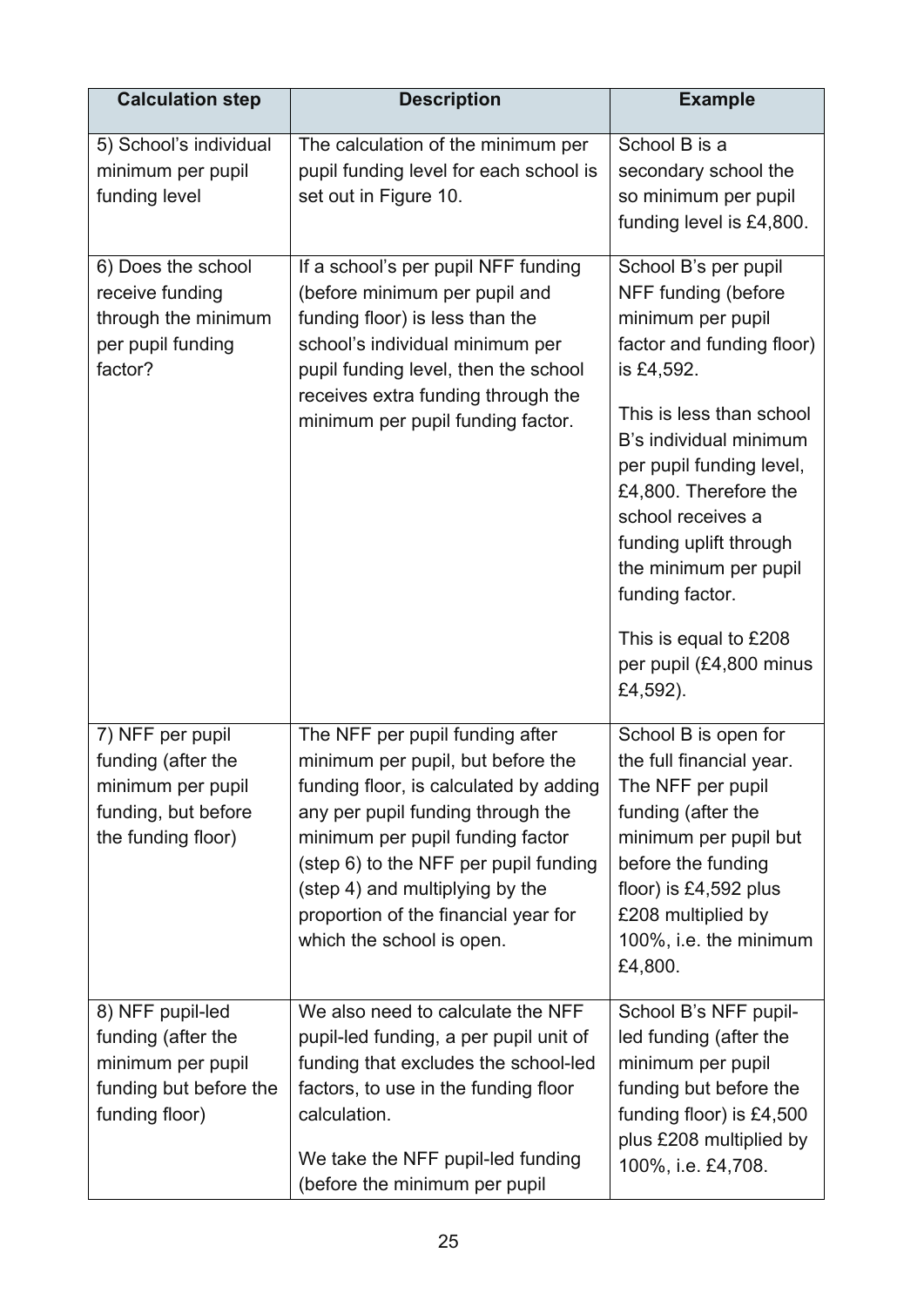| <b>Calculation step</b> | <b>Description</b>                                                                                                   | <b>Example</b>                           |
|-------------------------|----------------------------------------------------------------------------------------------------------------------|------------------------------------------|
|                         | funding and funding floor) from step<br>1, add the per pupil funding through<br>the minimum per pupil funding factor | This excludes NFF<br>school-led funding. |
|                         | from step 6, and multiply the result<br>by the proportion of the financial<br>year for which the school is open.     |                                          |

# <span id="page-25-0"></span>**Applying the funding floor**

- 3.35. Schools' baselines for the funding floor continue to be taken from the 2017-18 APT. For schools with no 2017-18 baseline, see Annex B. The NFF includes a funding floor which ensures all schools' NFF allocations see a minimum gain of 1% above their 2017-18 baseline pupil-led funding in 2019-20.
- 3.36. To calculate whether a school attracts additional funding as a result of the floor (to ensure that their funding is at least 1% greater than the baseline funding as a result of the NFF), we look at the changes between each school's funding floor baseline (per pupil) and NFF pupil-led funding after the minimum per pupil funding levels have been applied. We take account of changes to a school's pupil and school-led funding only in the funding floor calculation; premises, mobility and growth funding are allocated and protected at LA level.
- 3.37. Each school's funding floor baseline (per pupil) is calculated by taking the total of the APT adjusted baselines described in 2.3, and subtracting the NFF school-led funding. This parallels the established minimum funding guarantee (MFG) methodology and ensures i) that the NFF school-led funding does not go up and down with future pupil number changes and ii) that change in the school-led funding between the baseline year and the NFF is protected by the funding floor calculation.
- 3.38. Again, we use 2017-18 APT data for all schools in our calculation of the funding floor for use in LA allocations. Figure 12 sets out the funding floor calculation and some worked examples. The funding floor for new and growing schools is based on "if full" data (the number of pupils they would have if they were at full capacity) rather than their 2017-18 pupil numbers – this ensures that the funding floor is calculated referring to the "steady state" position of each school, so all schools are treated in the same way. (see Appendx C)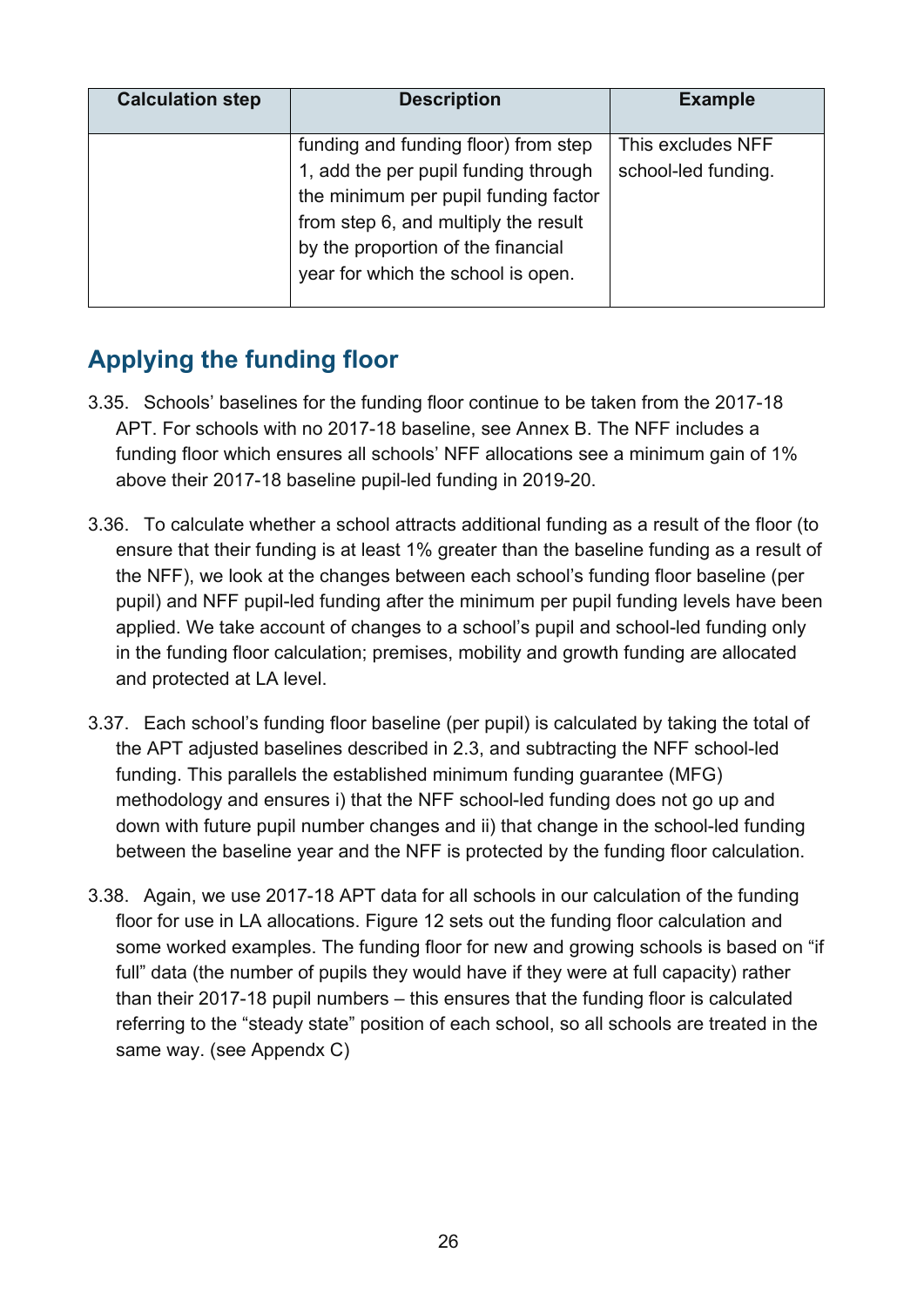# **Figure 12 – calculation of the NFF funding floor for use in LA allocations**

| <b>Calculation</b><br>step                | <b>Description</b>                                                                                                                                                                                                                | <b>Example - all other</b><br>schools                                                                                                                                                                    | Example - new<br>and growing                                                                                                  |
|-------------------------------------------|-----------------------------------------------------------------------------------------------------------------------------------------------------------------------------------------------------------------------------------|----------------------------------------------------------------------------------------------------------------------------------------------------------------------------------------------------------|-------------------------------------------------------------------------------------------------------------------------------|
| $1)$ is the<br>school new<br>and growing? | We need to use different<br>input data for new and<br>growing schools (defined<br>in chapter 2).                                                                                                                                  | No, school A is an<br>all-through school<br>that is not new and<br>growing.                                                                                                                              | Yes, school C is a<br>new and growing<br>primary school.                                                                      |
| 2) Total<br>baseline<br>funding           | We start with the total<br>baseline, "if full" for new<br>and growing schools and<br>APT adjusted for all other<br>schools.                                                                                                       | School A's APT<br>adjusted baseline is<br>£4,920,000.                                                                                                                                                    | School C's "if full"<br>adjusted baseline is<br>£1,610,000.                                                                   |
| 3) NFF school-<br>led unit of<br>funding  | The baseline for the<br>funding floor calculation<br>excludes NFF school-led<br>funding. We use "if full"<br>output for new and growing<br>schools. We also take<br>account of the proportion<br>of the FY the school is<br>open. | School A is open for<br>100% of the FY, so<br>its NFF school-led<br>funding is £110,000<br>$x 100\% = £110,000.$<br>(£110,000 is the<br>value of the lump<br>sum; it has no other<br>school-led funding) | School C is open for<br>100% of the FY, so<br>its "if full" NFF<br>school-led funding is<br>£110,000 x 100% =<br>£110,000.    |
| 4) Pupil count                            | The funding floor<br>calculation is on a per pupil<br>basis. We use "if full" pupil<br>count for new and growing<br>schools and the APT<br>adjusted pupil count for all<br>other schools.                                         | School A's APT<br>adjusted pupil count<br>is 1,140.                                                                                                                                                      | School C's "if full"<br>pupil count is 420.                                                                                   |
| 5) Funding<br>floor baseline              | The baseline for the<br>funding floor is calculated<br>by:<br>Taking the total baseline<br>funding (step 2)<br>Subtracting NFF school-<br>led unit of funding (step 3)<br>And dividing the result by<br>the pupil count (step 4). | School A's funding<br>floor baseline is<br>£4,219.<br>This is £4,920,000<br>minus £110,000<br>(£4,810,000) divided<br>by 1,140.                                                                          | School C's funding<br>floor baseline is<br>£3,571.<br>This is £1,610,000<br>minus £110,000<br>(£1,500,000) divided<br>by 420. |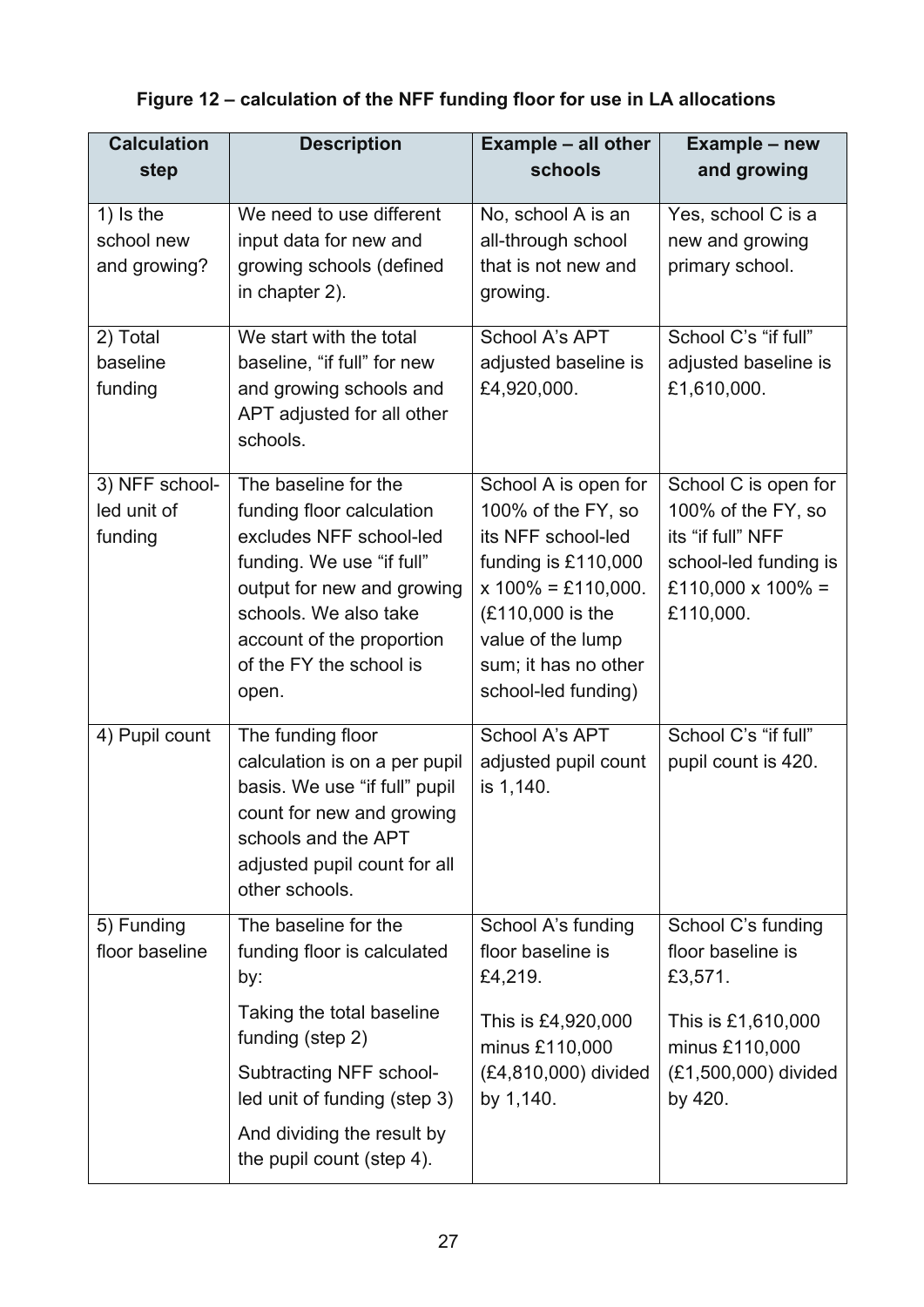| <b>Calculation</b><br>step                                                                                                             | <b>Description</b>                                                                                                                                                                                                                                                                                                                                                                 | <b>Example - all other</b><br>schools                                                                                                                                                                                                                                                  | Example - new<br>and growing                                                                                                                                                                                                                                                   |
|----------------------------------------------------------------------------------------------------------------------------------------|------------------------------------------------------------------------------------------------------------------------------------------------------------------------------------------------------------------------------------------------------------------------------------------------------------------------------------------------------------------------------------|----------------------------------------------------------------------------------------------------------------------------------------------------------------------------------------------------------------------------------------------------------------------------------------|--------------------------------------------------------------------------------------------------------------------------------------------------------------------------------------------------------------------------------------------------------------------------------|
| 6) Minimum<br>gain by 2019-<br>20                                                                                                      | The minimum gain for any<br>school by 2019-20 is a 1%<br>increase on their funding<br>floor baseline.<br>To check that each school<br>will see at least a 1% gain<br>by 2019-20 we uplift the<br>baseline for the funding<br>floor by 1%.                                                                                                                                          | School A's NFF<br>pupil-led funding<br>needs to be at least<br>1% greater than the<br>funding floor<br>baseline $-$ this is<br>£4,261.                                                                                                                                                 | School C's NFF<br>pupil-led funding<br>needs to be at least<br>1% greater than the<br>funding floor<br>baseline $-$ this is<br>£3,607.                                                                                                                                         |
| 7) NFF pupil-<br>led funding<br>(after minimum<br>per pupil<br>funding but<br>before the<br>funding floor),<br>set out in<br>Figure 11 | For all schools we use the<br>NFF pupil-led unit of<br>funding based on 2018-19<br>APT data. This is the<br>funding through the<br>formula including the<br>minimum per pupil funding<br>level and excluding NFF<br>school-led funding.                                                                                                                                            | School A's NFF<br>pupil-led funding<br>(after minimum per<br>pupil funding but<br>before the funding<br>floor) is £4,147.                                                                                                                                                              | School C's NFF<br>pupil-led funding<br>(after minimum per<br>pupil funding but<br>before thefunding<br>floor) is $£3,550.$                                                                                                                                                     |
| 8) How much<br>funding will the<br>school receive<br>through the<br>NFF funding<br>floor factor?                                       | We check that each<br>school's NFF pupil-led<br>funding (after minimum per<br>pupil funding but before<br>the funding floor) (step 7)<br>delivers the minimum gain<br>by 2019-20 (step 6).<br>If the NFF pupil-led unit of<br>funding is not at least 1%<br>greater than the funding<br>floor baseline then the<br>school receives funding<br>through the funding floor<br>factor. | School A's NFF<br>pupil-led funding<br>(after minimum per<br>pupil funding but<br>before the funding<br>floor) of $£4,147$ is<br>less than a 1% uplift<br>to the funding floor<br>baseline $(E4, 261)$ ,<br>so school A gets<br>£114 per pupil<br>through the funding<br>floor factor. | School C's NFF<br>pupil-led funding<br>(after minimum per<br>pupil funding but<br>before the funding<br>floor) of £3,550 is<br>less than a 1% uplift<br>to the funding floor<br>baseline (£3,607) so<br>school C gets £57<br>per pupil through<br>the funding floor<br>factor. |
| 9) NFF pupil-<br>led funding<br>(after minimum<br>per pupil<br>funding and                                                             | This is equal to:<br>NFF pupil-led funding<br>(after minimum per pupil                                                                                                                                                                                                                                                                                                             | School A's NFF<br>pupil-led funding<br>(after minimum per<br>pupil funding and<br>the funding floor) is                                                                                                                                                                                | School C's NFF<br>pupil-led funding<br>(after minimum per<br>pupil funding and<br>the funding floor) is                                                                                                                                                                        |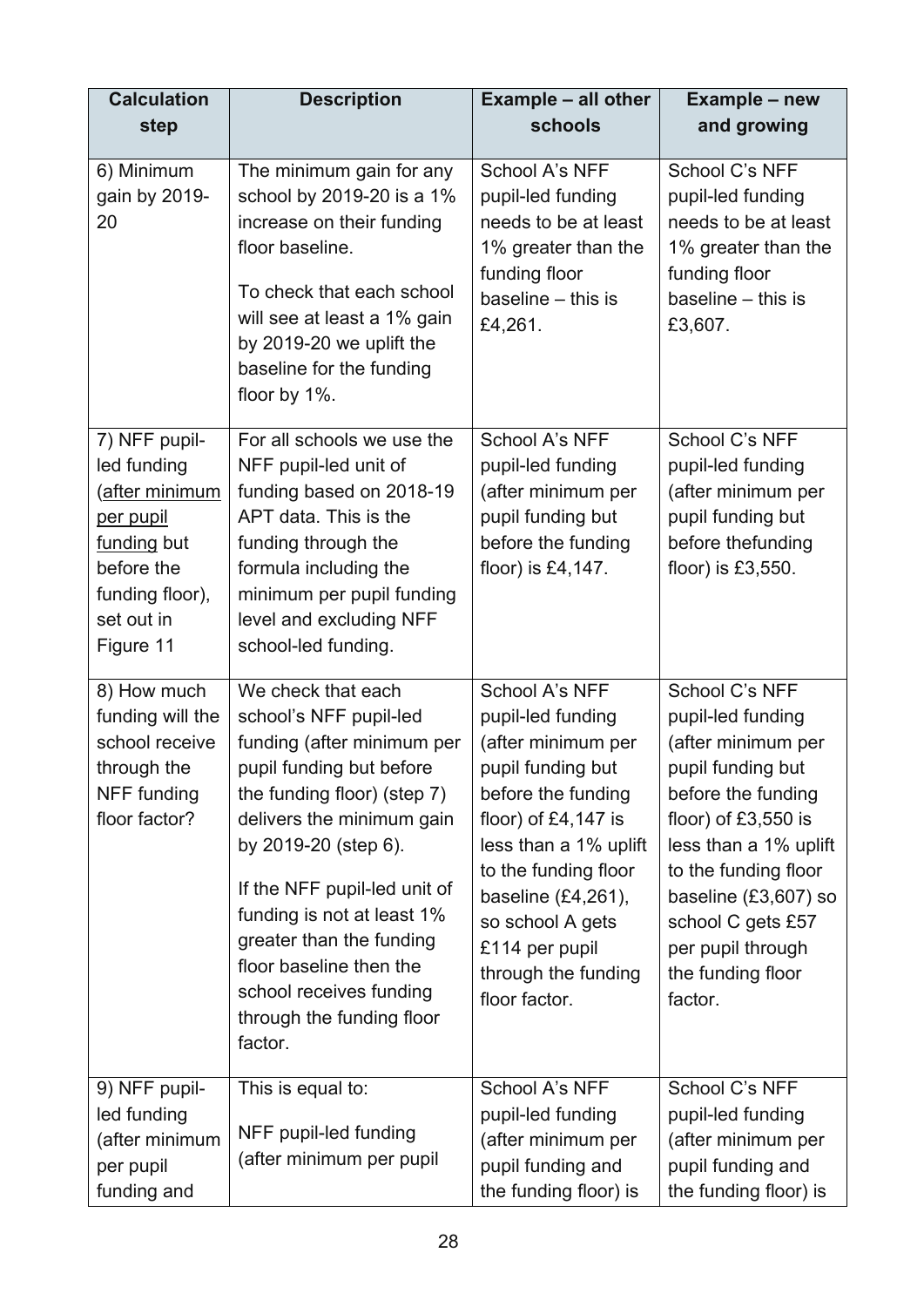| <b>Calculation</b><br>step | <b>Description</b>                                                       | <b>Example – all other</b><br>schools | Example - new<br>and growing |
|----------------------------|--------------------------------------------------------------------------|---------------------------------------|------------------------------|
| the funding                | funding but before the                                                   | £4,261, this is                       | £3,607, this is              |
| floor)                     | funding floor) (step 7)<br>Plus NFF funding floor per<br>pupil (step 8). | £4,147 plus £114.                     | £3,550 plus £57.             |
|                            |                                                                          |                                       |                              |

# <span id="page-28-0"></span>**Core schools NFF funding – splitting between primary and secondary**

- 3.39. To calculate the LA level primary and secondary per pupil units of funding for the 2019-20 schools block NFF LA allocations we need to split core schools funding between primary funding and secondary funding. We calculate this split as follows:
	- a. First, we split all funding through the basic per pupil, deprivation, low prior attainment and EAL factors (including ACA uplift) based on the pupil count for individual factors – all funding through primary factors is classed as primary funding, all funding for secondary factors is classed as secondary funding.
	- b. Then, we split all funding through the school-led factors based in proportion to the number of primary and secondary pupils at the school. So if an all-through school has 1,210 pupils, 210 of whom are primary and 1,000 of whom are secondary, we split the school-led funding in to 17% primary funding and 83% secondary funding. But for a primary school, for example, all the school-led funding would be classed as primary funding.
	- c. Finally, we split any extra funding the school received through the minimum per pupil funding and funding floor factors in proportion to the number of primary and secondary pupils. So, for example, if a middle school receives £100 per pupil through the funding floor and there are 180 primary pupils and 120 secondary pupils in the school, the primary funding through the funding floor will be calculated as £100 multiplied by 180 (£18,000) and the secondary funding will equal £100 multiplied by 120 (£12,000).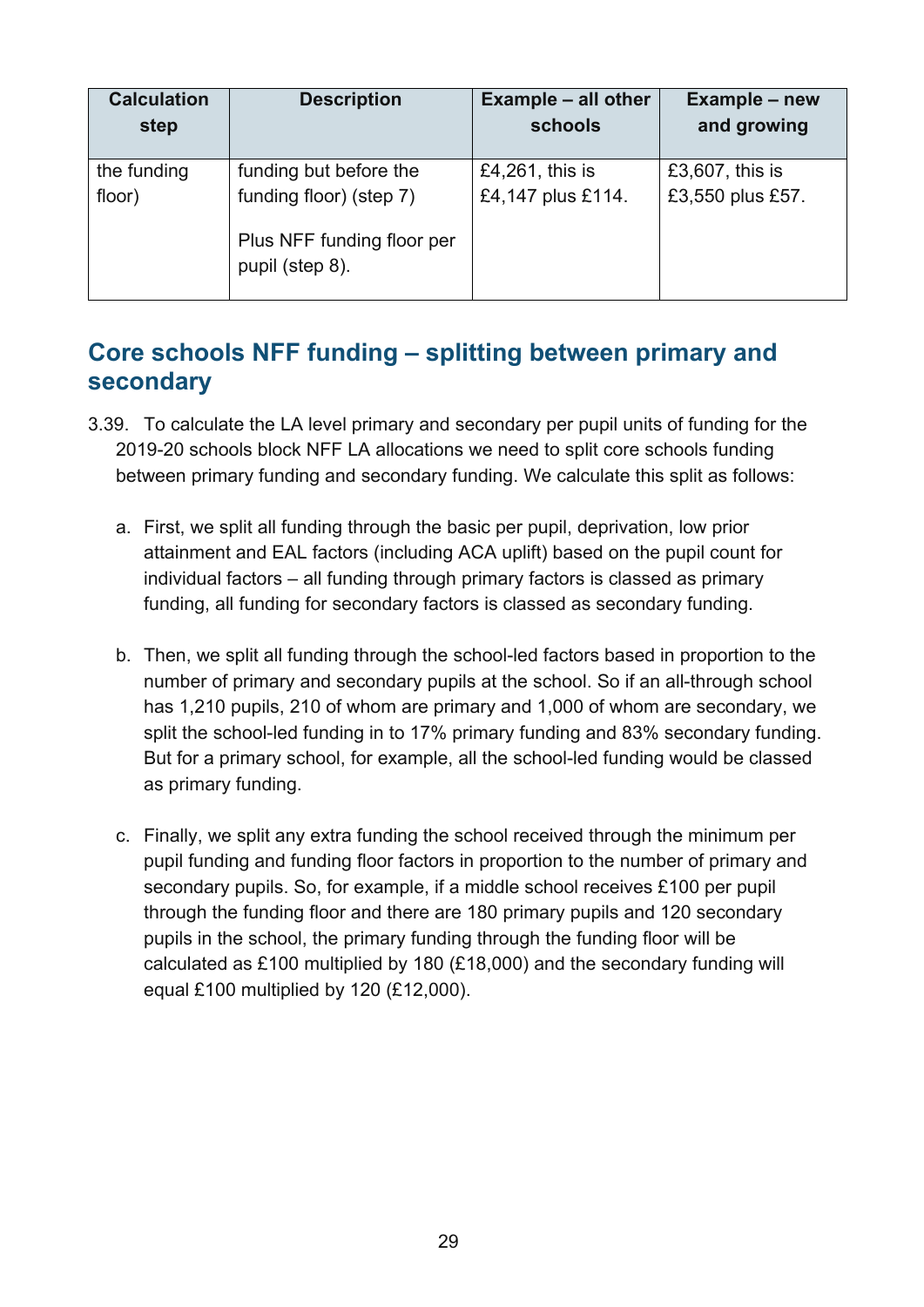# <span id="page-29-0"></span>**Chapter 4: Core schools funding transitional protection**

- 4.1. Chapter 3 described the school-level calculations that are used to illustrate the NFF funding for LAs if the NFF was implemented in full and without transition. To calculate provisional allocations for 2019-20, we apply transitional protections at a school level. These cover the core schools funding only since funding for premises is based on 2018-19 APT figures and thus needs no transitional protection. A separate transition arrangement for growth is outlined at Appendix D. LA allocations in each year will be based on the aggregate school-level allocations after the transitional protections.
- 4.2. The gains cap is similar to the current transitional protection used by LAs in their local SB funding formulae. Under the NFF, year-on-year gains for underfunded schools will be capped at 3% in 2019-20, making a total maximum gain of 6.09% compared to 2017-18.
- <span id="page-29-2"></span>4.3. We split schools into three groups when applying the gains cap:
	- a. Group 1 new and growing schools. We do not apply a gains cap to new and growing schools. The NFF pupil-led funding for some new and growing schools is below their transitional protection baseline (due to an inflated baseline lump sum per pupil whilst the school is still filling up: more details are provided in Annex C). We apply a protection to prevent large losses as a result of this, operating in a way that is similar to the MFG to these schools. We set this protection at -1.5% per year and as we are retaining the 2017-18 baseline, we set the protection at - 2.98%. This is equivalent to having applied -1.5% in 2018-19 and a further -1.5% in 2019-20.
	- b. Group 2 schools on the 1% funding floor. The 2019-20 allocations for these schools are at least 1% higher than their 2017-18 baseline.
	- c. Group  $3$  schools gaining more than 1% under the NFF<sup>7</sup>. In 2019-20, these schools see a maximum gain of either 6.09% of their baseline funding or 36% of their gains compared to 2017-18.
- 4.4. As with the calculation of the funding floor and the existing MFG approach in local formulae, the gains cap calculation is based on the pupil-led funding including the change in the school-led funding. In other words, the NFF school-led funding is excluded to ensure that this does not change in line with pupil numbers in future years.
- 4.5. Figure 13 sets out the transitional protection calculation steps.

 $\overline{a}$ 

<span id="page-29-1"></span> $7$  Including any schools with a negative transitional protection baseline.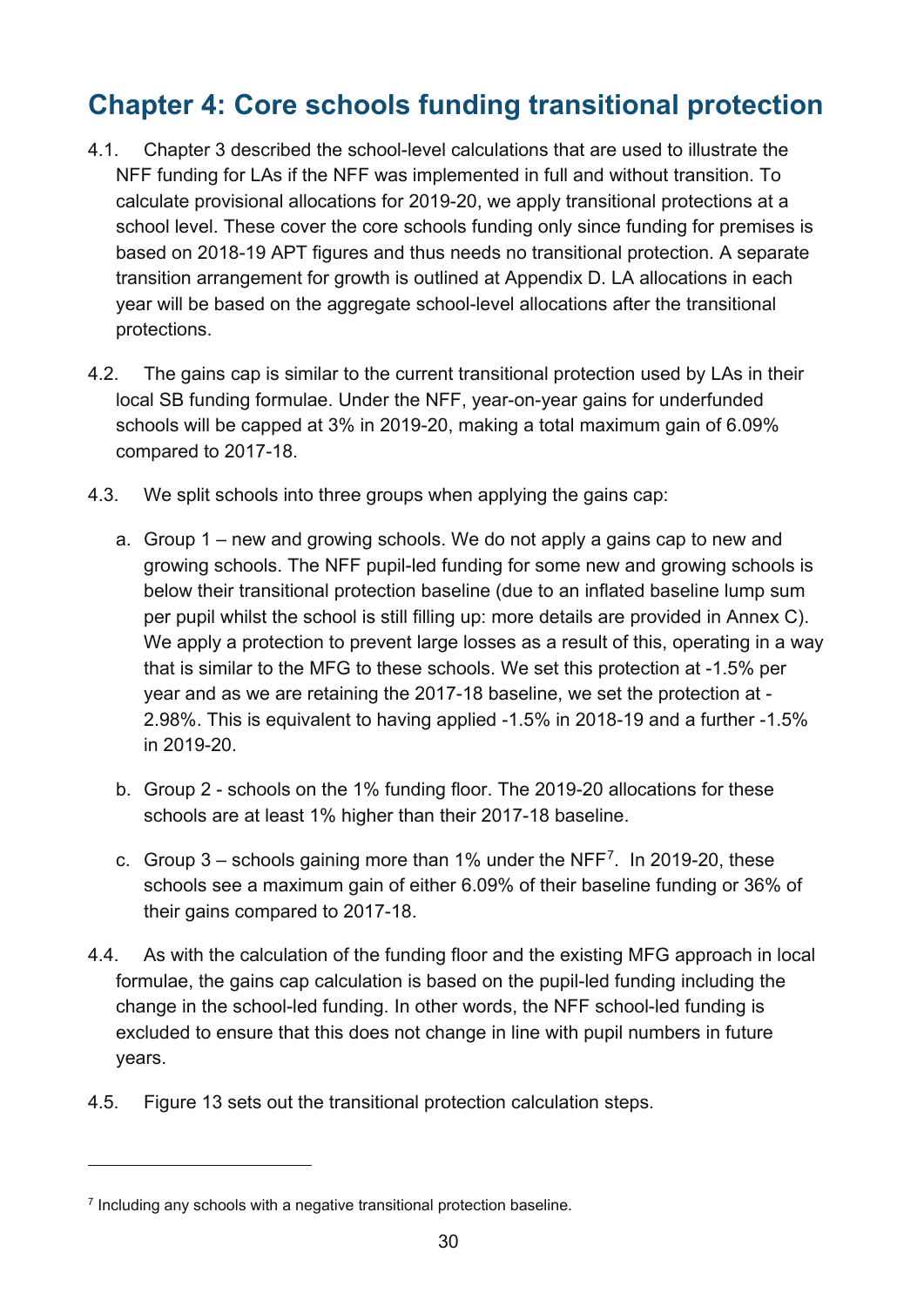# **Figure 13 – overview of the transitional protection calculation**

| <b>Calculation step</b>                                                                                                                                 | <b>Details</b>                                                                                                                                                                                                                                                                                                                                                        |
|---------------------------------------------------------------------------------------------------------------------------------------------------------|-----------------------------------------------------------------------------------------------------------------------------------------------------------------------------------------------------------------------------------------------------------------------------------------------------------------------------------------------------------------------|
| 1) Establish the<br>transitional protection<br>baseline per pupil                                                                                       | This baseline is calculated in a similar way to the existing LA<br>MFG transitional protection baseline. The per pupil baseline<br>covers baseline pupil-led funding and the change in school-<br>led funding. NFF school-led funding is excluded to ensure<br>this does not changing in line with puil numbers.                                                      |
| 2) Establish the change<br>between the transitional<br>protection baseline and<br>NFF pupil-led funding if<br>implemented in full<br>without transition | The transitional protections calculation refers to two stages<br>of the NFF:<br>a) Before the funding floor is applied – we refer to the<br>percentage change pre funding floor to calculate the<br>2019-20 gain for school's in group 2.<br>b) After the funding floor is applied -the percentage<br>change if the NFF was implemented in full without<br>transtion. |
| 3) Split schools between<br>groups                                                                                                                      | As set out in 4.3, the speed at which school's transition on to<br>the NFF depends on which group a school is in:<br>a) Group 1 – NFF new and growing schools<br>b) Group $2$ – schools on the 1% funding floor<br>c) Group $3$ – schools gaining more than 1% under the<br><b>NFF</b>                                                                                |
| 4) Group $1 - new$ and<br>growing schools where<br>NFF pupil-led funding is<br>above the transitional<br>protection baseline                            | New and growing schools (as defined in Appendix C) that<br>gain funding under the NFF (compared to their transitional<br>protection baseline) move directly on to formula - the gains<br>cap does not apply to new and growing schools.                                                                                                                               |
| 5) Group 1 - new and<br>growing schools where<br>NFF pupil-led funding is<br>below the transitional<br>protection baseline                              | New and growing schools (as defined in Appendix C) that<br>lose funding under the NFF (compared to their transitional<br>protection baseline) are protected against large losses as a<br>result of filling up year groups. These schools cannot lose<br>more than 1.5% per pupil each year.                                                                           |
| 6) Group 2 – schools on<br>the 1% funding floor                                                                                                         | Schools receiving funding through the funding floor see an<br>increase of 1% in 2019-20.                                                                                                                                                                                                                                                                              |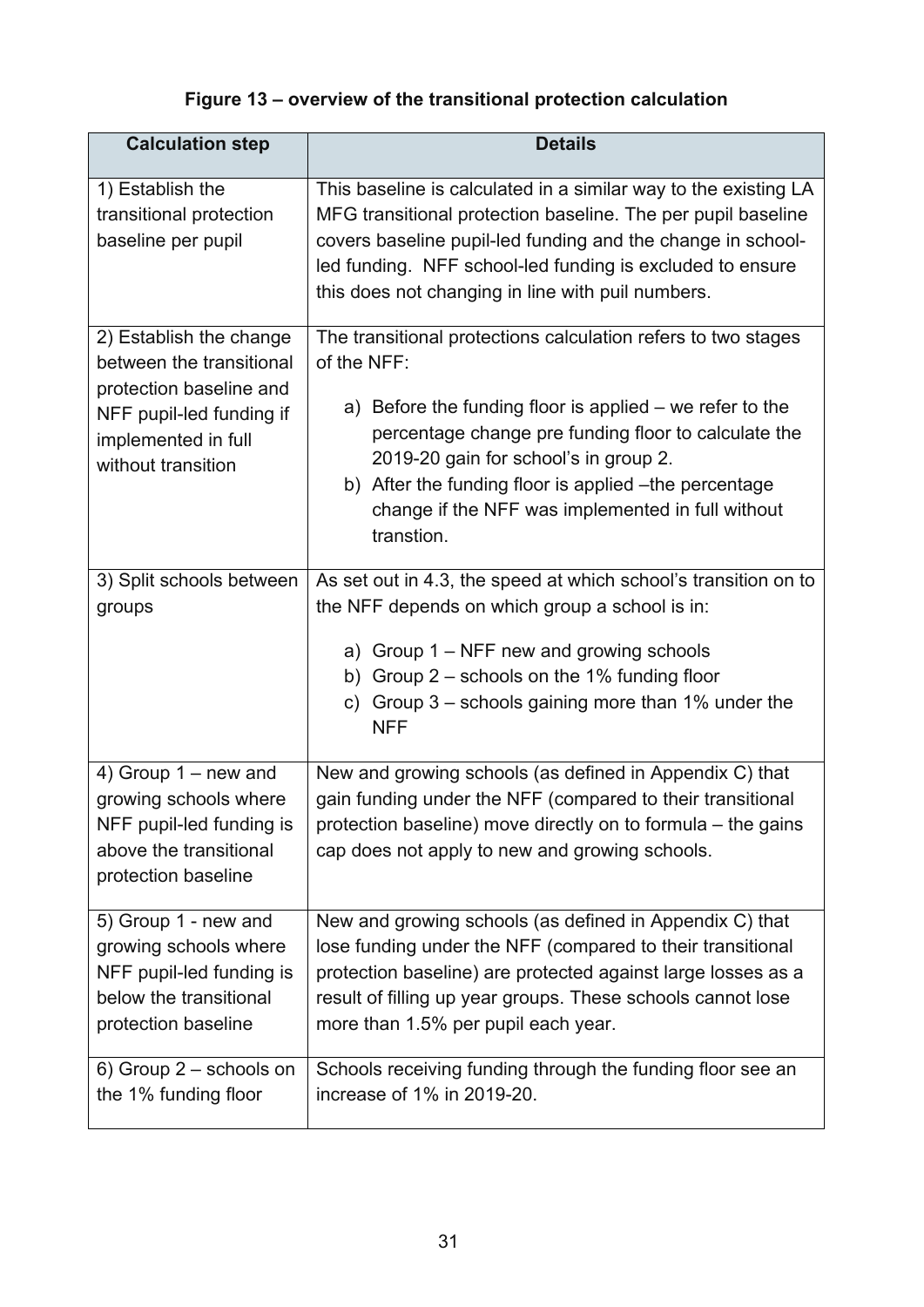| <b>Calculation step</b>                                         | <b>Details</b>                                                                                                                                                                                              |
|-----------------------------------------------------------------|-------------------------------------------------------------------------------------------------------------------------------------------------------------------------------------------------------------|
| 7) Group $3$ – schools<br>gaining more than 1%<br>under the NFF | If the change between the transitional protection baseline<br>and the NFF pupil-led funding is an increase of 6.09% or<br>below then schools move directly on to formula.                                   |
|                                                                 | If schools are still due to gain over 6.09% then they receive<br>the maximum of either:                                                                                                                     |
|                                                                 | a) 6.09% gain on their transitional protection baseline or<br>b) 36% of their remaining gains                                                                                                               |
|                                                                 | So, if a school was still due to receive a 10% increase in<br>funding then they would receive a 6.09% gain on their<br>transitional protection baseline, as this is greater than 36%<br>of $10\% = 3.6\%$ . |
|                                                                 | If a school was still due to receive a 25% increase in funding<br>then they would recive 36% of $25% = 9%$ , as this is greater<br>than 6.09%.                                                              |
|                                                                 | We also check that each school's funding per pupil is above<br>the relevant minimum per pupil funding level and allocate<br>additional funding if required.                                                 |

## <span id="page-31-0"></span>**Core schools transitional protection funding – splitting between primary and secondary**

- 4.6. To calculate the LA-level primary and secondary per pupil units of funding for the 2019-20 schools block NFF LA allocations we need to split the school level transitional protection adjustments between primary funding and secondary funding (just as, at the end of Chapter 3, we split the core schools NFF funding itself between primary and secondary). We split the core schools transitional protection funding between primary funding and secondary funding in proportion to the number of primary and secondary pupils at the school.
- 4.7. If a school is subject to the gains cap then the transitional protection adjustment is negative: 2019-20 funding is less than funding if the NFF was implemented in full and without transition. For example, for a middle school with a 2019-20 transitional protection adjustment of -£50 per pupil and 180 primary pupils and 120 secondary pupils in the school, the primary transitional protection adjustment funding will equal -£50 multiplied by 180 (-£9,000) and the secondary transitional protection adjustment funding will equal -£50 multiplied by 120 (-£6,000).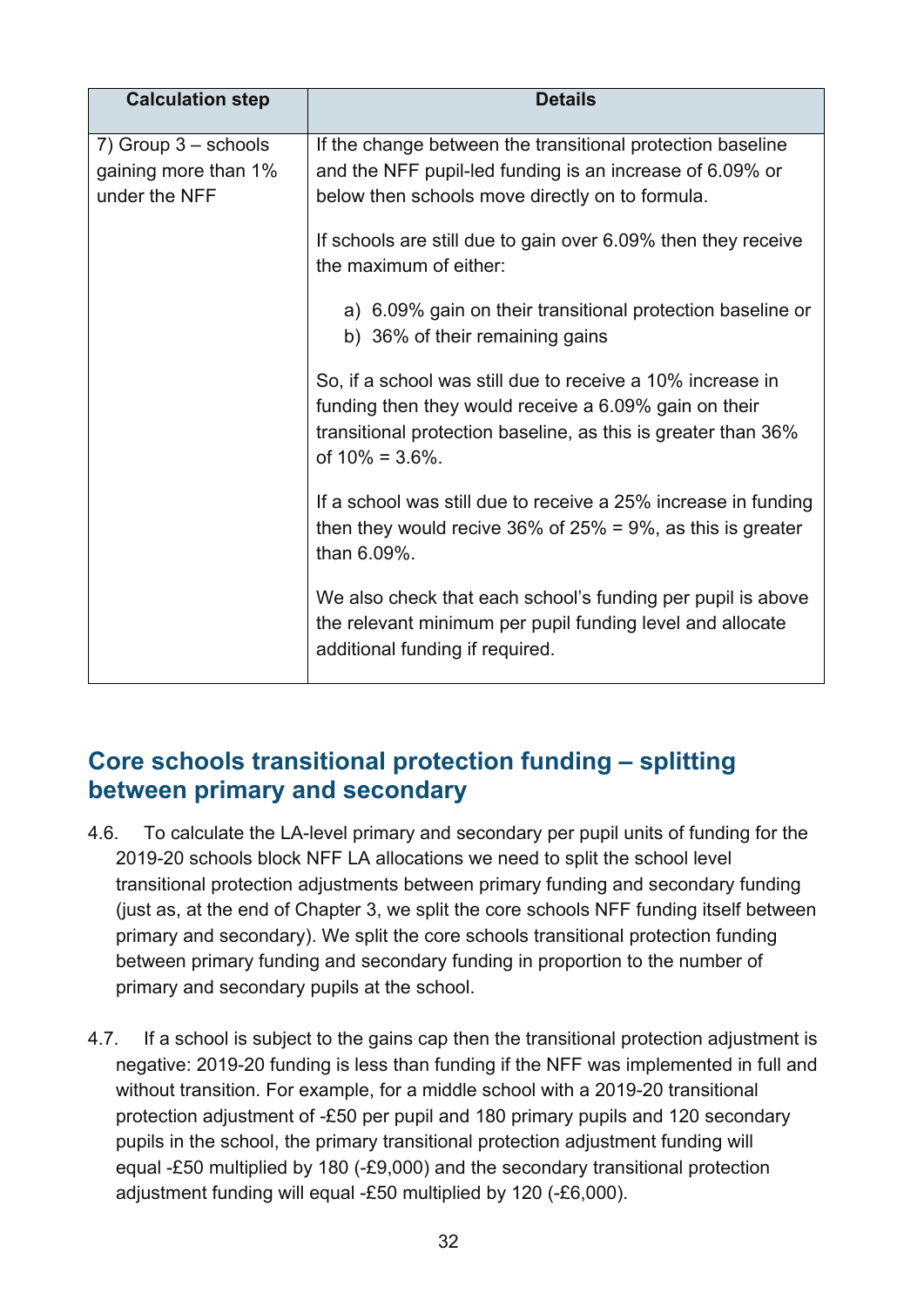# <span id="page-32-0"></span>**Chapter 5: NFF allocations to LAs**

- 5.1. As part of the 2019-20 announcement we have published the "NFF summary table" which sets out the impact of the NFF on LAs. These LA-level figures cover:
	- a. the 2017-18 baseline,
	- b. the provisional impact of the NFF in 2019-20 (the second year of the NFF) and the actual 2019-20 units of funding for each LA that will be used to calculate schools block allocations in December 2018,
	- c. the illustrative impact of the 2019-20 NFF if implemented in full and without transition.

# <span id="page-32-1"></span>**Baseline funding**

- 5.2. The baseline funding for each LA is explained in chapters 1 and 2 and broken into four components. These are drawn from the 2017-18 APT, except where otherwise noted:
	- a. Core schools funding 2017-18 baseline: we take the 2017-18 APT adjusted baseline for each school from the 2018-19 NFF, and aggregate up to LA level. (See Annex E for details of how we calculated this APT adjusted baseline)
	- b. Premises factors 2017-18 baseline from the 2018-19 NFF: baseline set out above in chapter 2.
	- c. Mobility factor 2017-18 baseline from the 2018-19 NFF: baseline as set out above in chapter 2.
	- d. Growth factor 2017-18 baseline from the 2018-19 NFF: baseline as set out above in chapter 2.

# <span id="page-32-2"></span>**Provisional funding in 2019-20, based on 2018-19 pupil count**

This section describes how we have calculated the provisional funding allocations to LAs for 2019-20, including how we have calculated their actual primary and secondary units of funding. Specifically, this section describes:

- The calculation of primary and secondary core schools funding
- The calculation of the primary and secondary units of funding for 2019-20
- The calculation of premises funding
- The calculation of growth funding
- How the units of funding, premises and growth funding are combined to derive LAs' provisional 2019-20 allocations.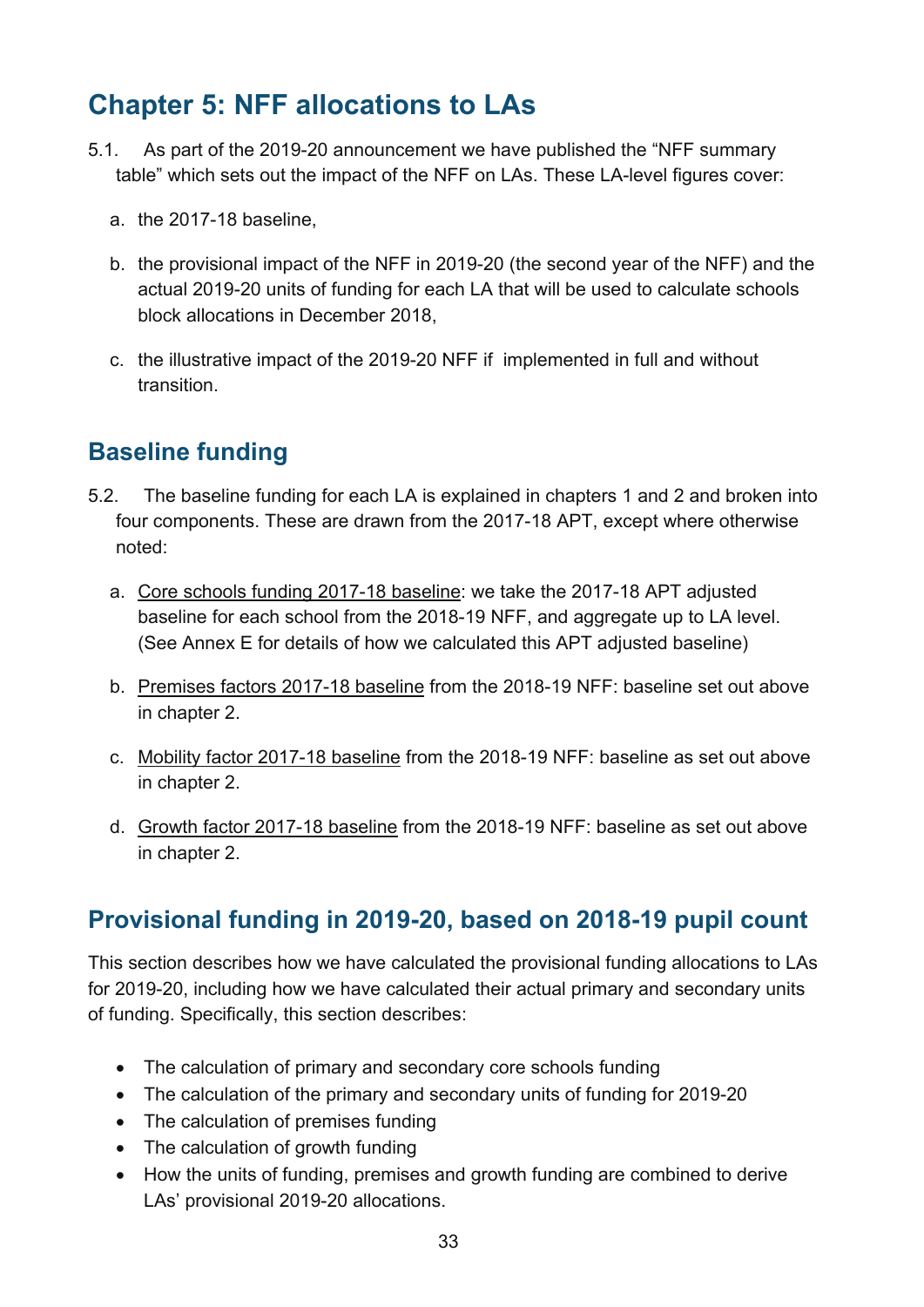## <span id="page-33-0"></span>**Core schools funding – Provisional funding in 2019-20**

- 5.3. Figure 14 sets out the calculation of the total 2019-20 provisional NFF primary and secondary core schools funding.
- 5.4. Note that we are no longer excluding implicit growth from the calculation of core schools funding. This is because implicit growth is not being rebaselined in 2019-20. Instead, LA provisional allocations will account for implicit growth by dividing total core schools funding by the pupil numbers used to make the allocations. The resulting primary and secondary units of funding will be multiplied by the 2018-19 DSG schools block numbers to produce a provisional allocation excluding implicit growth.

| <b>Calculation step</b>                                                                      | <b>Description</b>                                                                                                                                                                                                                                                                                                   | <b>Example</b>                                                                                       |
|----------------------------------------------------------------------------------------------|----------------------------------------------------------------------------------------------------------------------------------------------------------------------------------------------------------------------------------------------------------------------------------------------------------------------|------------------------------------------------------------------------------------------------------|
| 1) Total primary core<br>schools funding if<br>implemented in full<br>and without transition | We take the total NFF primary core<br>schools funding before any<br>transitional protections for all<br>schools in the LA (described in<br>chapter 3).<br>This covers all primary funding<br>through the school level formula<br>(pupil-led, school-led, minimum per<br>pupil funding and funding floor<br>factors). | LA 1's total NFF<br>primary core schools<br>funding before<br>transitional protections<br>is £100.0m |
| 2) Total primary 2019-<br>20 transitional<br>protection adjustment                           | We sum the 2019-20 primary<br>transitional protection adjustments<br>for all schools in the LA (described<br>in chapter 4).                                                                                                                                                                                          | LA 1's total primary<br>2019-20 transitional<br>protection adjustment<br>is $-£3.0$ m. $8$           |

#### **Figure 14 – Total provisional core schools funding, 2019-20**

 $\overline{a}$ 

<span id="page-33-1"></span><sup>&</sup>lt;sup>8</sup> This is negative because we are capping gains at 6.09% in 2019-20 (compared with the 2017-18 baseline). The 2019-20 transitional protection adjustment is equal to the difference between the funding schools attract in 2019-20 and the funding schools would attract if the NFF was implemented in full and without transition.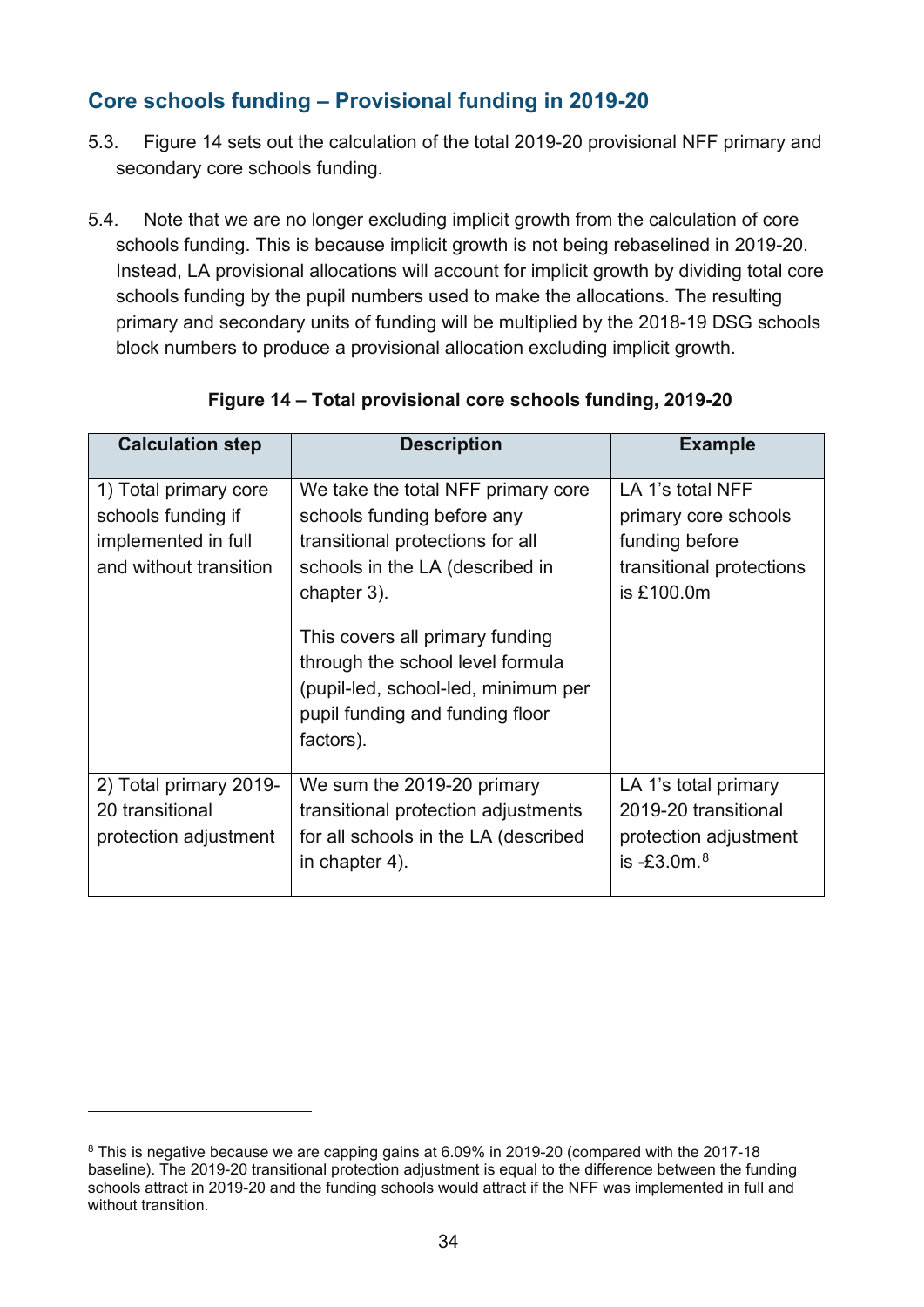| <b>Calculation step</b>                                                                        | <b>Description</b>                                                                                                                                                        | <b>Example</b>                                                                                                |
|------------------------------------------------------------------------------------------------|---------------------------------------------------------------------------------------------------------------------------------------------------------------------------|---------------------------------------------------------------------------------------------------------------|
| 3) Total primary 2019-<br>20 core schools<br>funding                                           | To calculate the total primary 2019-<br>20 core schools funding (based on<br>2018-19 pupil count) we:<br>a. Start with the total primary<br>core schools funding (step 1) | LA 1's total primary<br>2019-20 core schools<br>funding is £97.0m<br>This is equal to the<br>£100.0m (step 1) |
|                                                                                                | b. Add the total primary 2019-20<br>transitional protection<br>adjustment (step 2)                                                                                        | Plus $-E3.0m$ (step 2)                                                                                        |
| 4) Total secondary<br>core schools funding if<br>implemented in full<br>and without transition | We take the total NFF secondary<br>core schools funding before any<br>transitional protections for all<br>schools in the LA (described in<br>chapter 3).                  | LA 1's total NFF<br>secondary core schools<br>funding before<br>transitional protections<br>is £140.0m        |
|                                                                                                | This covers all secondary funding<br>through the school level formula<br>(pupil-led, school-led, minimum per<br>pupil funding and funding floor<br>factors).              |                                                                                                               |
| 5) Total secondary<br>2019-20 transitional<br>protection adjustment                            | We sum the 2019-20 secondary<br>transitional protection adjustments<br>for all schools in the LA (described<br>in chapter 4).                                             | LA 1's total secondary<br>2019-20 transitional<br>protection adjustment<br>$is -E7.0m$                        |
| 6) Total secondary<br>2019-20 core schools<br>funding                                          | To calculate the total secondary<br>2019-20 core schools funding<br>(based on 2017-18 pupil count) we:                                                                    | LA 1's total secondary<br>2019-20 core schools<br>funding is £133.0m                                          |
|                                                                                                | a. Start with the total secondary<br>core schools funding (step 4)<br>b. Add the total secondary<br>2019-20 transitional<br>protection adjustment (step 5)                | This is equal to the<br>£140.0m (step 4)<br>Plus $-E7.0m$ (step 5)                                            |

#### <span id="page-34-0"></span>**2019-20 primary and secondary units of funding**

5.5. For each LA we calculate a primary unit of funding (PUF) and secondary unit of funding (SUF). These are final, actual units of funding for 2019-20, and will not be updated at any later point. These actual 2019-20 NFF primary and secondary units of funding will be used to allocate schools block funding to LAs in December 2018. This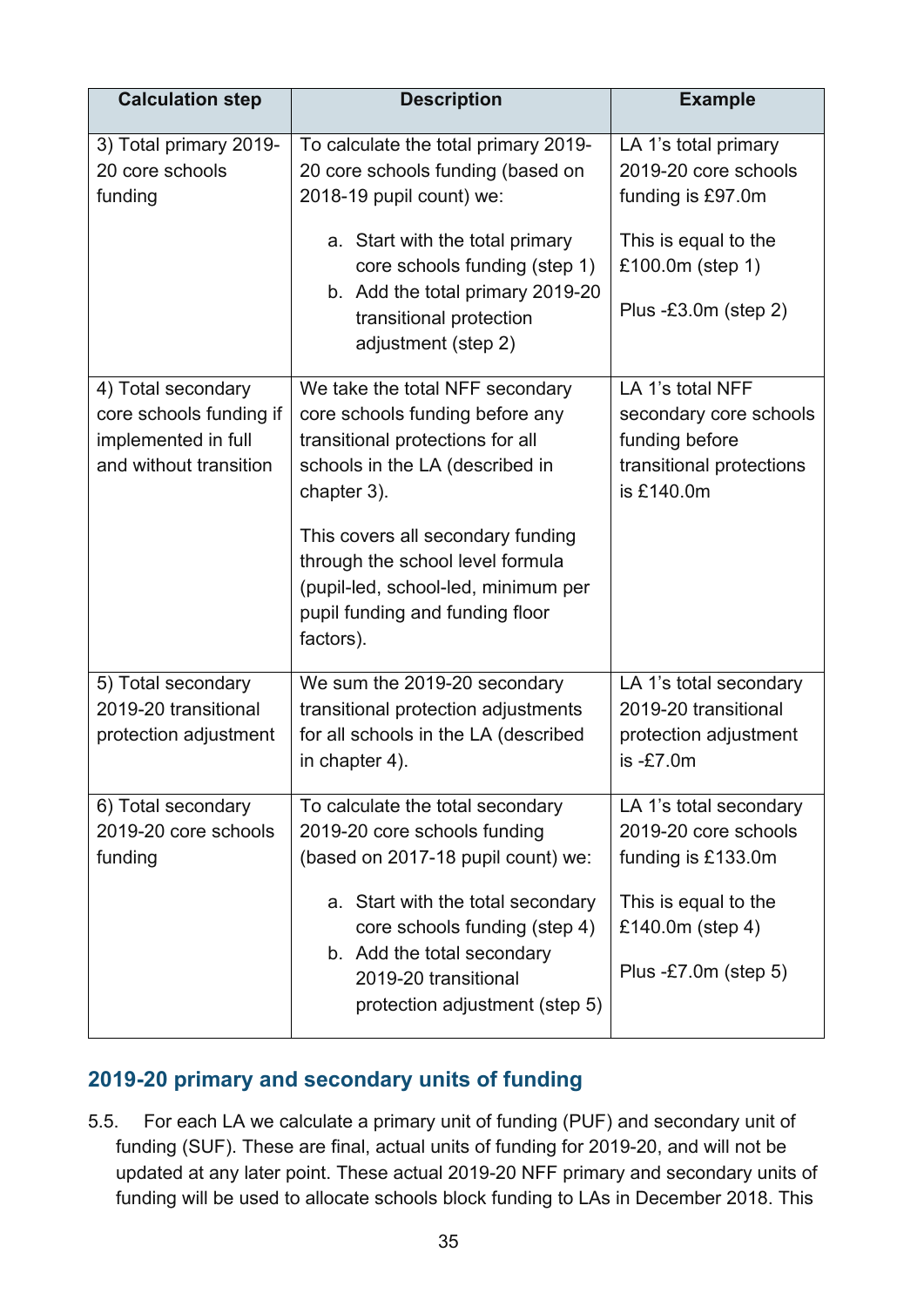section describes how the PUFs and SUFs have been calculated; the next section then describes how they will be used to calculate LAs' actual schools block allocations for 2019-20.

5.6. Figure 15 sets out the calculation of the 2019-20 NFF primary and secondary units of funding.

| <b>Calculation step</b>                                         | <b>Description</b>                                                                                                                                                                                                                                                                                                                                                                                                                                                                                                                                                                                               | <b>Example</b>                                                                              |
|-----------------------------------------------------------------|------------------------------------------------------------------------------------------------------------------------------------------------------------------------------------------------------------------------------------------------------------------------------------------------------------------------------------------------------------------------------------------------------------------------------------------------------------------------------------------------------------------------------------------------------------------------------------------------------------------|---------------------------------------------------------------------------------------------|
| 1) Total provisional<br>primary 2019-20 core<br>schools funding | The total primary core schools<br>funding in year 2 of the NFF, based<br>on 2018-19 data.<br>Figure 14, step 3.                                                                                                                                                                                                                                                                                                                                                                                                                                                                                                  | LA 1's total primary<br>2019-20 core schools<br>funding is £96.3m                           |
| 2) Primary pupil count                                          | The primary pupil count is based on<br>the 2018-19 adjusted APT pupil<br>count for all schools open in FY<br>2018-19. This pupil count takes<br>account of the proportion of the FY<br>each school is open.<br>For each school in the LA we take:<br>The 2018-19 primary adjusted APT<br>pupil count (based on Oct 2017<br>census)<br>And multiply it by the proportion of<br>FY 2018-19 the school is open<br>Then we aggregate up these<br>amounts to LA level and subtract the<br>total number of census duplicate<br>pupil numbers for the LA that were<br>not apportioned in the 2018-19 DSG<br>allocation. | LA 1's total primary<br>pupil count is 25,000                                               |
| 3) 2019-20 NFF PUF                                              | To calculate the 2019-20 LA level<br>NFF PUF we divide the total primary<br>2019-20 core schools funding (step<br>1) by the primary pupil count (step<br>2).                                                                                                                                                                                                                                                                                                                                                                                                                                                     | LA 1's 2019-20 NFF<br>PUF is equal to £96.3m<br>divided by 25,000<br>primary pupils, £3,852 |

**Figure 15 – 2019-20 LA level NFF primary unit of funding**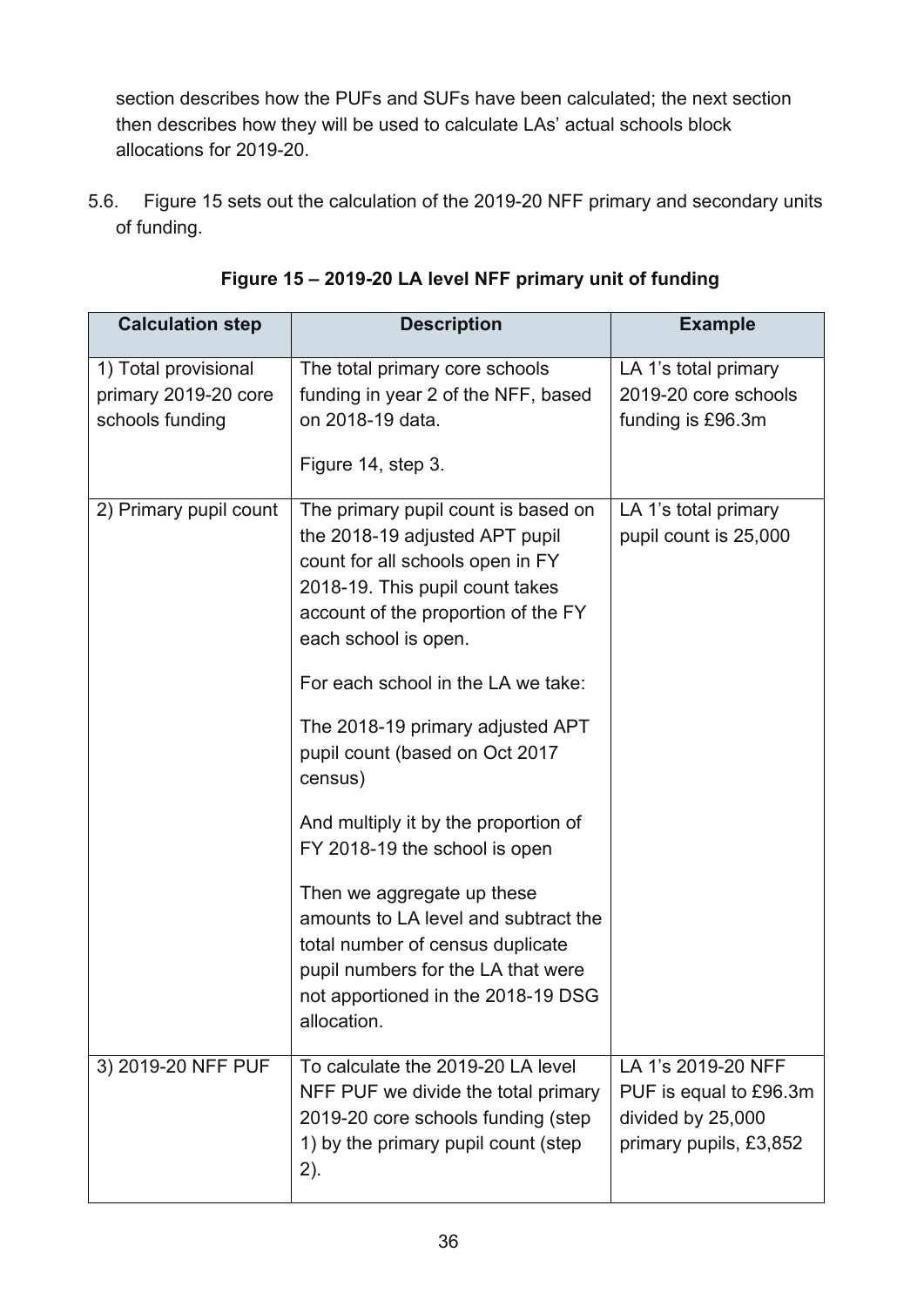| <b>Calculation step</b>                                           | <b>Description</b>                                                                                                                                                                                                                                                                                                                                                                                                                                                                                                                                                                                                   | <b>Example</b>                                                                                    |
|-------------------------------------------------------------------|----------------------------------------------------------------------------------------------------------------------------------------------------------------------------------------------------------------------------------------------------------------------------------------------------------------------------------------------------------------------------------------------------------------------------------------------------------------------------------------------------------------------------------------------------------------------------------------------------------------------|---------------------------------------------------------------------------------------------------|
| 4) Total provisional<br>secondary 2019-20<br>core schools funding | The total secondary core schools<br>funding in year 2 of the NFF, based<br>on 2018-19 data.<br>Figure 14, step 6.                                                                                                                                                                                                                                                                                                                                                                                                                                                                                                    | LA 1's total secondary<br>2019-20 core schools<br>funding is £132.5m                              |
| 5) Secondary pupil<br>count                                       | The secondary pupil count is based<br>on the 2018-19 adjusted APT pupil<br>count for all schools open in FY<br>2018-19. This pupil count takes<br>account of the proportion of the FY<br>each school is open.<br>For each school in the LA we take:<br>The 2018-19 secondary adjusted<br>APT pupil count (based on Oct 2017<br>census)<br>And multiply it by the proportion of<br>FY 2018-19 the school is open<br>Then we aggregate these amounts<br>up to LA level and subtract the total<br>number of census duplicate pupil<br>numbers for the LA that were not<br>apportioned in the 2018-19 DSG<br>allocation. | LA 1's total secondary<br>pupil count is 23,000                                                   |
| 6) 2019-20 NFF SUF                                                | To calculate the 2019-20 LA level<br>NFF SUF we divide the total<br>secondary 2019-20 core schools<br>funding (step 4) by the secondary<br>pupil count (step 5).                                                                                                                                                                                                                                                                                                                                                                                                                                                     | LA 1's 2019-20 NFF<br>SUF is equal to<br>£132.5m divided by<br>23,000 secondary<br>pupils, £5,761 |

#### <span id="page-36-0"></span>**2019-20 actual premises and mobility funding**

5.7. Our approach for allocating premises funding at LA level under the NFF for 2019- 20 is to base funding on historic spend from the 2018-19 APT, with the exception of the PFI factor where we will uprate funding in line with inflation, using RPIX data (retail prices index for all items excluding mortgage interest) published by the Office for National Statistics. For each LA we: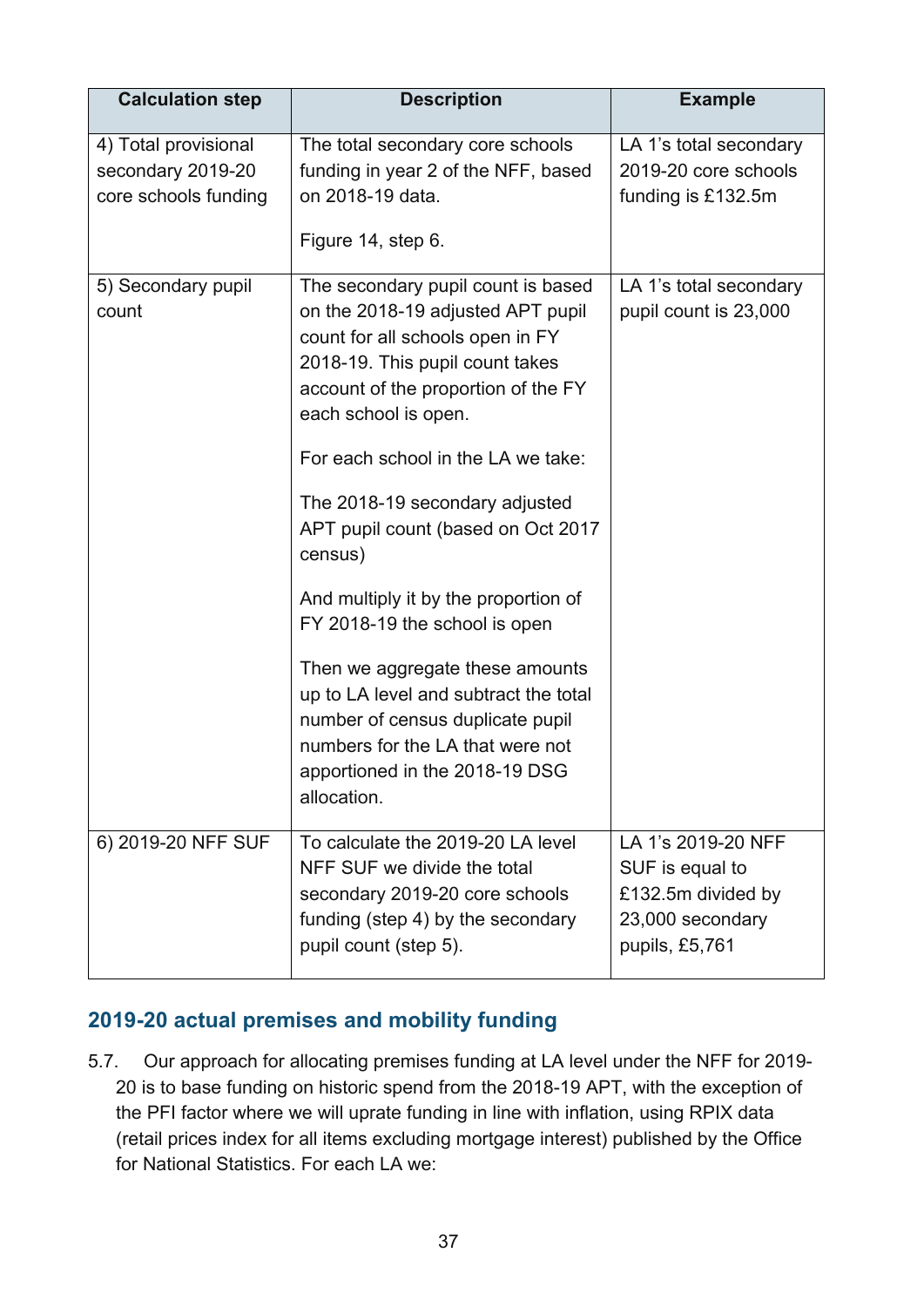- a. Take the 2018-19 PFI premises factor baseline and uplift it in line with RPIX growth from April 2017 to April 2018 (3.36%).
- b. Take the premises factor 2018-19 APT spend for all other factors (split sites, rates, exceptional circumstances 1-7).
- c. Take the mobility factor 2018-19 APT spend
- d. Add the totals from steps a b and c together to give the 2019-20 NFF actual funding through the premises factors.

This calculation is final, and will not be updated at any later point.

#### <span id="page-37-0"></span>**2019-20 provisional growth funding**

- 5.8. In 2019-20 we will allocate growth funding at LA Level, based on the observed differences between the primary and secondary number on roll in the LA on the October 2017 and October 2018 school censuses. Growth will be subject to transitional protection based on the 2018-19 DSG growth allocation. See Annex D for further details.
- 5.9. For the provisional 2019-20 schools block allocations, we have used the 2018-19 DSG growth allocation amount. This will be updated in December 2018.

#### <span id="page-37-1"></span>**Total provisional funding in 2019-20**

 $\overline{a}$ 

- 5.10. We have published the total provisional funding each LA would receive in the second year of the NFF (2019-20) based on 2018-19 data. Figure 16 sets out the calculation of the total provisional funding in 2019-20.
- 5.11. In 2019-20 the DSG pupil counts for the schools block will treat unresolved duplicate pupil numbers in the school census by sharing them proportionally (so a pupil found in two schools as a main enrolment would be treated as 50% in each school). In order to illustrate this, the total provisional funding has been calculated using the 2018-19 DSG Schools block counts with the unresolved duplicates apportioned<sup>[9](#page-37-2)</sup>. The PUFs and SUFs have been adjusted to account for this change (see figure 15 step 2 and step 5)

<span id="page-37-2"></span><sup>&</sup>lt;sup>9</sup> This returns the DSG count to the method used prior to 2018-19 and is consistent with the approach taken in the high needs block. The same will apply to the central school services block.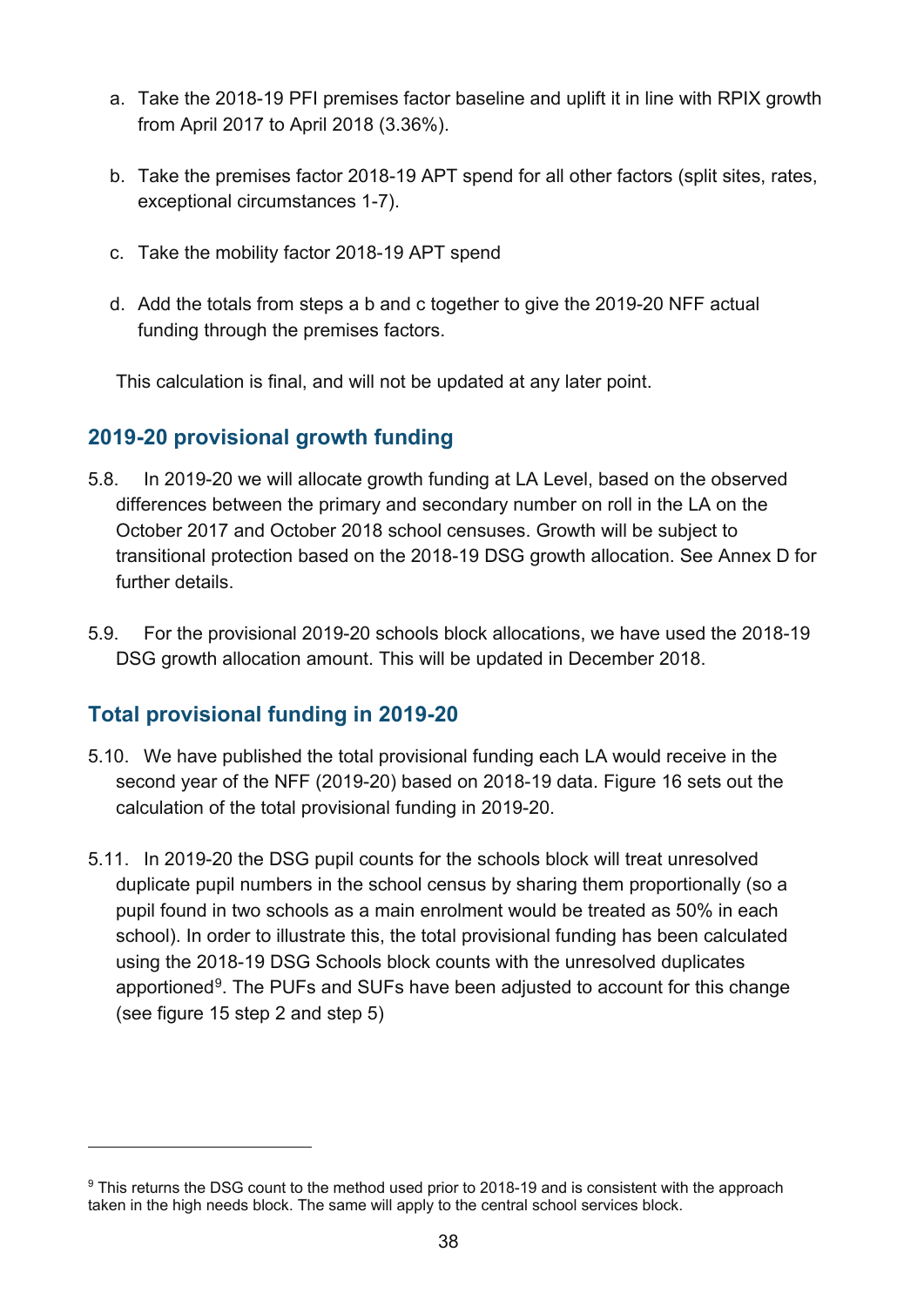# **Figure 16 – Total provisional funding in 2019-20**

| <b>Calculation step</b>                                               | <b>Description</b>                                                                                                                                                                                                                    | <b>Example</b>                                                                           |
|-----------------------------------------------------------------------|---------------------------------------------------------------------------------------------------------------------------------------------------------------------------------------------------------------------------------------|------------------------------------------------------------------------------------------|
| 1) Total primary 2019-<br>20 core schools<br>funding                  | The provisional total funding through<br>primary core schools factors.<br>PUF (figure 15 step 3) * DSG<br>schools block primary pupil count                                                                                           | LA 1's total primary<br>2019-20 core schools<br>funding is £3,852 *<br>24,950<br>£96.1m  |
| 2) Total secondary<br>2019-20 core schools<br>funding                 | The provisional total funding through<br>secondary core schools factors.<br>SUF (figure 15 step 6) * DSG<br>schools block secondary pupil count                                                                                       | LA 1's total secondary<br>2019-20 core schools<br>funding is<br>£5,761*22,940<br>£132.2m |
| 3) 2019-20 provisional<br>funding through the<br>core schools formula | This is:<br>The provisional 2019-20 primary<br>core schools funding (step 1)<br>Plus the provisional 2019-20<br>secondary core schools funding<br>$(\text{step } 2)$                                                                  | LA 1's total provisional<br>2019-20 core schools<br>funding is £228.3m                   |
| 4) 2019-20 funding<br>through premises and<br>mobility                | This is the total funding through the<br>premises and mobility factors in<br>2019-20. This will be used to<br>calculate final LA funding allocations<br>for 2019-20 in December 2018.                                                 | LA 1's total funding<br>through the premises<br>and mobility factors is<br>£10m          |
| $\overline{5}$ ) 2019-20 funding<br>through growth                    | This is the total provisional funding<br>through the growth formula in 2019-<br>20                                                                                                                                                    | LA1's total funding<br>through the growth<br>factor is £5m                               |
| 6) Total provisional<br>funding in 2019-20                            | The total provisional funding in<br>2019-20 is equal to:<br>The 2019-20 provisional funding<br>through the core schools formula<br>(step 3)<br>Plus the 2019-20 funding through<br>premises, mobility and growth (steps<br>4 and $5)$ | The total provisional<br>funding in 2019-20 for<br>LA 1 is £243.3m                       |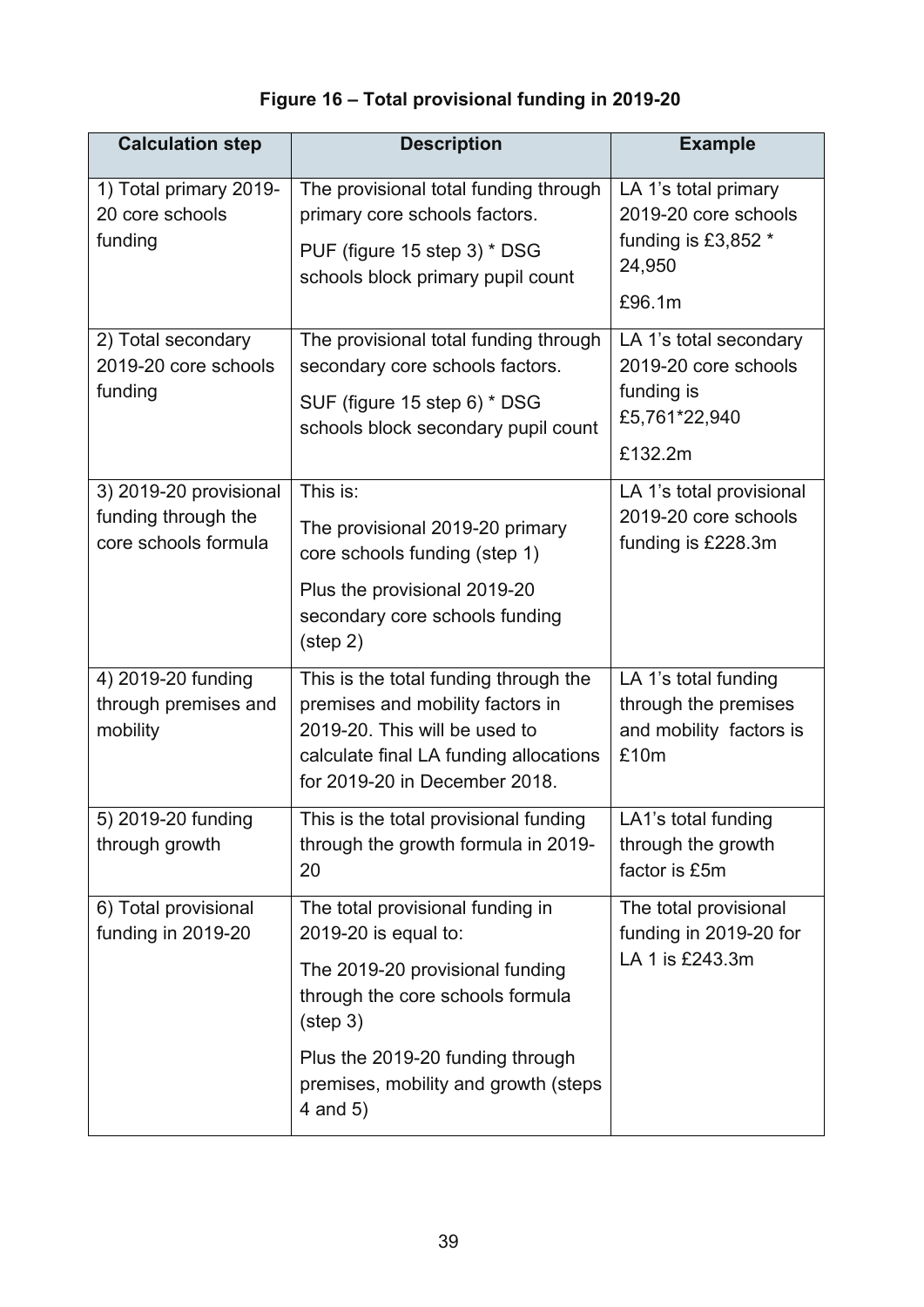# <span id="page-39-0"></span>**Illustrative funding if the NFF was implemented without the gains cap, based on 2018-19 data**

#### <span id="page-39-1"></span>**Core schools funding – illustrative funding if the NFF was implemented without the gains cap.**

5.12. Figure 14 sets out the calculation of the NFF primary and secondary core schools funding with the gains cap for 2019-20. In order to calculate core schools funding if the NFF was implemented without the gains cap, we follow the same steps, omitting steps 2 and 5 of figure 14 (the calculation of core schools funding) which bring in the transitional adjustments (the gains cap or MFG)

#### <span id="page-39-2"></span>**Illustrative premises, mobility and growth funding if NFF implemented without the gains cap**

- 5.13. To illustrate premises funding, we use the actual 2019-20 premises funding as set out at 5.7.
- 5.14. To illustrate mobility funding, we use the actual 2019-20 mobility funding as set out at 5.7.
- 5.15. To illustrate growth funding we use the provisional 2019-20 growth funding as set out at 5.8.

#### <span id="page-39-3"></span>**Total illustrative funding if NFF implemented without transition**

5.16. We will be publishing an illustration of the total funding each LA would have received in 2019-20 had the NFF been implemented in full and without transition. We calculate this using the values indicated in paragraph 5.12 to 5.15 and following the steps in figure 16.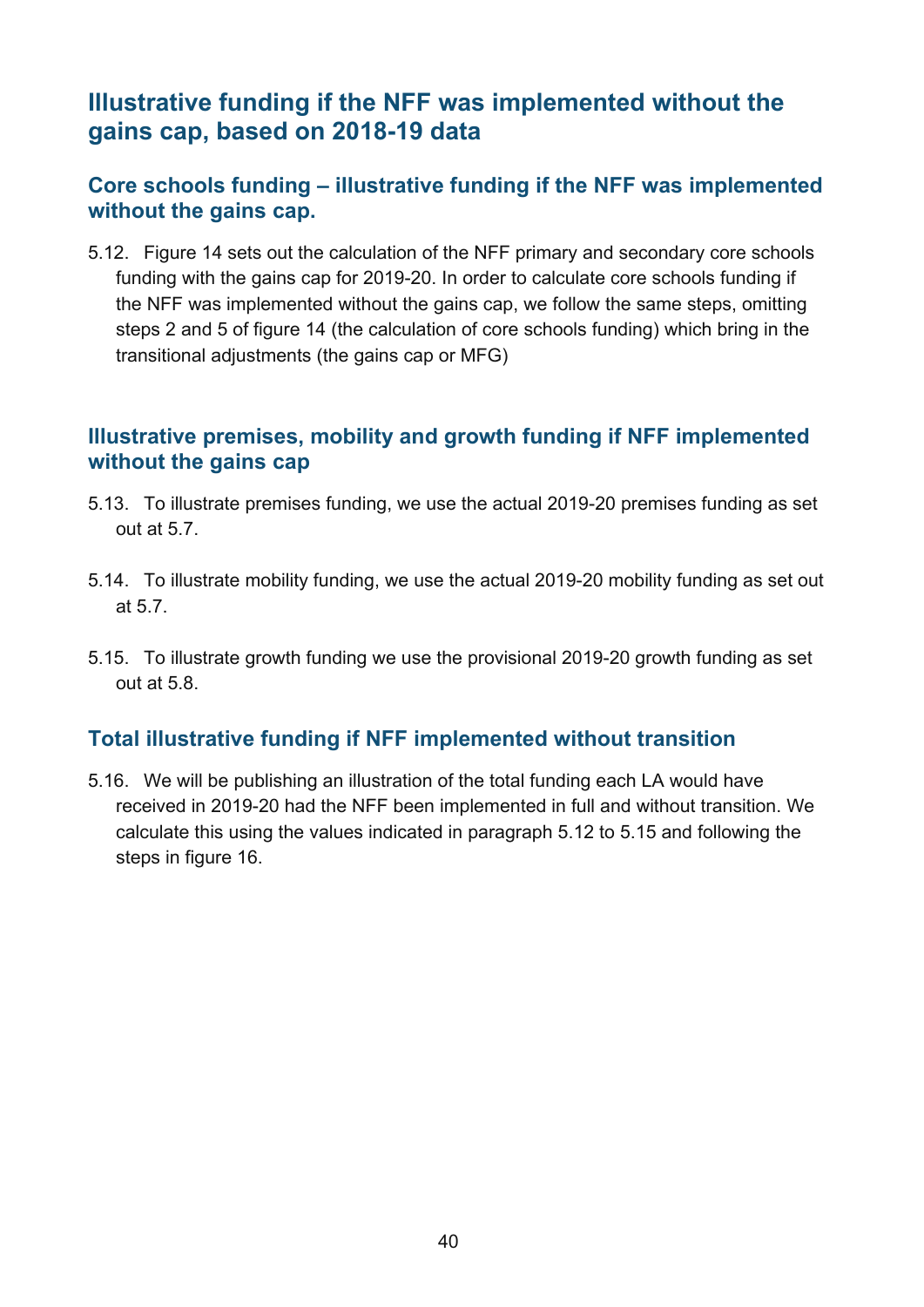# <span id="page-40-0"></span>**Chapter 6: Calculating school-level illustrative allocations**

- 6.1. Chapters 2-4 set out the school-level calculations that feed in to the calculation of LA level allocations, described in chapter 5.
- 6.2. We have published school-level figures which illustrate the impact of the NFF for each school. These school level figures will not show the actual amount of funding that schools will receive in 2019-20 because each LA will still be responsible for setting individual funding formulae for their area, and funding schools will actually receive in 2019-20 will be based on pupil data from the October 2018 school census.
- 6.3. To calculate the school-level illustrative figures we use 2018-19 APT data for LA maintained schools and 2018/19 GAG data for academies and free schools. For the majority of academies and free schools there is no difference between these two data sources, so the published school-level figures will be equivalent to the school-level figures used in the LA-level calculations. However, for some academies and free schools there are differences. There are two reasons for differences between APT and GAG data:
	- a. Some academies and free schools are funded on estimated pupil numbers rather than census pupil numbers. LAs do not have to use these estimated pupil numbers in the APT.
	- b. Some academies and free schools have received a higher level of funding in the past and so are protected against a higher baseline than used in the APT.

# <span id="page-40-1"></span>**How does this affect the calculation?**

6.4. For the purpose of illustrating the impact of the 2019-20 NFF on individual schools, anywhere the calculations refer to a total number of pupils, a funding baseline or the proportion of the baseline year the school is open, GAG data is used for academies and free schools, rather than APT data. The precise areas that are affected are listed in this section. In all but one case the details of the calculation are exactly the same as the calculation for LA-level allocations that are described in chapters 2 to 4, and only the input data changes.

## <span id="page-40-2"></span>**APT or GAG adjusted pupil count**

6.5. As set out in chapter 2, the adjusted pupil count excludes reception uplift. The adjusted pupil count calculation for school-level illustrations is the same as for the LA allocation calculations, however we use GAG data for the pupil count and reception uplift for academies and free schools.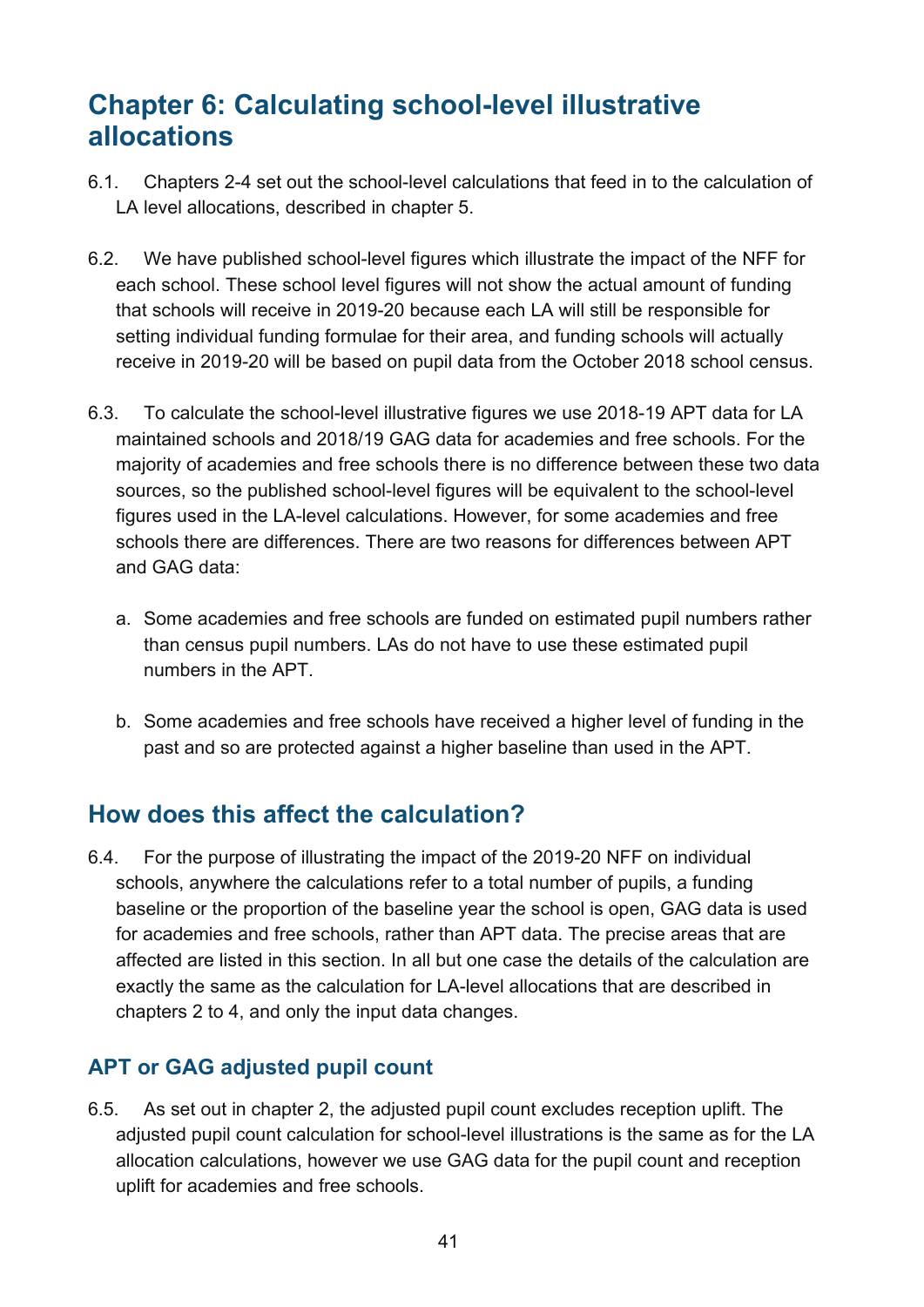## <span id="page-41-0"></span>**APT or GAG premises and mobility**

- 6.6. GAG premises funding does not include rates. Academies and free schools never receive their rates funding as the Education and Skills Funding Agency (ESFA) pay rates directly. So for LA maintained schools the premises baseline includes rates and for academies the premises baseline excludes rates.
- 6.7. Premesis funding has been shown at 2018-19 APT or 2018/19 GAG amounts. One-off funding, including additional lump sum payments for amalgamating schools has been included in the illustration for consistency with the LA level allocations but schools should not expect to see this funding repeated in their actual 2019-20 or 2019/20 allocations.

#### <span id="page-41-1"></span>**NFF pupil-led unit of funding (pre minimum per pupil funding and funding floor)**

- 6.8. The calculation is as set out in chapter 3. The differences in input data for academies and free schools are:
	- a. The primary, KS3 and KS4 adjusted pupil counts are based on GAG data. These pupil counts are used to calculate the basic per pupil funding.
	- b. The funding through additional needs factors is based on the proportion of pupils eligible for each factor (these proportions are the same in both the APT and GAG data) and the primary and secondary adjusted pupil count from GAG data. The total number of pupils eligible for each factor is equal to the proportion multiplied by the GAG primary or secondary pupil count.
	- c. The proportion of the year open is based on GAG data (refers to academic year rather than financial year).

#### <span id="page-41-2"></span>**NFF school-led unit of funding**

- 6.9. The calculation is as set out in chapter 3. The differences in input data for academies and free schools are:
	- a. The sparsity calculation of the average year group size refers to the GAG adjusted pupil count and year group data.
	- b. The proportion of the year open is based on GAG data (refers to academic year).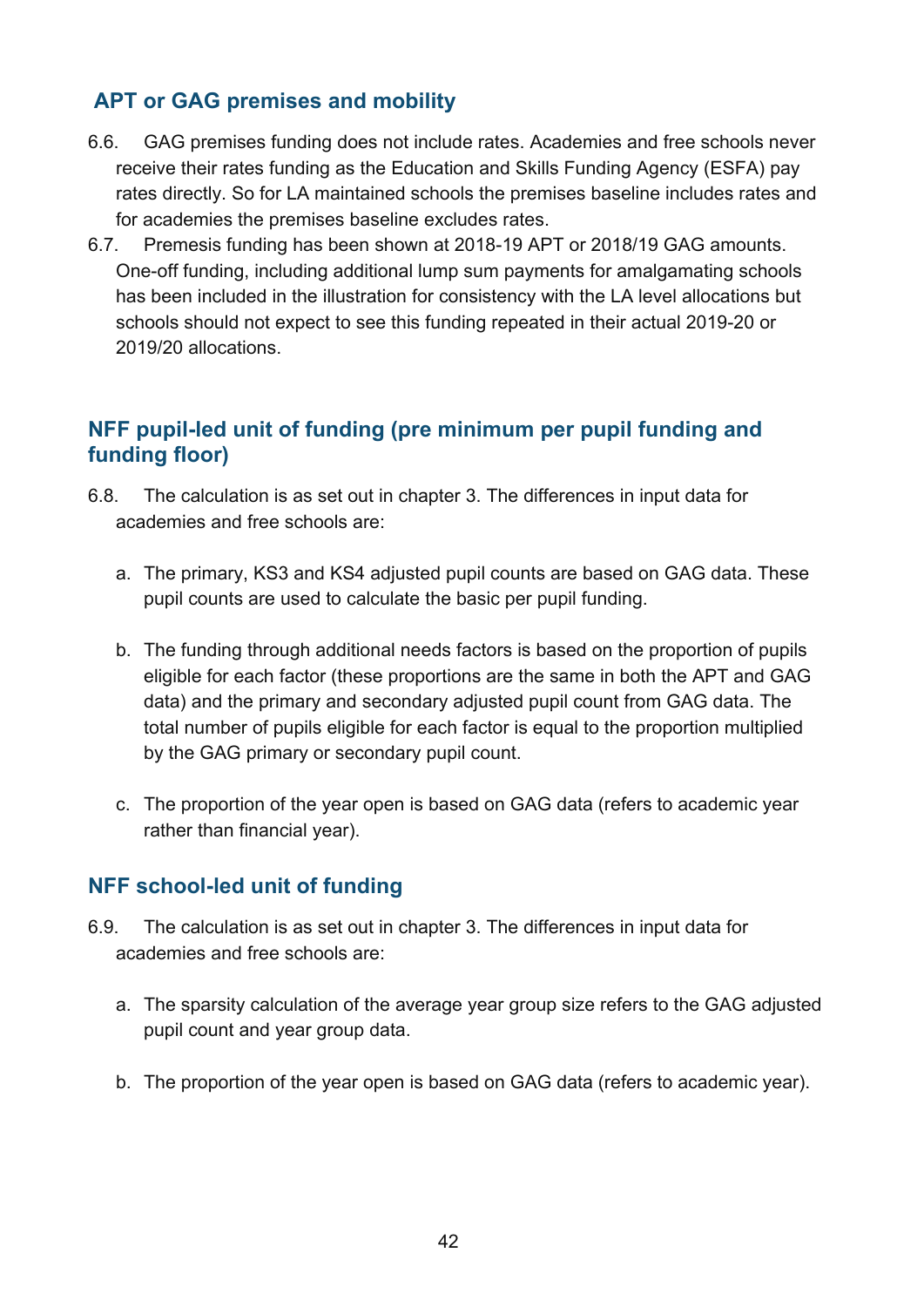#### <span id="page-42-0"></span>**"If full" school-led unit of funding**

6.10. The calculation is as set out in chapter 3. The only difference in input data for academies and free schools is that the proportion of the year open is based on GAG data (refers to academic year).

#### <span id="page-42-1"></span>**NFF minimum per pupil unit of funding**

- 6.11. The calculation is as described chapter 3. The differences in input data for academies and free schools are that:
	- a. The adjusted pupil count is based on GAG data.
	- b. The proportion of the year open is based on GAG data (refers to academic year).

#### <span id="page-42-2"></span>**NFF funding floor**

- 6.12. The calculation is as set out in chapter 3. The differences in input data for academies and free schools are that:
	- a. The funding floor baseline is based on GAG data.
	- b. The adjusted pupil count is based on GAG data.

#### <span id="page-42-3"></span>**Transition on to formula**

- 6.13. We have illustrated the impact of the 2019-20 NFF as well as setting out the impact if all schools moved directly on to formula. The transitional protection calculations are set out in chapter 4. The differences in input data for academies and free schools are:
	- a. The transitional protection baseline is based on GAG data.
	- b. The adjusted pupil count is based on GAG data.

#### <span id="page-42-4"></span>**NFF premises funding**

- 6.14. We include premises funding in the illustrative school-level figures. The calculation of NFF premises funding here is very similar to the calculation at LA level:
	- a. Notional 2019-20 premises funding at school level isthe 2018-19 PFI baseline uplifted in line with the RPIX growth from April 2017 to April 2018 plus the other premises factors' 2018-19 baselines and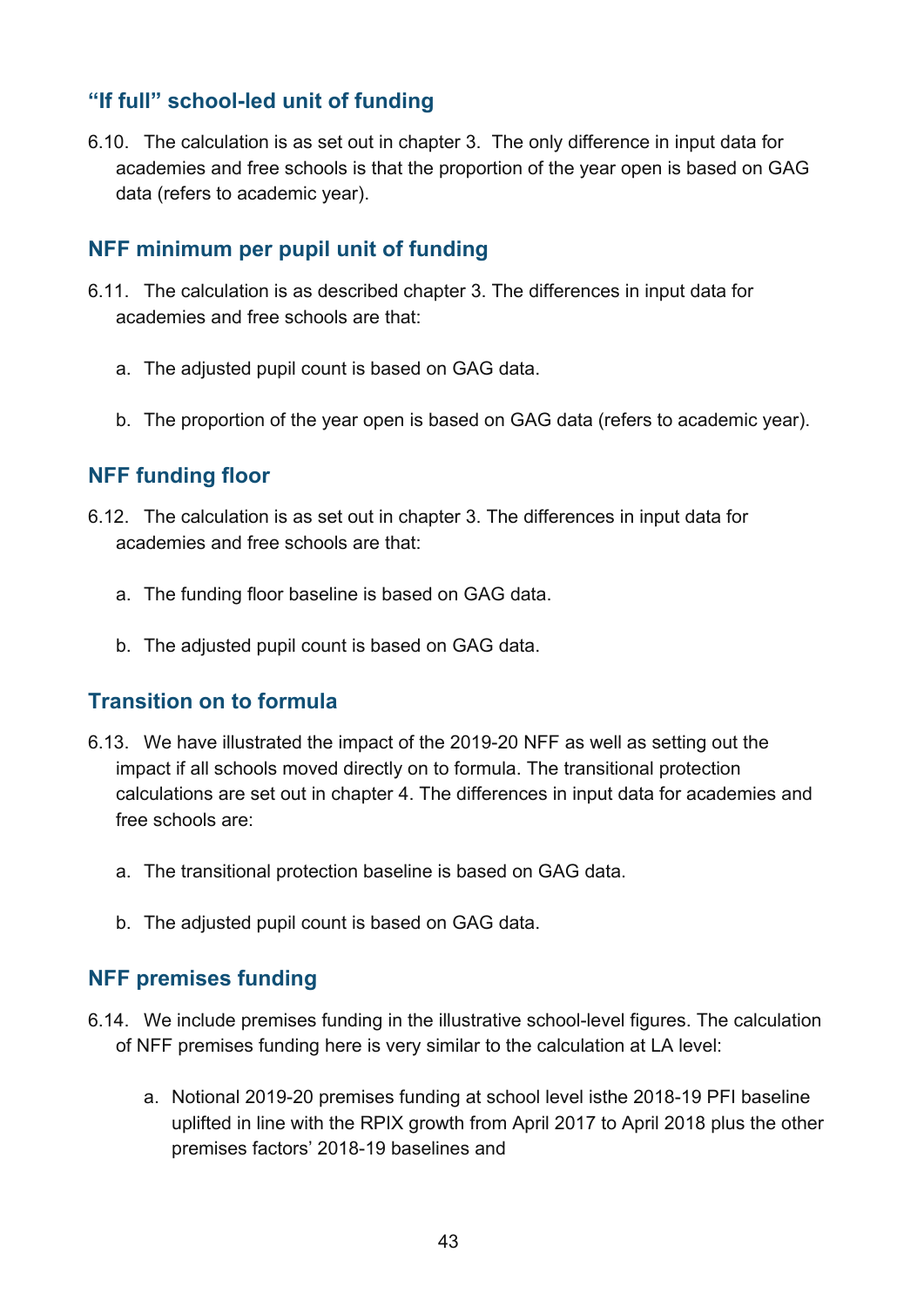- b. Notional 2019-20 mobility funding at school level is equivalent to the total mobility funding allocated to the school in the 2018-19 APT.
- c. Illustrative premises funding if NFF fully implemented is equal to the provisional 2019-20 premises and mobility funding, as set out above.

# <span id="page-43-0"></span>**What have we published at a school level?**

6.15. Our school-level impact table sets out three figures for each school. Figure 17 sets out the definition of each output. These are split between new and growing schools and all other schools.

| <b>Published</b>            | Schools that are not new & growing                                                                                                                                         | <b>New &amp; growing schools</b>                                                                              |
|-----------------------------|----------------------------------------------------------------------------------------------------------------------------------------------------------------------------|---------------------------------------------------------------------------------------------------------------|
| output                      | (19,801 schools)                                                                                                                                                           | (397 schools)                                                                                                 |
| 1) Funding<br>baseline      | This is the 2017-18 baseline as calculated for<br>the 2018-19 NFF publication. This includes<br>premises, mobility and MFG and makes no<br>adjustment for implicit growth. | This is the "if full" funding<br>baseline for new and growing<br>schools. This includes premises<br>and MFG.  |
|                             | <b>LA maintained schools</b>                                                                                                                                               | <b>LA maintained schools</b>                                                                                  |
|                             | This is based on 2017-18 APT data.                                                                                                                                         | We have calculated baseline                                                                                   |
|                             | <b>Academies and free schools</b>                                                                                                                                          | funding as though these schools<br>were full in 2017-18, based on                                             |
|                             | This is based on 2017/18 GAG data.                                                                                                                                         | APT data.                                                                                                     |
|                             |                                                                                                                                                                            | <b>Academies and free schools</b>                                                                             |
|                             |                                                                                                                                                                            | We have calculated baseline<br>funding as though these schools<br>were full in 2017/18, based on<br>GAG data. |
|                             |                                                                                                                                                                            | See appendix B and C                                                                                          |
| 2) Notional                 | This is the total funding under the NFF after                                                                                                                              | No output $-$ the pupil count and                                                                             |
| total funding<br>in 2019-20 | transitional protections. This includes<br>premises funding and makes no                                                                                                   | funding for schools that are new<br>and growing are likely to change                                          |
| for                         | adjustment for implicit growth.                                                                                                                                            |                                                                                                               |
| maintained                  |                                                                                                                                                                            |                                                                                                               |

#### **Figure 17 – Published output, school level illustrations**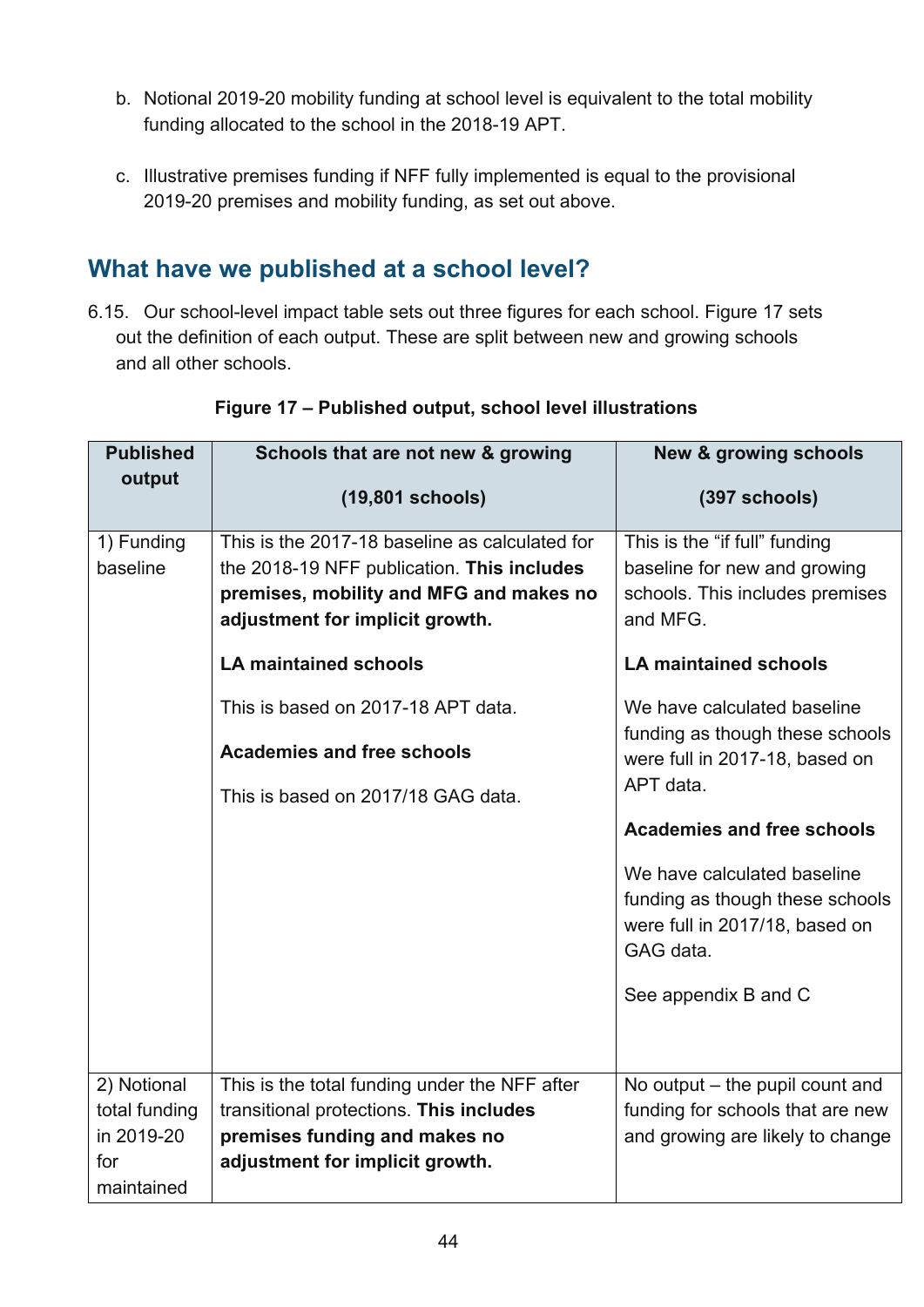| <b>Published</b>           | Schools that are not new & growing                                                                          | <b>New &amp; growing schools</b>                                   |
|----------------------------|-------------------------------------------------------------------------------------------------------------|--------------------------------------------------------------------|
| output                     | (19,801 schools)                                                                                            | (397 schools)                                                      |
| schools or                 | <b>LA maintained schools</b>                                                                                | substantially each year until the                                  |
| 2019/20 for<br>academies   | This is based on the NFF formula, transitional<br>protections and 2018-19 APT data.                         | school is full.                                                    |
|                            | The total notional 2019-20 funding is equal to:                                                             |                                                                    |
|                            | The 2019-20 NFF pupil-led unit of funding<br>multiplied by the 2018-19 APT adjusted pupil<br>count          |                                                                    |
|                            | Plus the NFF school-led unit of funding                                                                     |                                                                    |
|                            | Plus the notional 2019-20 premises funding<br>(excluding additional lump sums for<br>amalgamating schools). |                                                                    |
|                            | <b>Academies and free schools</b>                                                                           |                                                                    |
|                            | This is based on the NFF formula, transitional<br>protections and 2019/20 GAG data.                         |                                                                    |
|                            | The total notional 2019/20 funding is equal to:                                                             |                                                                    |
|                            | The 2019-20 NFF pupil-led unit of funding<br>multiplied by the 2019/20 GAG adjusted pupil<br>count          |                                                                    |
|                            | Plus the NFF school-led unit of funding                                                                     |                                                                    |
|                            | Plus the notional 2018/19 premises funding<br>(excluding additional lump sums for<br>amalgamating schools). |                                                                    |
| 3) Illustrative            | This is the total funding if the NFF was                                                                    | We have calculated illustrative                                    |
| funding if the             | implemented in full and without any transition.                                                             | funding if the NFF was                                             |
| NFF was                    | This includes premises and mobility                                                                         | implemented in full and without                                    |
| implemented<br>in full and | funding and makes no adjustment for<br>implicit growth.                                                     | any transition and the school<br>was full (pupil count equal to if |
| without any<br>transition  | <b>LA maintained schools</b>                                                                                | full pupil count). This includes<br>premises and mobility funding. |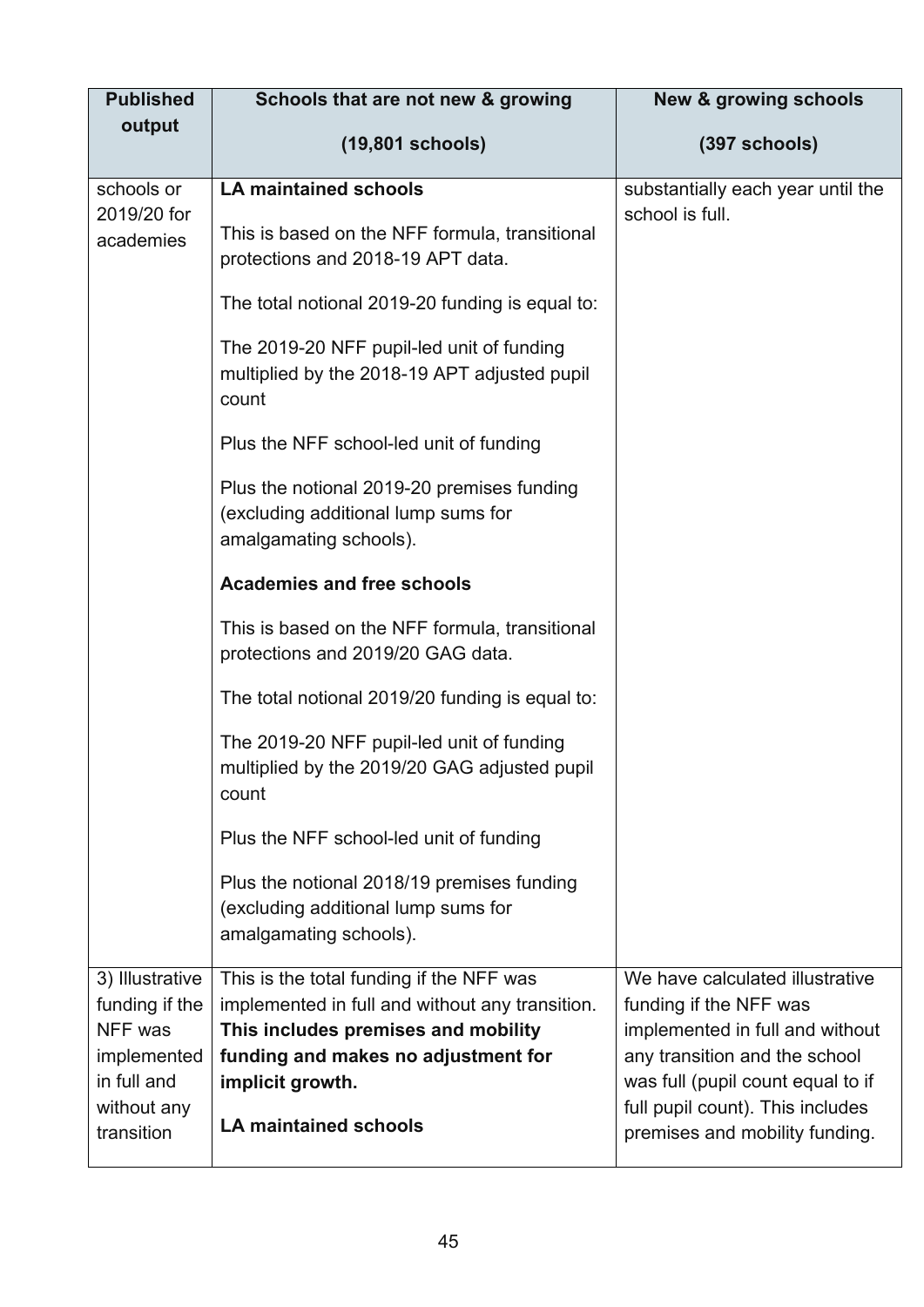| <b>Published</b> | Schools that are not new & growing                                                                                                                                                                       | <b>New &amp; growing schools</b>                                                                                                              |
|------------------|----------------------------------------------------------------------------------------------------------------------------------------------------------------------------------------------------------|-----------------------------------------------------------------------------------------------------------------------------------------------|
| output           | (19,801 schools)                                                                                                                                                                                         | (397 schools)                                                                                                                                 |
|                  | This is based on the NFF formula and 2018-19<br>APT data.                                                                                                                                                | The total "if full" illustrative NFF<br>funding is equal to:                                                                                  |
|                  | The total illustrative NFF funding is equal to:<br>The NFF pupil-led unit of funding (after<br>minimum per pupil funding and the funding<br>floor) multiplied by the 2018-19 APT adjusted<br>pupil count | The NFF pupil-led unit of<br>funding (after minimum per pupil<br>funding and the funding floor)<br>multiplied by the "if full" pupil<br>count |
|                  | Plus the NFF school-led unit of funding                                                                                                                                                                  | Plus the "if full" school-led unit of<br>funding                                                                                              |
|                  | Plus the illustrative NFF premises and mobility<br>funding (excluding additional lump sums for<br>amalgamating schools).                                                                                 | Plus the "if full" illustrative NFF<br>premises and mobility funding<br>(excluding additional lump sums                                       |
|                  | <b>Academies and free schools</b>                                                                                                                                                                        | for amalgamating schools).                                                                                                                    |
|                  | This is based on the NFF formula and 2018/19<br>GAG data.                                                                                                                                                |                                                                                                                                               |
|                  | The total illustrative NFF funding is equal to:                                                                                                                                                          |                                                                                                                                               |
|                  | The NFF pupil-led unit of funding (post<br>minimum per pupil and funding floor) multiplied<br>by the 2018/19 GAG adjusted pupil count                                                                    |                                                                                                                                               |
|                  | Plus the NFF school-led unit of funding                                                                                                                                                                  |                                                                                                                                               |
|                  | Plus the illustrative NFF premises funding<br>(excluding additional lump sums for<br>amalgamating schools).                                                                                              |                                                                                                                                               |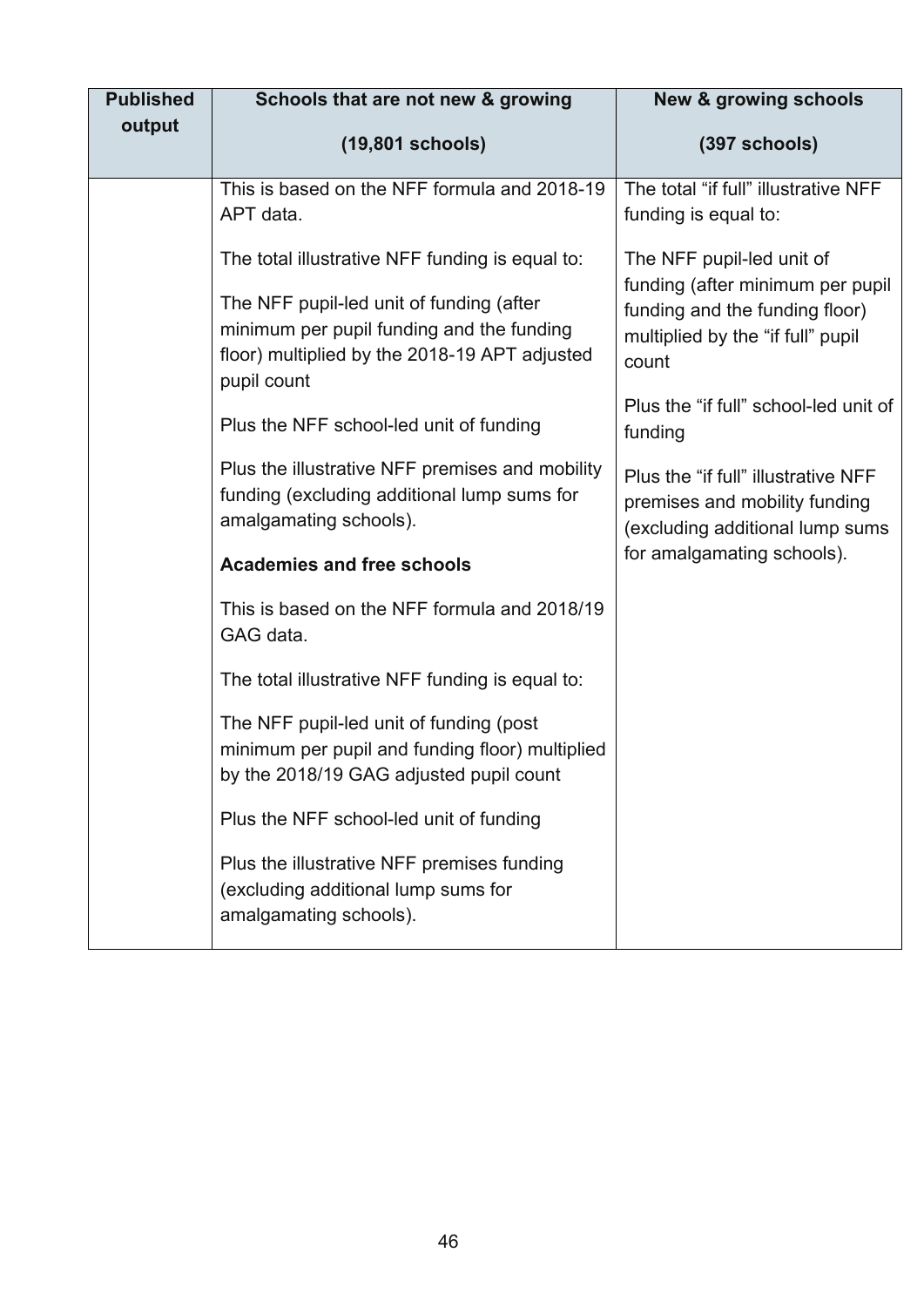# <span id="page-46-0"></span>**Annex A: Additional area cost adjustment (ACA) information, calculation of the teacher pay cost adjustment and list of ACAs for each LA**

- A.1. The methodology for the teacher pay element of the national funding formula ACA is designed to bring out the differences in pay ranges between the four regional pay bands (Inner London, Outer London, Fringe and Rest of England), but not to reflect any regional differences in distribution along the pay ranges. We do not want the teacher pay cost adjustment to reflect regional differences in staffing choices, we only want it to reflect the differences in pay ranges between the four regional pay bands. E.g. If in Inner London there are fewer teachers in the leadership grade compared to the national average we do not want this to skew the teacher pay cost adjustment.
- A.2. We calculate a notional average salary for each regional pay band to measure the differences between pay bands. The first step in this calculation is to create four data sets, one for each regional pay band. We include actual or notional pay for all teachers in England in each dataset. To do this we need four versions of pay data for each teacher, their actual basic pay (used to populate the dataset of the regional pay band they work in) and three notional pay figures (used to populate the datasets for the other three regional pay bands). The notional pay is the pay a teacher would receive if they worked in a different regional pay band at the same level. The notional average salary for each regional pay band is the mean of each dataset. As we include all teachers in each dataset the only difference between the notional average salaries are the differences between the regional pay bands.
- A.3. The basic pay is the gross salary minus allowances (allowances are classified into teaching and learning responsibilities, special educational needs, recruitment and retention and other).
- A.4. The calculation used to transform the basic pay of each teacher in England from the teacher's actual pay band to the notional pay for the other three regional pay bands is set out in an example below. This transformation is repeated for all teachers and all regional pay bands. E.g. The transformation to Inner London notional basic pay for a teacher who is in the Rest of England, is calculated as follows:
	- a. First, calculate the difference between the actual basic pay for the teacher and the bottom of the teacher's actual pay range (the Rest of England range in this case) for this teacher's grade (leadership, leading practitioner, upper pay range, main pay range or unqualified teacher). The pay ranges are as defined in the School Teachers' Pay and Conditions Document (STPCD) for the relevant year (e.g. STPCD 2015 if November 2015 salaries are used).
	- b. Then calculate the difference between the top and bottom of the Inner London pay range for this teacher's grade and divide by the difference between the top and bottom of the teacher's actual pay range (the Rest of England in this case). This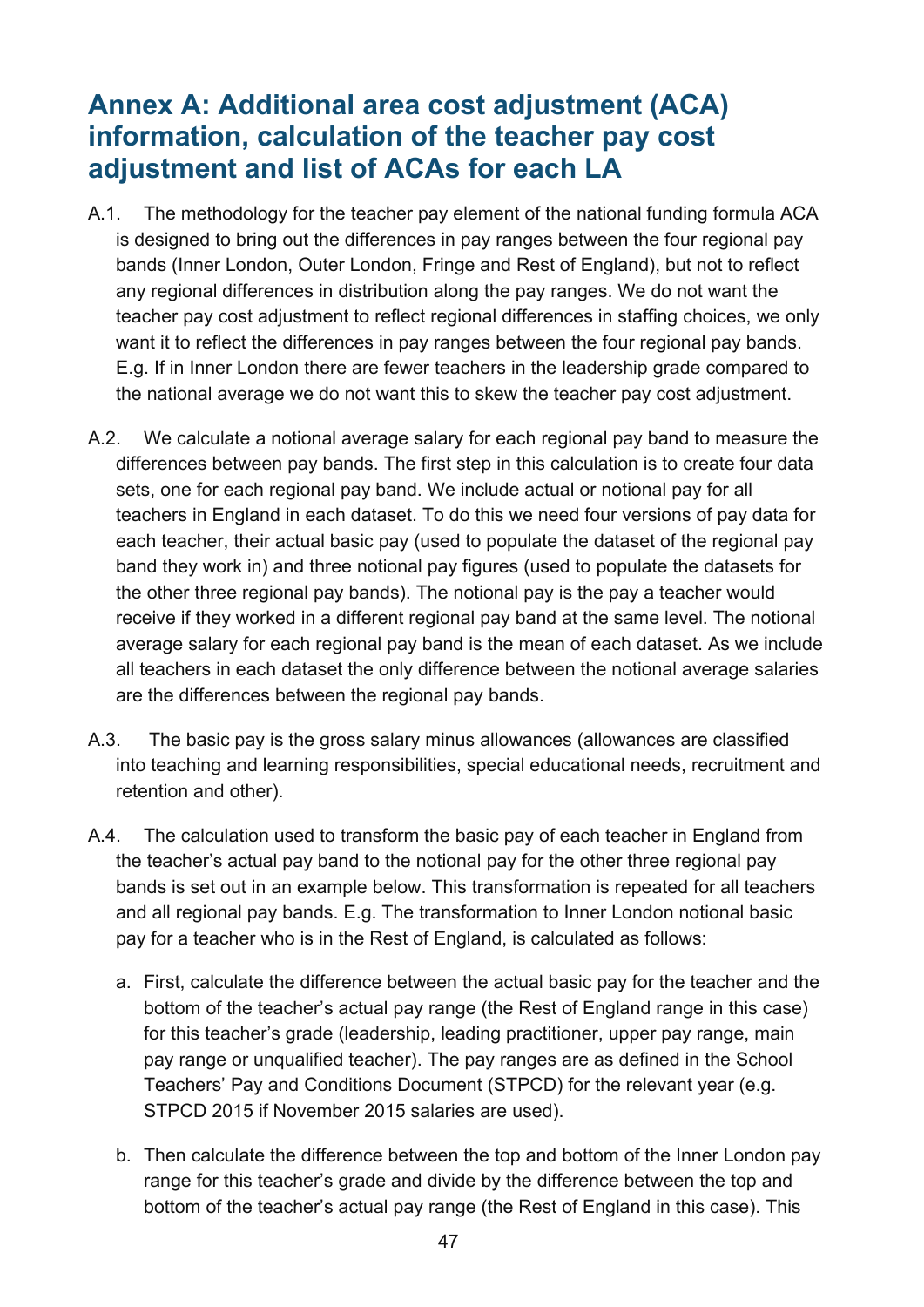gives an uplift which is used to convert the teacher's actual basic pay to their Inner London notional basic pay.

- c. Apply the uplift calculated in step b to the distance from the bottom of the pay range to the teacher's actual basic pay, calculated in step a.
- d. Add the figure calculated in step c to the bottom of the pay range for Inner London for this teacher's grade. This gives the Inner London notional pay for this teacher.
- A.5. The following groups of staff are included in our calculation of the ACA teachers' pay cost adjustment:
	- a. Qualified and unqualified teachers
	- b. Full-time and part-time teachers
	- c. Classroom teachers and leaders
	- d. Teachers in primary and secondary schools.
- A.6. The following groups of staff are not included in our calculation of the ACA teachers' pay cost adjustment:
	- a. Centrally employed teachers
	- b. Supply teachers
	- c. Teachers with incomplete or unreliable pay data
- A.7. The following caveats apply:
	- a. Data is collected in the School Workforce Census in early November each year, at a time when not all schools have held pay determination meetings for their teachers. This means that salaries of some teachers reflect the previous academic year.
	- b. Approximately 1-2% of schools do not provide School Workforce Census data each year.
- A.8. The teachers' specific cost adjustment (SCA) for each regional pay band is calculated by dividing the mean notional basic pay for that pay band by the mean notional basic pay for the Rest of England pay band.
- A.9. The non-teacher pay element of the national funding formula ACA is based on the general labour market specific labour cost adjustment calculated by the Department for Communities and Local Government for 2013-14.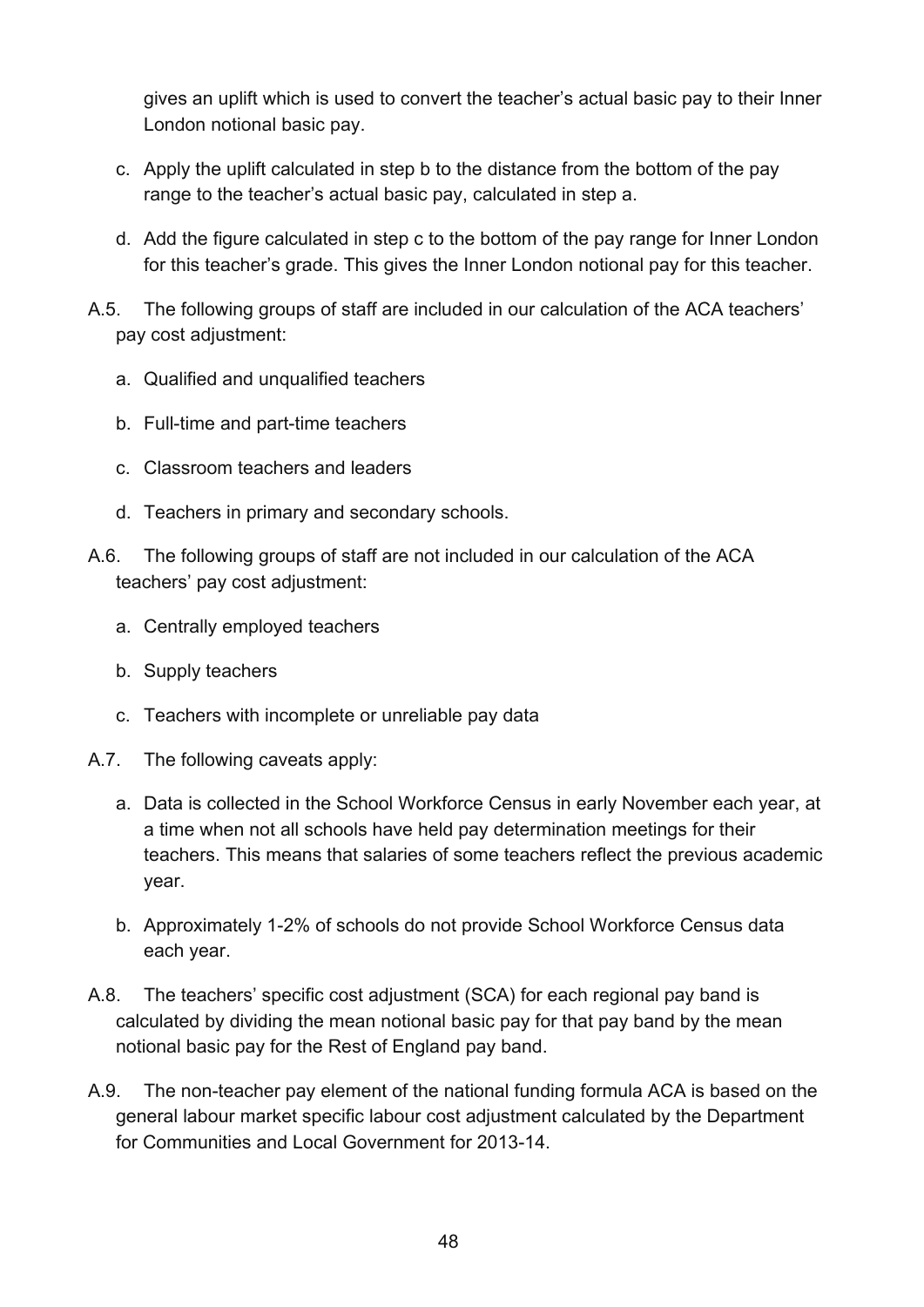- A.10. The teacher and non-teaching staff elements of the national funding formula ACA are weighted in proportion to actual expenditure on teaching and non-teaching staff in primary and secondary schools.
- A.11. The national teacher proportion is the total expenditure on teachers divided by total expenditure on teachers, non-teaching staff and non-pay combined, 52.4%. The non-teaching staff proportion is total expenditure on non-teaching staff divided by total expenditure on teachers, non-teaching staff and non-pay combined, 27.1%.

A.12. Figure 18 sets out the SB ACA for each LA.

| <b>Local authority name</b>         | <b>Districts</b>                    | Area cost<br>adjustment |
|-------------------------------------|-------------------------------------|-------------------------|
| <b>Barking and Dagenham</b>         | <b>Barking and Dagenham</b>         | 1.12872                 |
| <b>Barnet</b>                       | <b>Barnet</b>                       | 1.09803                 |
| Barnsley                            | Barnsley                            | 1.00000                 |
| <b>Bath and North East Somerset</b> | <b>Bath and North East Somerset</b> | 1.01433                 |
| <b>Bedford</b>                      | <b>Bedford</b>                      | 1.01537                 |
| Bexley                              | Bexley                              | 1.08204                 |
| Birmingham                          | Birmingham                          | 1.00331                 |
| <b>Blackburn with Darwen</b>        | <b>Blackburn with Darwen</b>        | 1.00000                 |
| Blackpool                           | Blackpool                           | 1.00000                 |
| <b>Bolton</b>                       | <b>Bolton</b>                       | 1.00535                 |
| Bournemouth                         | Bournemouth                         | 1.00000                 |
| <b>Bracknell Forest</b>             | <b>Bracknell Forest</b>             | 1.05613                 |
| <b>Bradford</b>                     | <b>Bradford</b>                     | 1.00016                 |
| <b>Brent</b>                        | <b>Brent</b>                        | 1.14471                 |
| <b>Brighton and Hove</b>            | <b>Brighton and Hove</b>            | 1.00166                 |
| <b>Bristol</b>                      | <b>Bristol</b>                      | 1.01433                 |
| <b>Bromley</b>                      | <b>Bromley</b>                      | 1.08204                 |
| <b>Buckinghamshire Fringe</b>       | Chiltern, South Buckinghamshire     | 1.04607                 |
| <b>Buckinghamshire non-Fringe</b>   | Aylesbury Vale, Wycombe             | 1.02812                 |
| <b>Bury</b>                         | <b>Bury</b>                         | 1.00535                 |
| Calderdale                          | Calderdale                          | 1.00016                 |
| Cambridgeshire                      | All                                 | 1.01259                 |
| Camden                              | Camden                              | 1.18172                 |
| <b>Central Bedfordshire</b>         | <b>Central Bedfordshire</b>         | 1.01537                 |
| <b>Cheshire East</b>                | <b>Cheshire East</b>                | 1.00356                 |
| <b>Cheshire West and Chester</b>    | <b>Cheshire West and Chester</b>    | 1.00356                 |
| Cornwall                            | Cornwall                            | 1.00000                 |
| Durham                              | Durham                              | 1.00000                 |
| Coventry                            | Coventry                            | 1.00331                 |
| Croydon                             | Croydon                             | 1.08204                 |
| Cumbria                             | All                                 | 1.00000                 |

#### **Figure 18 – schools block ACA for each LA**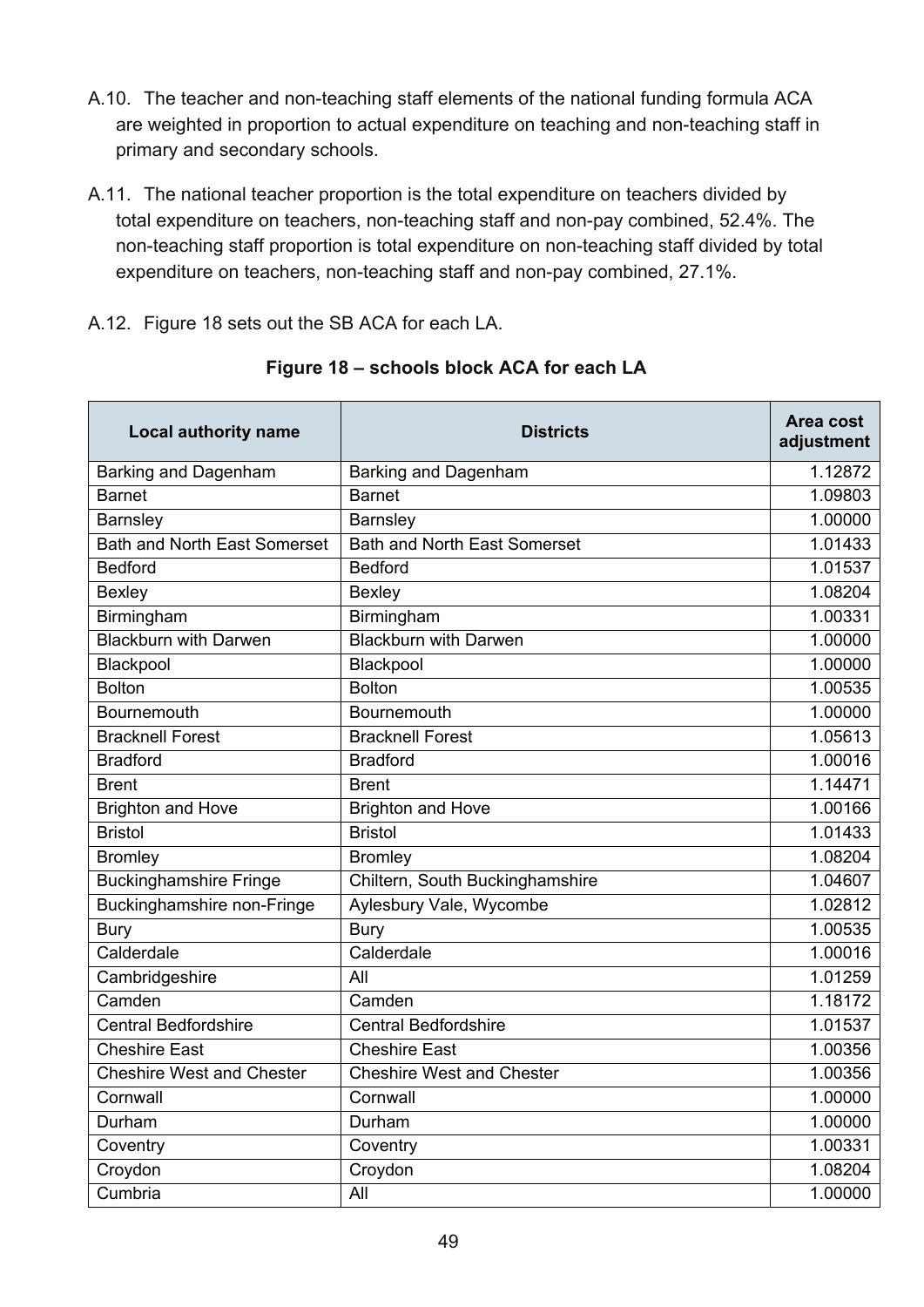| <b>Local authority name</b>     | <b>Districts</b>                                                                                                              | Area cost<br>adjustment |
|---------------------------------|-------------------------------------------------------------------------------------------------------------------------------|-------------------------|
| Darlington                      | Darlington                                                                                                                    | 1.00000                 |
| Derby                           | Derby                                                                                                                         | 1.00000                 |
| Derbyshire                      | All                                                                                                                           | 1.00000                 |
| Devon                           | All                                                                                                                           | 1.00000                 |
| Doncaster                       | Doncaster                                                                                                                     | 1.00000                 |
| <b>Dorset</b>                   | All                                                                                                                           | 1.00000                 |
| Dudley                          | Dudley                                                                                                                        | 1.00331                 |
| Ealing                          | Ealing                                                                                                                        | 1.14471                 |
| <b>East Riding of Yorkshire</b> | <b>East Riding of Yorkshire</b>                                                                                               | 1.00000                 |
| <b>East Sussex</b>              | All                                                                                                                           | 1.00166                 |
| Enfield                         | Enfield                                                                                                                       | 1.08204                 |
| <b>Essex Fringe</b>             | Basildon, Brentwood, Epping Forest, Harlow                                                                                    | 1.03710                 |
| Essex non-Fringe                | Braintree, Castle Point, Chelmsford, Colchester,<br>Maldon, Rochford, Tendring, Uttlesford                                    | 1.00347                 |
| Gateshead                       | Gateshead                                                                                                                     | 1.00000                 |
| Gloucestershire                 | All                                                                                                                           | 1.00618                 |
| Greenwich                       | Greenwich                                                                                                                     | 1.18172                 |
| Hackney                         | Hackney                                                                                                                       | 1.18172                 |
| Halton                          | Halton                                                                                                                        | 1.00356                 |
| Hammersmith and Fulham          | Hammersmith and Fulham                                                                                                        | 1.18172                 |
| Hampshire                       | All                                                                                                                           | 1.01391                 |
| Haringey                        | Haringey                                                                                                                      | 1.12872                 |
| Harrow                          | Harrow                                                                                                                        | 1.09803                 |
| Hartlepool                      | Hartlepool                                                                                                                    | 1.00000                 |
| Havering                        | Havering                                                                                                                      | 1.08204                 |
| Herefordshire                   | Herefordshire                                                                                                                 | 1.00000                 |
| <b>Hertfordshire Fringe</b>     | Broxbourne, Dacorum, East Hertfordshire, Hertsmere,<br>St Albans, Three Rivers, Watford, Welwyn Hatfield                      | 1.04607                 |
| Hertfordshire non-Fringe        | North Hertfordshire, Stevenage                                                                                                | 1.01537                 |
| Hillingdon                      | Hillingdon                                                                                                                    | 1.09803                 |
| Hounslow                        | Hounslow                                                                                                                      | 1.09803                 |
| Isle of Wight                   | Isle of Wight                                                                                                                 | 1.01391                 |
| Islington                       | Islington                                                                                                                     | 1.18172                 |
| Kensington and Chelsea          | Kensington and Chelsea                                                                                                        | 1.18172                 |
| <b>Kent Fringe</b>              | Dartford, Sevenoaks                                                                                                           | 1.03710                 |
| Kent non-Fringe                 | Ashford, Canterbury, Dover, Gravesham, Maidstone,<br>Shepway, Swale, Thanet, Tonbridge and Malling,<br><b>Tunbridge Wells</b> | 1.00069                 |
| Kingston upon Hull, City of     | Kingston upon Hull, City of                                                                                                   | 1.00000                 |
| Kingston upon Thames            | Kingston upon Thames                                                                                                          | 1.09803                 |
| <b>Kirklees</b>                 | <b>Kirklees</b>                                                                                                               | 1.00016                 |
| Knowsley                        | Knowsley                                                                                                                      | 1.00110                 |
| Lambeth                         | Lambeth                                                                                                                       | 1.18172                 |
| Lancashire                      | All                                                                                                                           | 1.00000                 |
| Leeds                           | Leeds                                                                                                                         | 1.00016                 |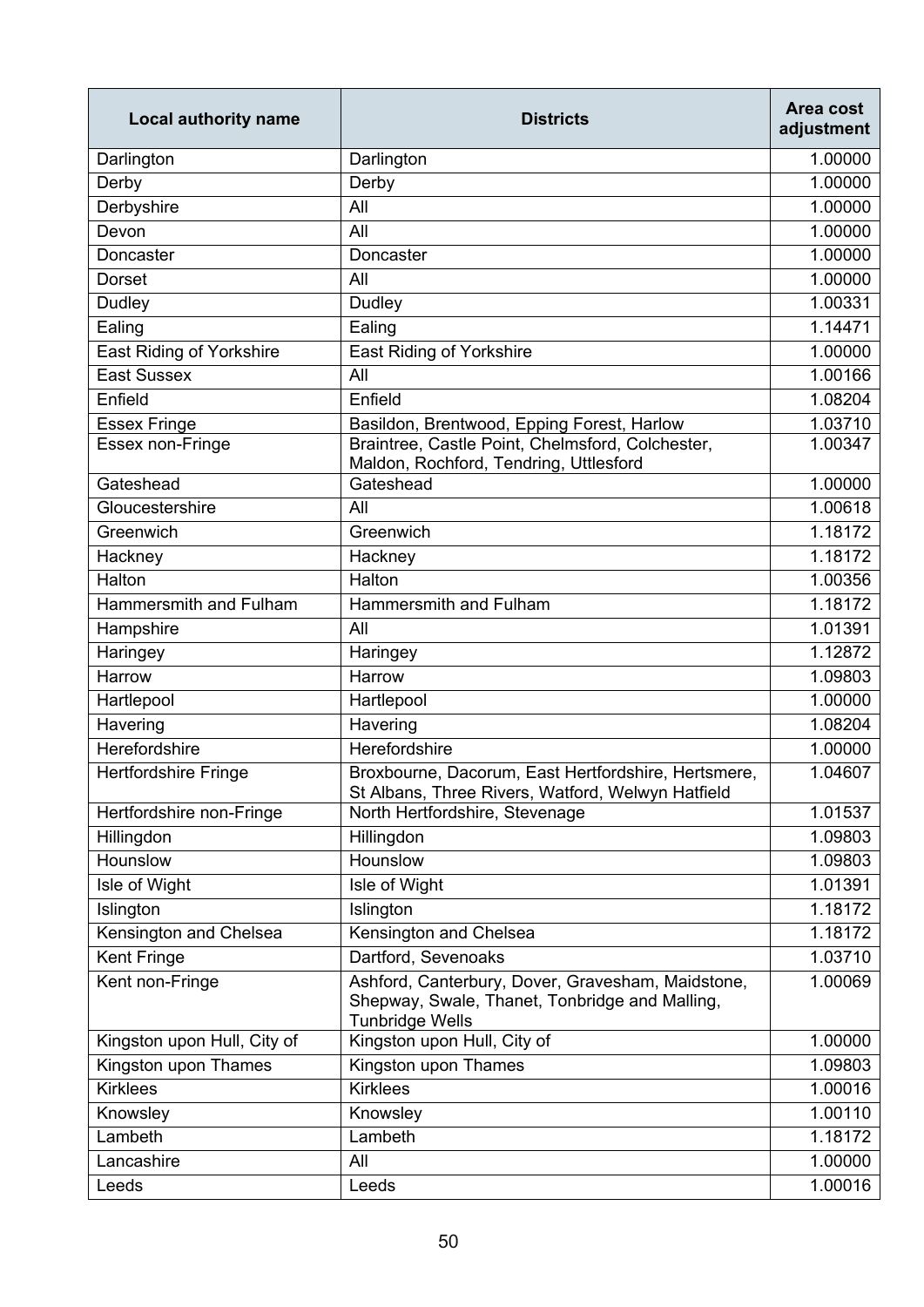| <b>Local authority name</b>    | <b>Districts</b>            | Area cost<br>adjustment |
|--------------------------------|-----------------------------|-------------------------|
| Leicester                      | Leicester                   | 1.00000                 |
| Leicestershire                 | All                         | 1.00000                 |
| Lewisham                       | Lewisham                    | 1.18172                 |
| Lincolnshire                   | All                         | 1.00000                 |
| Liverpool                      | Liverpool                   | 1.00110                 |
| Luton                          | Luton                       | 1.01537                 |
| Manchester                     | Manchester                  | 1.00535                 |
| Medway                         | Medway                      | 1.00069                 |
| Merton                         | Merton                      | 1.14471                 |
| Middlesbrough                  | Middlesbrough               | 1.00000                 |
| <b>Milton Keynes</b>           | <b>Milton Keynes</b>        | 1.02812                 |
| Newcastle upon Tyne            | Newcastle upon Tyne         | 1.00000                 |
| Newham                         | Newham                      | 1.12872                 |
| <b>Norfolk</b>                 | All                         | 1.00000                 |
| <b>North East Lincolnshire</b> | North East Lincolnshire     | 1.00000                 |
| <b>North Lincolnshire</b>      | <b>North Lincolnshire</b>   | 1.00000                 |
| <b>North Somerset</b>          | <b>North Somerset</b>       | 1.01433                 |
| North Tyneside                 | North Tyneside              | 1.00000                 |
| North Yorkshire                | All                         | 1.00000                 |
| Northamptonshire               | All                         | 1.00322                 |
| Northumberland                 | Northumberland              | 1.00000                 |
| Nottingham                     | Nottingham                  | 1.00271                 |
| Nottinghamshire                | All                         | 1.00271                 |
| Oldham                         | Oldham                      | 1.00535                 |
| Oxfordshire                    | All                         | 1.02176                 |
| Peterborough                   | Peterborough                | 1.01259                 |
| Plymouth                       | Plymouth                    | 1.00000                 |
| Poole                          | Poole                       | 1.00000                 |
| Portsmouth                     | Portsmouth                  | 1.01391                 |
| Reading                        | Reading                     | 1.03406                 |
| Redbridge                      | Redbridge                   | 1.08204                 |
| <b>Redcar and Cleveland</b>    | <b>Redcar and Cleveland</b> | 1.00000                 |
| Richmond upon Thames           | Richmond upon Thames        | 1.09803                 |
| Rochdale                       | Rochdale                    | 1.00535                 |
| Rotherham                      | Rotherham                   | 1.00000                 |
| Rutland                        | Rutland                     | 1.00000                 |
| Salford                        | Salford                     | 1.00535                 |
| Sandwell                       | Sandwell                    | 1.00331                 |
| Sefton                         | Sefton                      | 1.00110                 |
| Sheffield                      | Sheffield                   | 1.00000                 |
| Shropshire                     | Shropshire                  | 1.00000                 |
| Slough                         | Slough                      | 1.05613                 |
| Solihull                       | Solihull                    | 1.00331                 |
| Somerset                       | All                         | 1.00000                 |
|                                |                             |                         |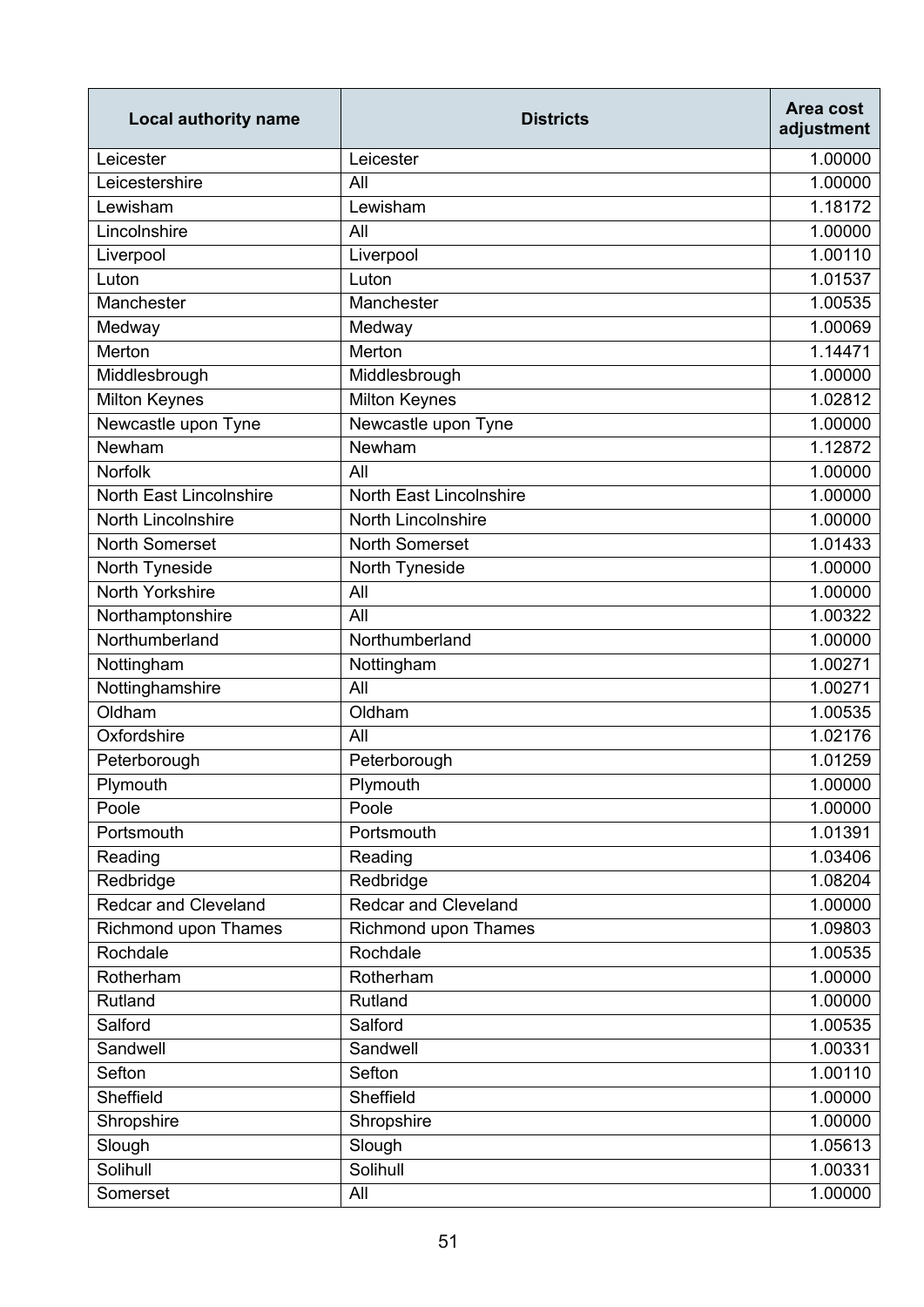| <b>Local authority name</b>   | <b>Districts</b>                                         | Area cost<br>adjustment |
|-------------------------------|----------------------------------------------------------|-------------------------|
| South Gloucestershire         | South Gloucestershire                                    | 1.01433                 |
| South Tyneside                | South Tyneside                                           | 1.00000                 |
| Southampton                   | Southampton                                              | 1.01391                 |
| Southend-on-Sea               | Southend-on-Sea                                          | 1.00347                 |
| Southwark                     | Southwark                                                | 1.18172                 |
| <b>St Helens</b>              | <b>St Helens</b>                                         | 1.00110                 |
| <b>Staffordshire</b>          | All                                                      | 1.00000                 |
| Stockport                     | Stockport                                                | 1.00535                 |
| Stockton-on-Tees              | Stockton-on-Tees                                         | 1.00000                 |
| Stoke-on-Trent                | Stoke-on-Trent                                           | 1.00000                 |
| <b>Suffolk</b>                | All                                                      | 1.00002                 |
| Sunderland                    | Sunderland                                               | 1.00000                 |
| Surrey                        | All                                                      | 1.05613                 |
| Sutton                        | Sutton                                                   | 1.09803                 |
| Swindon                       | Swindon                                                  | 1.00703                 |
| Tameside                      | Tameside                                                 | 1.00535                 |
| Telford and Wrekin            | <b>Telford and Wrekin</b>                                | 1.00000                 |
| Thurrock                      | Thurrock                                                 | 1.03710                 |
| Torbay                        | Torbay                                                   | 1.00000                 |
| <b>Tower Hamlets</b>          | <b>Tower Hamlets</b>                                     | 1.18172                 |
| <b>Trafford</b>               | <b>Trafford</b>                                          | 1.00535                 |
| Wakefield                     | Wakefield                                                | 1.00016                 |
| Walsall                       | Walsall                                                  | 1.00331                 |
| <b>Waltham Forest</b>         | <b>Waltham Forest</b>                                    | 1.08204                 |
| Wandsworth                    | Wandsworth                                               | 1.18172                 |
| Warrington                    | Warrington                                               | 1.00356                 |
| Warwickshire                  | All                                                      | 1.00687                 |
| <b>West Berkshire</b>         | <b>West Berkshire</b>                                    | 1.03406                 |
| <b>West Sussex Fringe</b>     | Crawley                                                  | 1.05613                 |
| West Sussex non-Fringe        | Adur, Arun, Chichester, Horsham, Mid Sussex,<br>Worthing | 1.00000                 |
| Westminster                   | Westminster                                              | 1.18172                 |
| Wigan                         | Wigan                                                    | 1.00535                 |
| Wiltshire                     | Wiltshire                                                | 1.00703                 |
| <b>Windsor and Maidenhead</b> | <b>Windsor and Maidenhead</b>                            | 1.05613                 |
| Wirral                        | Wirral                                                   | 1.00110                 |
| Wokingham                     | Wokingham                                                | 1.03406                 |
| Wolverhampton                 | Wolverhampton                                            | 1.00331                 |
| Worcestershire                | All                                                      | 1.00000                 |
| York                          | York                                                     | 1.00000                 |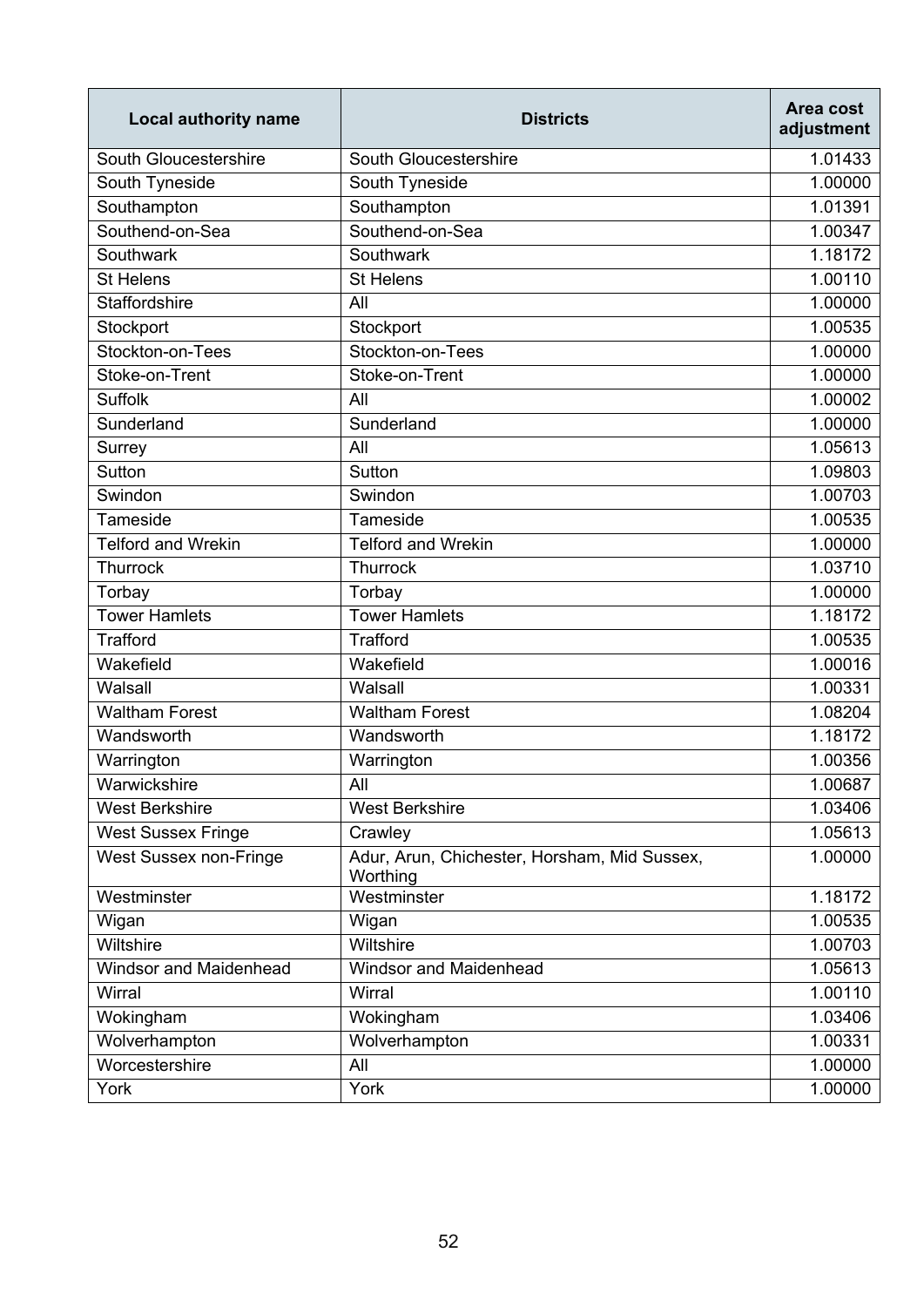# <span id="page-52-0"></span>**Annex B: Schools new in 2018-19**

#### <span id="page-52-1"></span>**New schools**

- B.1. Schools that were treated as new and growing in 2018-19 will continue to be treated as new and growing in the 2019-20 NFF calculations, as we are still using 2017-18 baselines. Brand-new schools (new schools on the 2018-19 APT that have no predecessor in the 2017-18 APT and were therefore not included in the 2017-18 APT calculations) will require both a theoretical 2017-18 baseline and a theoretical "If full" 2017-18 baseline (if they meet the definition for a new and growing school - see Annex C)
- B.2. To calculate these theoretical baselines we use an average primary and secondary 2017-18 baseline for each LA and apply that to the new school dependent upon which local authority and phase the school belongs to.

**Step 1** For each school in the APT (excluding schools identified as new and growing), we calculate a pupil-led funding rate per pupil (take the full 2017-18 APT allocation post MFG, excluding one-off funding, subtract lump sum and sparsity, premises, mobility and divide by the NOR in the APT).

**Step 2** For each LA take the average per pupil 2017-18 pupil-led rate for all primary and secondary schools. This gives a primary and secondary per pupil baseline 'rate' for each LA.

**Step 3** For each new school that requires a theoretical baseline, we multiply the 'If full' primary and secondary NOR by their LA's primary and secondary baseline rate respectively. This gives an 'If full' pupil-led total.

**Step 4** We then take the 'If full' pupil-led total and add the LA's lump sum to give a total 'If full' baseline (excluding premises, mobility and sparsity).

**Step 5** To get to an equivalent baseline to be used in the funding floor calculation we take this total 'If full' baseline, subtract the NFF lump sum (adjusted for ACA) and then divide by the 'If full' pupil count and multiply by the proportion of the year the school is open for.

NOTE: To calculate the regular (i.e. not 'if full') theoreretical 2017-18 baseline for these schools the school's NOR is used in place of the 'If full' NOR in the above calcualation steps.

B.3. The rates we have calculated for each LA will be supplied for use in the 2019-20 APT if the LA wishes to adopt them.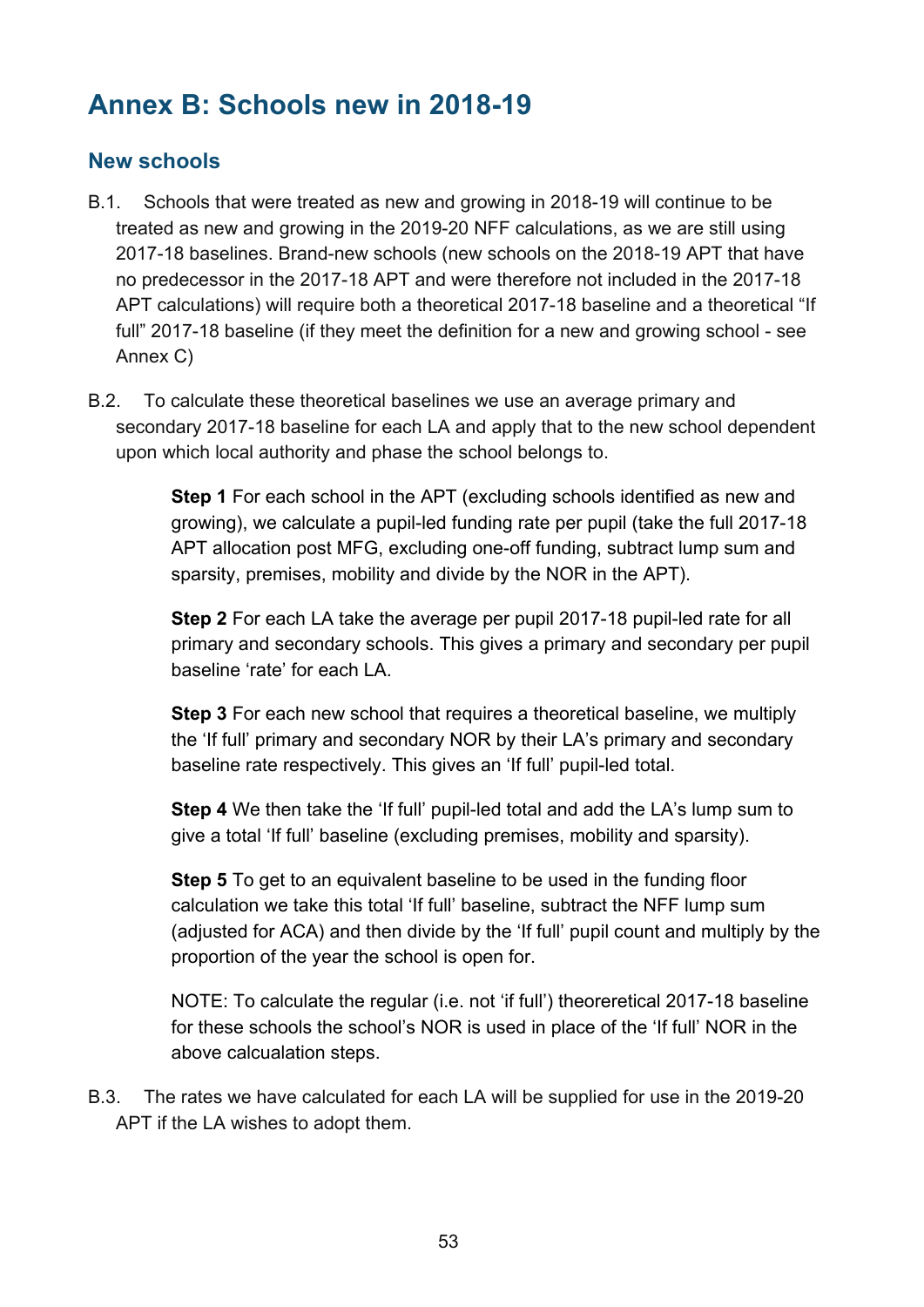#### <span id="page-53-0"></span>**Amalgamating schools.**

B.4. Our approach to amalgamating schools uses the same method as the APT, combining the allocations of the predecessor schools

> **Step 1** Take the total 2017-18 NFF baseline (excluding mobility and premises) for each school in the amalgamation ( $n =$  the number of schools) and add them together to form an amalgamated baseline.

> **Step 2** Take (n-1) LA lump sums off this amalgamated baseline total. Where the predecessors attracted different lump sums (ie because they were different phases) then the remaining lump sum should be appropriate to the new phase and the location of the school.

**Step 3** To calculate the per pupil baseline to be used in the funding floor calculation then subtract the NFF lump sum (adjusted for ACA) and divide by the pupil count.

## <span id="page-53-1"></span>**Split schools.**

B.5. Where the successor schools are all of the same phase as the predecessor (for example, a primary school splitting into separate infant and junior schools) then each of the successor schools will be given the predecessor's 2017-18 NFF per-pupil baseline. For all other split schools we will use the approach taken for brand new schools (see paragraph 2.5), in this case, using actual NOR rather than the 'if full' NOR used for brand new schools.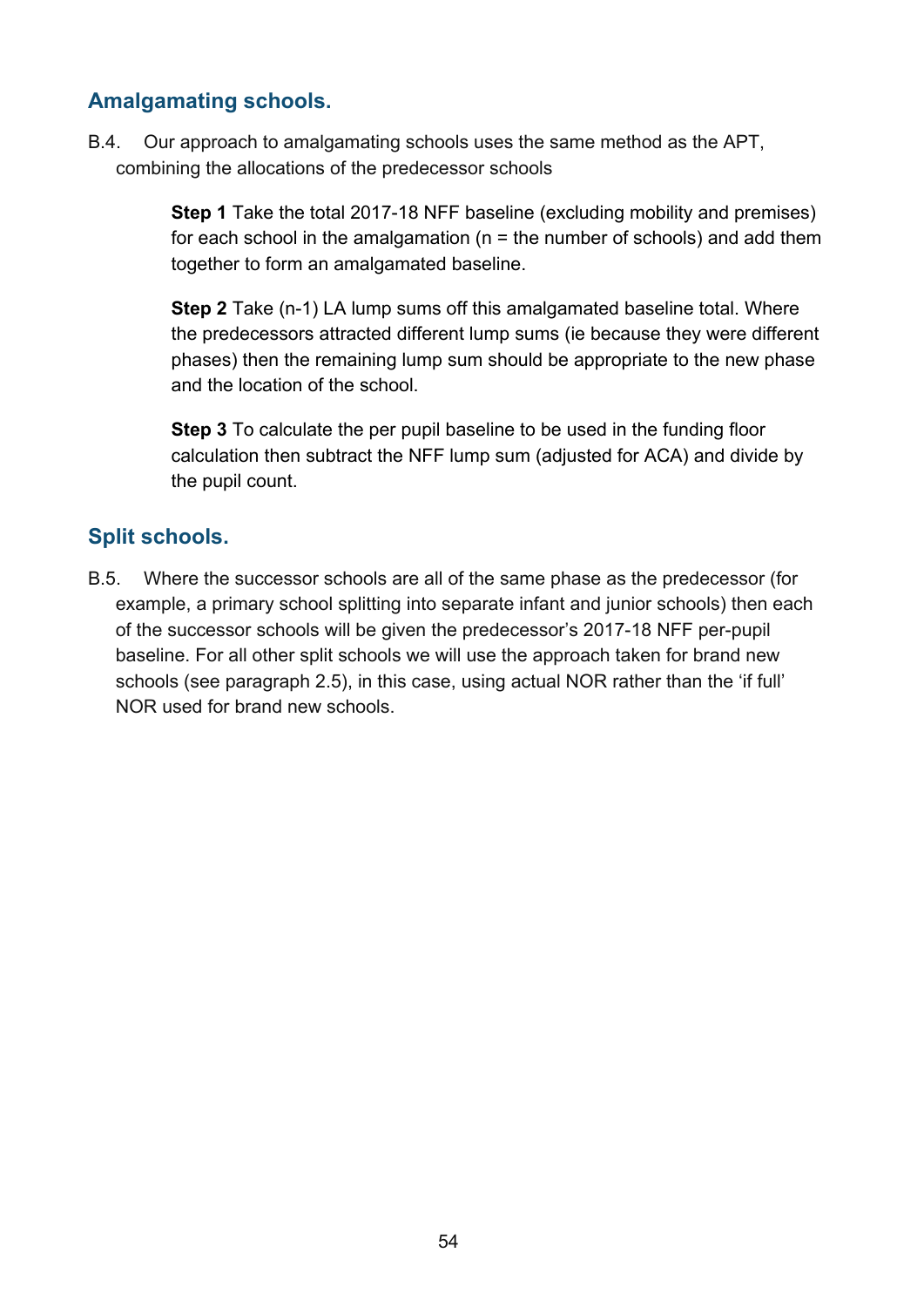# <span id="page-54-0"></span>**Annex C: New and growing schools**

#### <span id="page-54-1"></span>**Definition of new and growing schools**

- C.1. We have defined new and growing schools as all schools recorded on 2017-18 APT returns which satisfied the following conditions:
	- 1. The school had opened in the last seven years (i.e. since 2010-11).
	- 2. The school did not have pupils in all planned year groups in 2017-18.
	- 3. The school's "if full" pupil count (based on their 2017-18 published admissions number (PAN)) was at least 15 pupils greater than their 2017-18 pupil count recorded on the APT.
	- 4. Or, for brand new schools (with no predecessors) on the 2018-19 APT:
		- a. The school did not have pupils in all planned year groups in 2018-19.
		- b. The school's "if full" pupil count (based on their 2018-PAN) is at least 15 pupils greater than their 2018-19 pupil count recorded on the APT.
- C.2. We asked LAs to check the list of schools satisfying the first two conditions and confirm the 2017-18 PAN in 2017. The third condition ensures that schools which to all intents and purposes had its full number of pupils in 2017-18, even if not all planned year groups are present, are not counted as new and growing for these purposes. For 2018-19 openers, capacity has been confirmed within the department.

#### <span id="page-54-2"></span>**New and growing schools – transition on to formula**

- C.3. The notional funding allocations for new and growing schools provided through the NFF are calculated each year using actual pupil numbers. For 2019-20, October 2017 pupil numbers have been used. New and growing schools will therefore receive a notional allocation using the NFF based on the relevant October count, but with the funding floor amount calculated based on "if full" baselines as described above. Thus the use of "if full" numbers only affect the protection provided through the funding floor. The funding floor will provide at least a 1% per pupil increase for new and growing schools on their "if full" baseline per pupil in 2019-20.
- C.4. For some new and growing schools, the level of the funding floor is actually lower than their current per-pupil funding. This is because growing schools experience higher per-pupil funding in their early years, as their school-led funding is divided by a small number of pupils. As the school's pupil numbers grow, their school-led funding will remain the same, and so the overall per-pupil level of funding will decrease.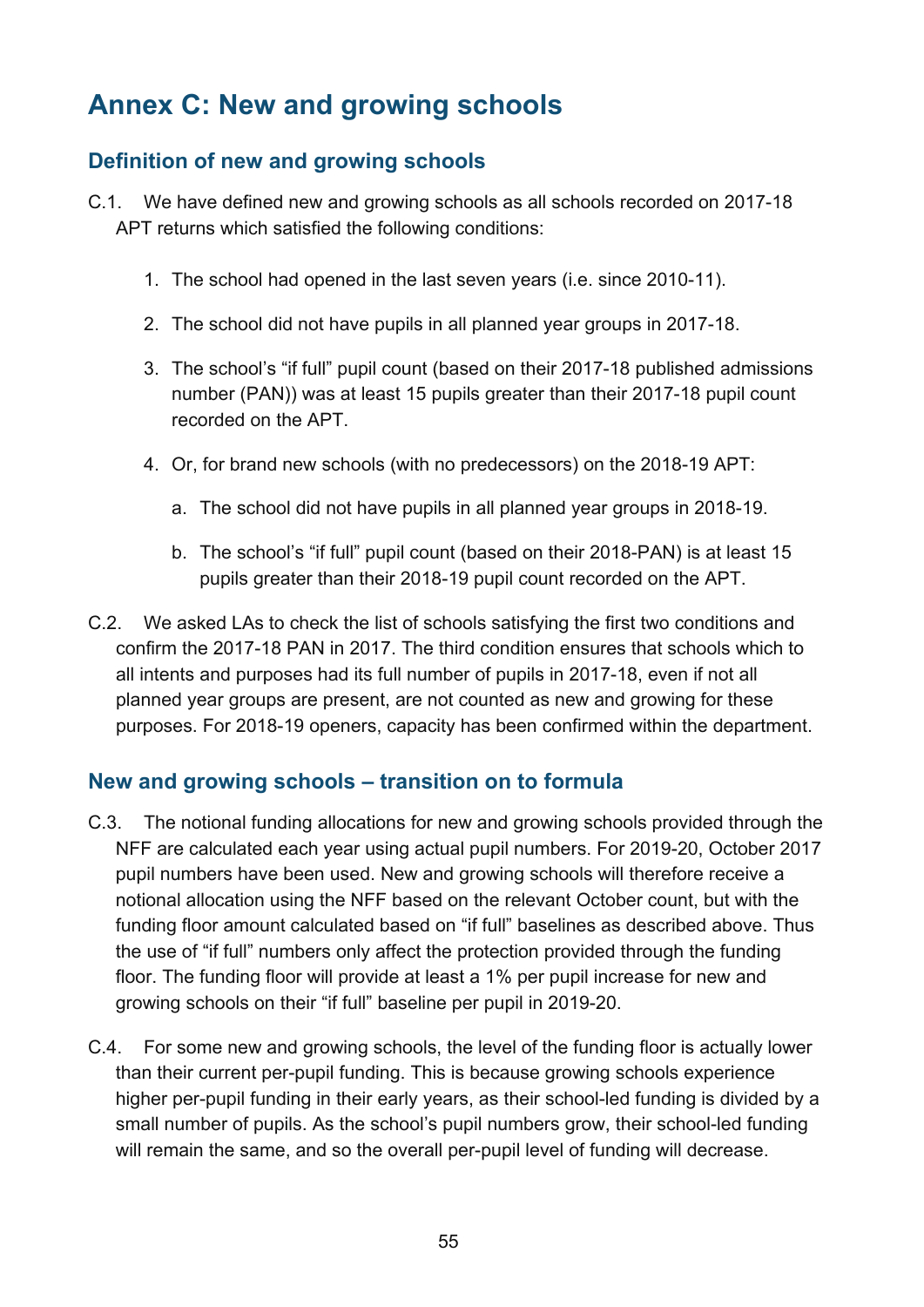- C.5. For new and growing schools, we will also apply a further level of transitional protection by applying a transitional floor of -1.5% per anum. This means that the per-pupil level of funding under the NFF will not reduce more than -1.5%<sup>[10](#page-55-0)</sup> in 2019-20. When calculating actual allocations, LAs will be able to apply to disapply the MFG as they often do now for new and growing schools if they feel that is appropriate.
- C.6. New and growing schools who are gaining under the NFF will not be subject to the gains cap in the NFF.

 $\overline{a}$ 

<span id="page-55-0"></span><sup>10</sup> As the baseline spans 2 years, this will be shown as -2.98% in the 2019-20 allocation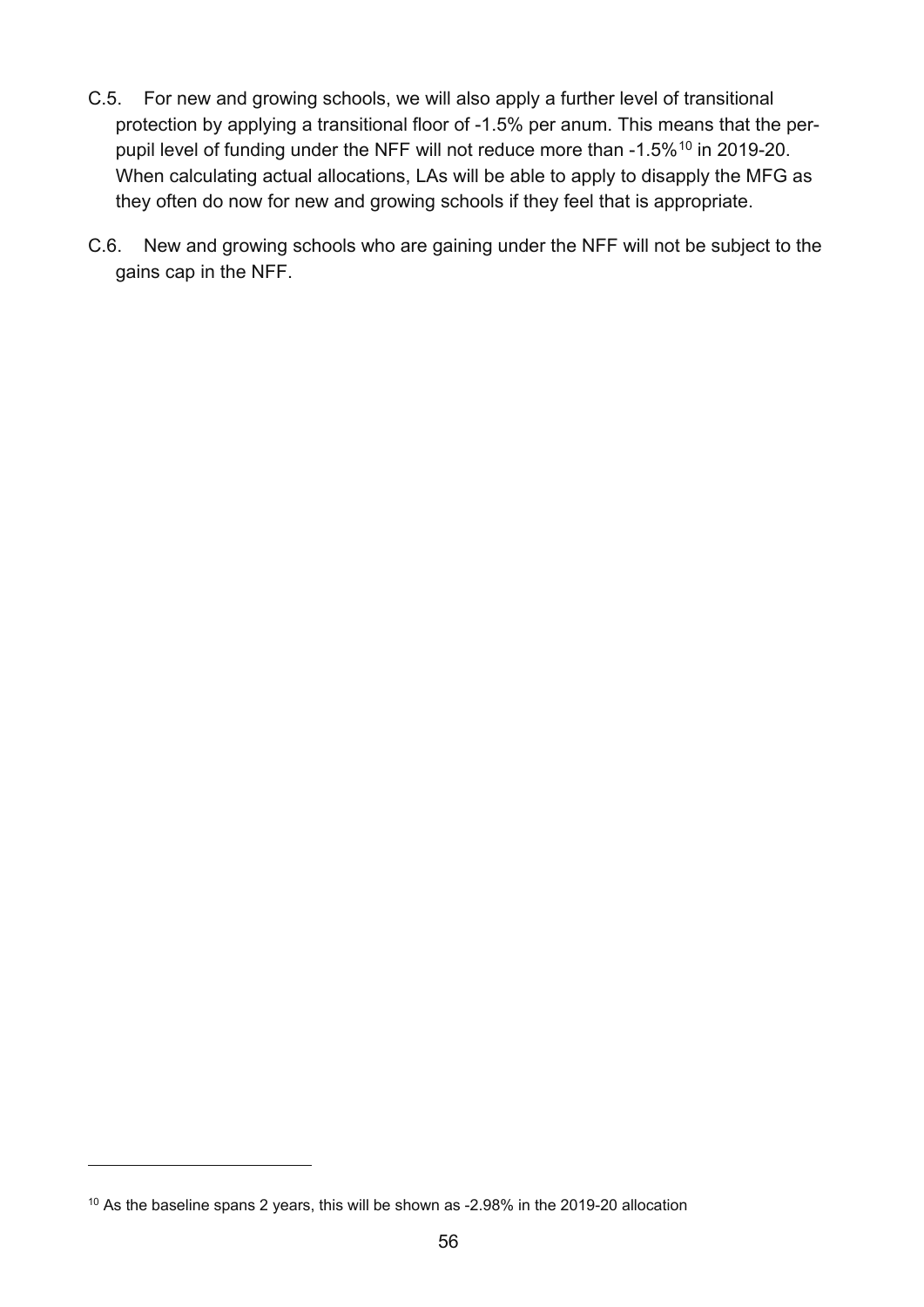# <span id="page-56-0"></span>**Annex D: Actual 2019-20 growth funding**

- D.1. Our approach for allocating growth funding to LAs under the NFF for 2019-20 is to base funding on growth in schools in the area as observed between the October 2017 and October 2018 school censuses. The growth allocation for each LA will be based on an amount per primary growth pupil and an amount per secondary growth pupil, plus a lump sum amount for each brand new school. For each LA we:
	- a. Use school postcode information to identify which middle layer super output area  $(MSOA)^{11}$  $(MSOA)^{11}$  $(MSOA)^{11}$  each school is located in.
	- b. Count the primary and secondary pupils at schools within each MSOA in the October 2017 and October 2018 censuses.
	- c. Still at MSOA level, subtract the October 2017 primary count from the October 2018 primary count, giving a primary growth count for each MSOA within the LA, then do the same for secondary. This will be a negative number for any MSOAs with a reduction in pupil numbers between the two censuses.
	- d. For each phase, sum all positive MSOA growth for each MSOA in the LA to give LA-level primary and secondary growth.
	- e. Identify any new school in the October 2018 census (new schools are those schools appearing on the October 2018 census for the first time, where no predecessor is found)
	- f. Calculate the total LA-level growth funding following the steps set out in Figure 19 below.)

| <b>Calculation step</b>              | <b>Description</b>                             |
|--------------------------------------|------------------------------------------------|
| 1) Total primary growth funding      | Total primary LA growth count * ACA * £1,370   |
| 2) Total secondary growth<br>funding | Total secondary LA growth count * ACA * £2,050 |
| 3) Total new schools funding         | New schools count * ACA * £65,000              |
| 4) Total growth allocation           | $1) + 2) + 3)$                                 |

**Figure 19 – Total LA-Level growth funding, 2019-20**

## <span id="page-56-1"></span>**2019-20 transitional growth funding**

 $\overline{a}$ 

D.2. In 2019-20 we will apply transitional protection to LAs' growth funding. There will be a floor protection on losses baselined against the LA's 2018-19 schools block DSG allocation, and a cap on gains, baselined against the 2018-19 growth allocation (equal to 2017-18 growth spend), as follows:

<span id="page-56-2"></span><sup>&</sup>lt;sup>11</sup> These are areas used by the [Office for National Statistics,](https://www.ons.gov.uk/methodology/geography/ukgeographies/censusgeography#output-area-oa) based on population data.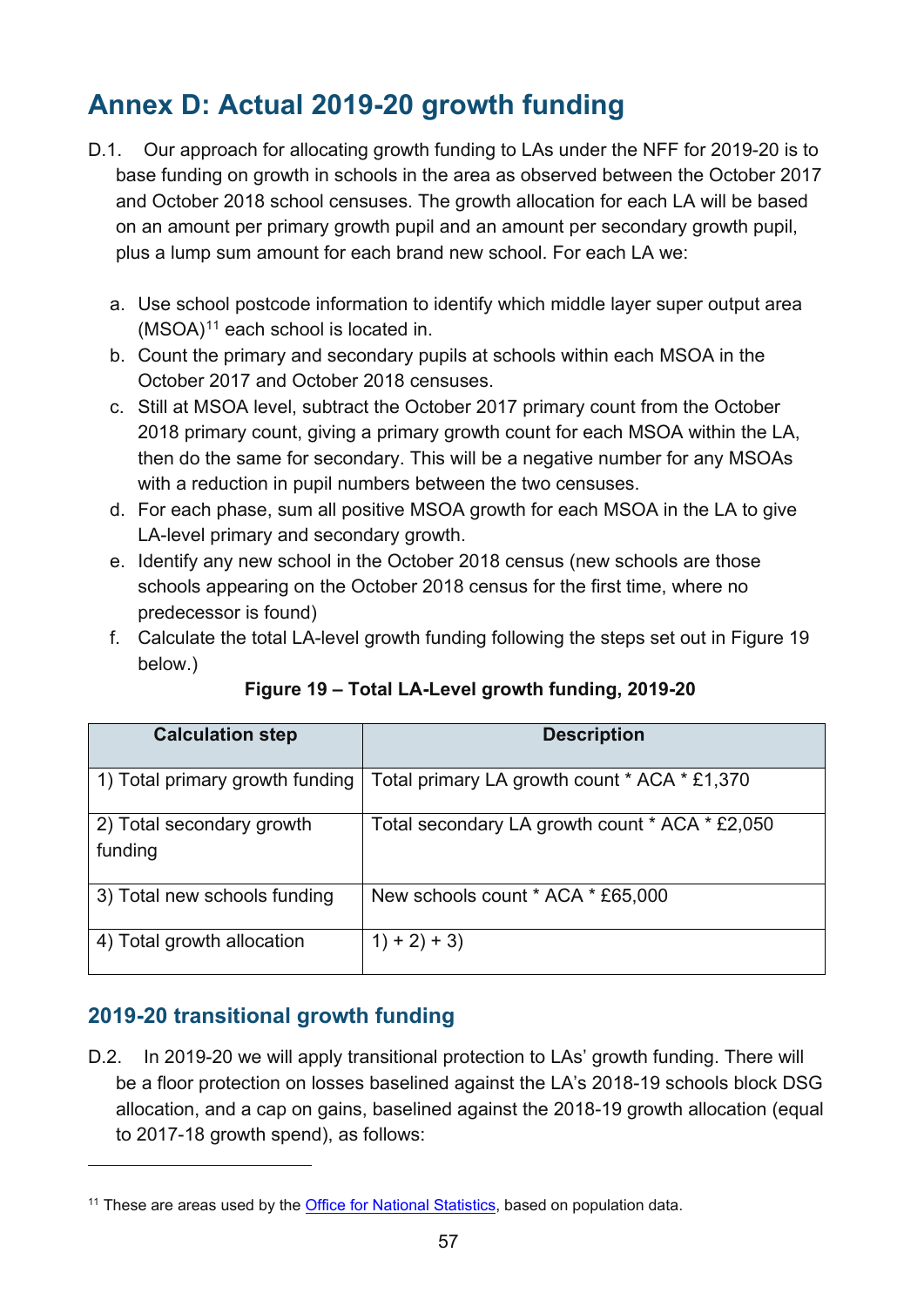- a. The maximum reduction in growth funding for any LA will be set at -0.5% of their total DSG schools block allocation in 2018-19.
- b. LAs due to gain against the amount they spent on growth in 2017-18 under the new growth formula would see any gains above 50% scaled back by 50%.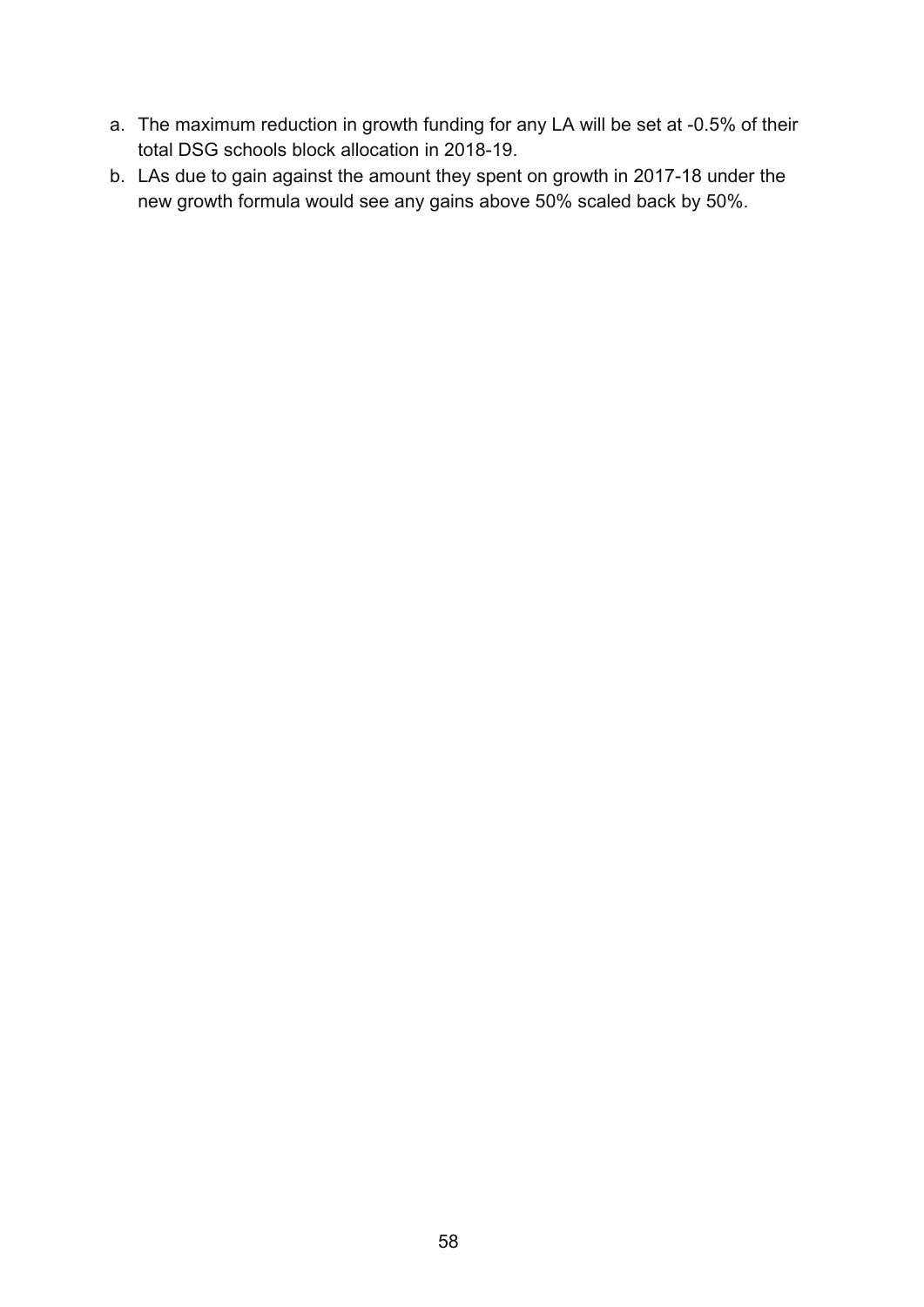# **Figure 20 – Transitional Growth Funding in 2019-20**

| <b>Calculation step</b>                         | <b>Example LA on the floor</b>                                                                    | <b>Example LA on the</b><br>formula                                                                  | <b>Example LA capped</b>                                                                            |
|-------------------------------------------------|---------------------------------------------------------------------------------------------------|------------------------------------------------------------------------------------------------------|-----------------------------------------------------------------------------------------------------|
| 1) Total growth allocation in 2018-<br>19       | LA4's growth allocation was £1m                                                                   | LA5's growth allocation was<br>£100k                                                                 | LA6's growth allocation was<br>£300k                                                                |
| 2) Total schools block allocation in<br>2018-19 | LA4's total allocation was £90m<br>including £1m growth                                           | LA5's total allocation was<br>£21m including £100k<br>growth                                         | LA6's total schools block<br>allocation was £50m<br>including £300k growth                          |
| 3) Total growth allocation in 2019-<br>20       | £400k                                                                                             | £50k                                                                                                 | £1m                                                                                                 |
| 4) Calculate the change in growth<br>funding    | LA4's growth funding was £1m in<br>2018-19 and is £400k in 2019-20, a<br>change of -£600k or -60% | LA5's growth funding was<br>£100k in 2018-19 and is<br>£50k in 2019-20, a change<br>of -£50k or -50% | LA6's growth funding was<br>£300k in 2018-19 and is<br>£1m in 2019-20, a change<br>of £700k or 233% |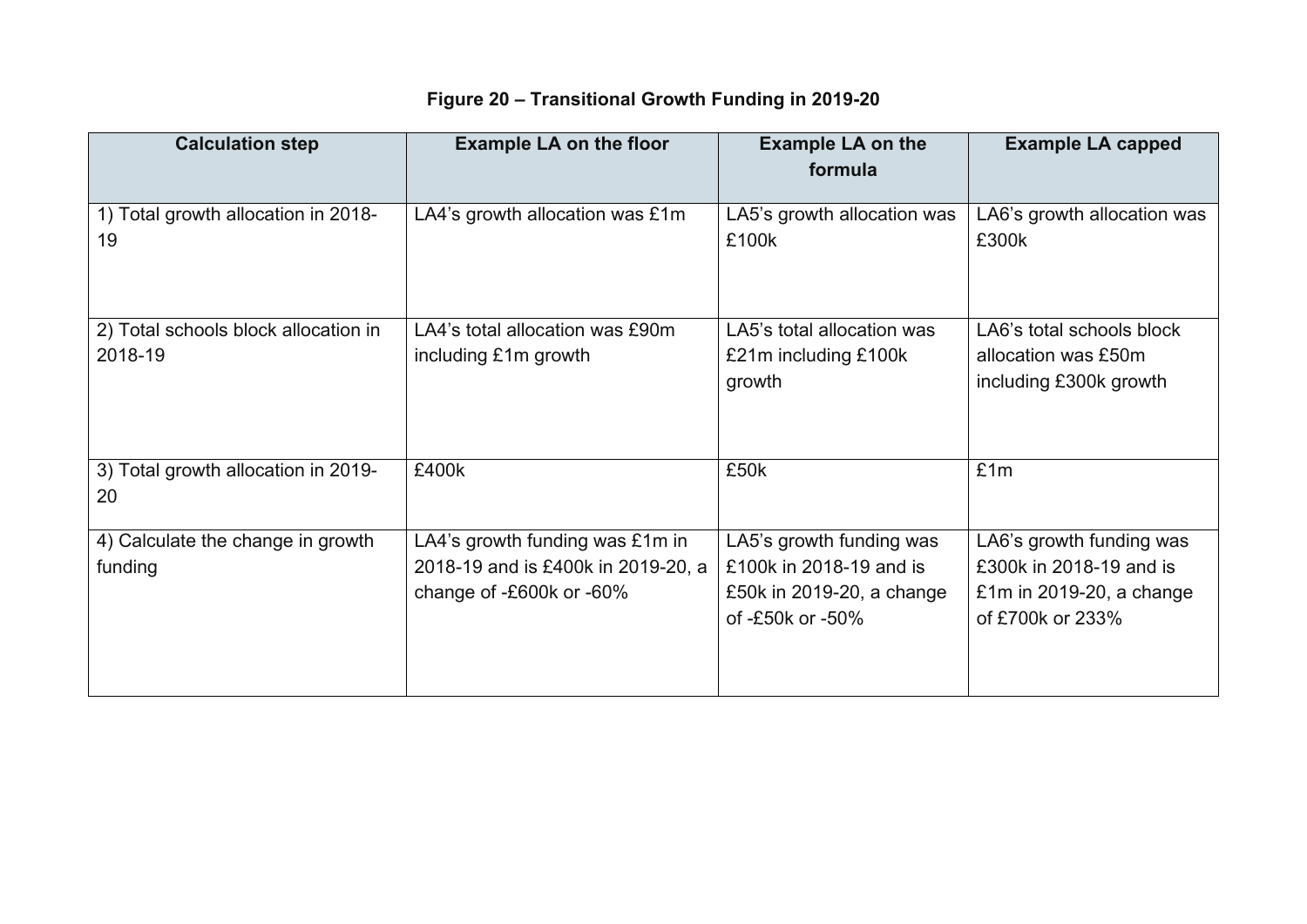| <b>Calculation step</b>              | <b>Example LA on the floor</b>       | <b>Example LA on the</b><br>formula | <b>Example LA capped</b>   |
|--------------------------------------|--------------------------------------|-------------------------------------|----------------------------|
|                                      |                                      |                                     |                            |
| 5) Calculate the change in growth    | LA4 has been allocated £400k         | LA5 has been allocated              | LA6 has been allocated     |
| funding as a % of the 2018-19        | (step 3) which represents a change   | £50k (step 3) which                 | £50m (step 3) which        |
| schools block allocation             | of -0.67% on the total schools block | represents a change of -            | represents a change of     |
|                                      |                                      | 0.24% on the total schools          | 1.40% on the total schools |
|                                      |                                      | block (step 2)                      | block (step 2)             |
|                                      |                                      |                                     |                            |
|                                      |                                      |                                     |                            |
| 6) Apply the growth funding floor at | LA 4 is below the floor (losing      | LA5 is above the floor              | LA6 is above the floor     |
| $-0.5\%$ of the total schools block  | 0.67% over the whole schools         | ( $\log_{10} 0.24\%$ (step 5) over  | $(gaining 1.40\% (step 5)$ |
| allocation                           | block) so is allocated a minimum of  | the whole schools block) so         | over the whole schools     |
|                                      | £550k (a reduction of £450k which    | does not receive any floor          | block) so does not receive |
|                                      | is equal to 0.5% of the total 2018-  | transition                          | any floor transition       |
|                                      | 19 schools block)                    |                                     |                            |
|                                      |                                      |                                     |                            |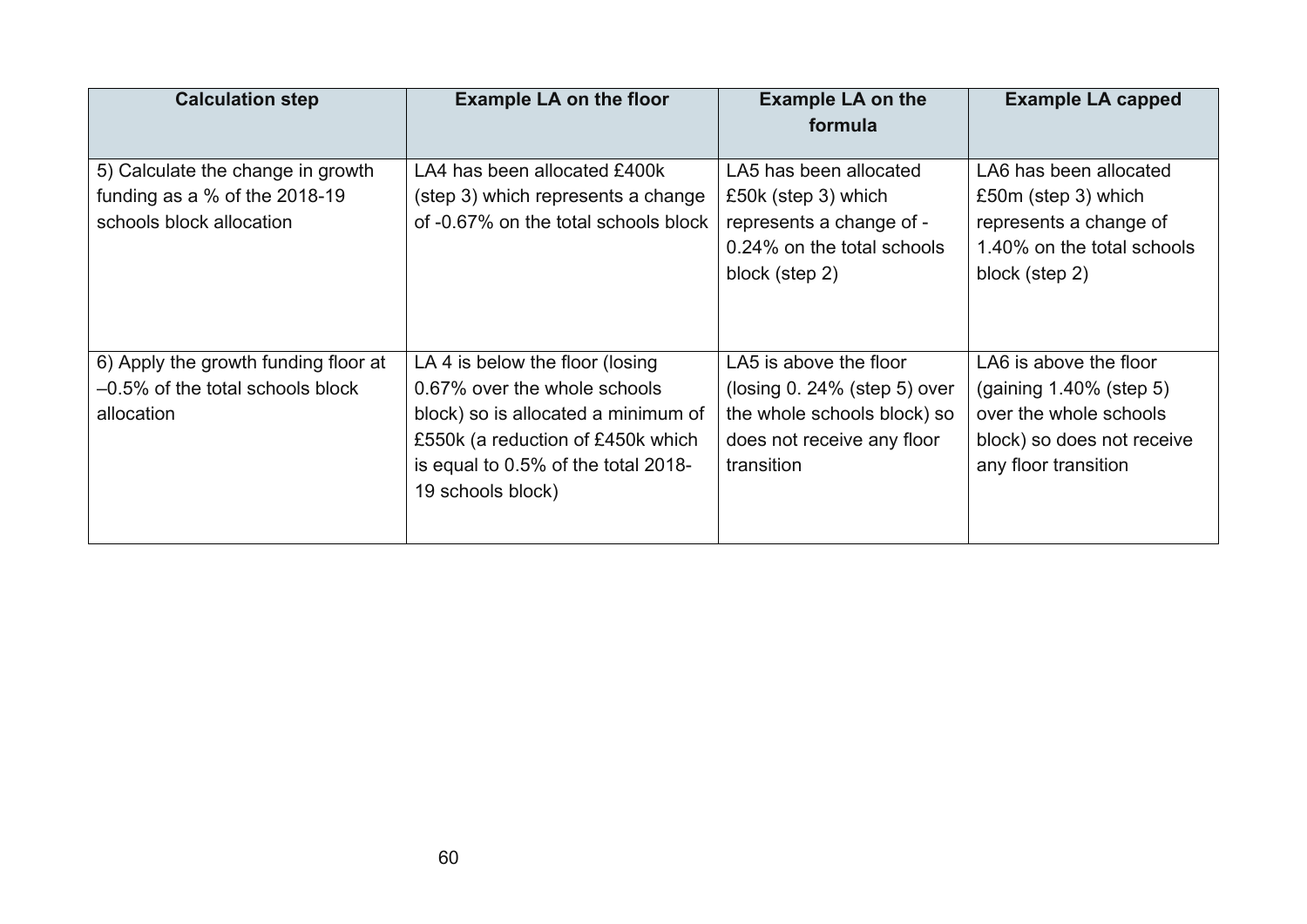| <b>Calculation step</b>          | <b>Example LA on the floor</b>          | <b>Example LA on the</b>                                | <b>Example LA capped</b>                                                                                                                                                                        |
|----------------------------------|-----------------------------------------|---------------------------------------------------------|-------------------------------------------------------------------------------------------------------------------------------------------------------------------------------------------------|
|                                  |                                         | formula                                                 |                                                                                                                                                                                                 |
|                                  |                                         |                                                         |                                                                                                                                                                                                 |
| 7) Scale gains above 50% at 50%  | LA4 is on the floor $(s_{top} 6)$ so is | LA5 saw a -50% change in<br>growth funding (step 4) and | LA6 saw a 233% change in<br>growth funding (step 4) and                                                                                                                                         |
| -(Step 4 Change - Cap) * scale * | not capped.                             | is below the cap.                                       | is above the cap.                                                                                                                                                                               |
| Step 1 2018-19 growth allocation |                                         |                                                         |                                                                                                                                                                                                 |
|                                  |                                         |                                                         |                                                                                                                                                                                                 |
|                                  |                                         |                                                         | The total increase in LA5's<br>growth allocation is £1m<br>minus £300 $k =$ £700 $k$ (step<br>4 above).                                                                                         |
|                                  |                                         |                                                         | LA5 can gain in full 50% of<br>its 2018-19 growth<br>allocation, i.e.: £300k *<br>$50\% = £150k$ .                                                                                              |
|                                  |                                         |                                                         | The remaining increase in<br>LA5's growth allocation is<br>£700 $k$ minus £150 $k =$<br>£550k. But this gain is<br>scaled and the LA will not<br>receive 50% of it: £550k *<br>$50\% = £275k$ . |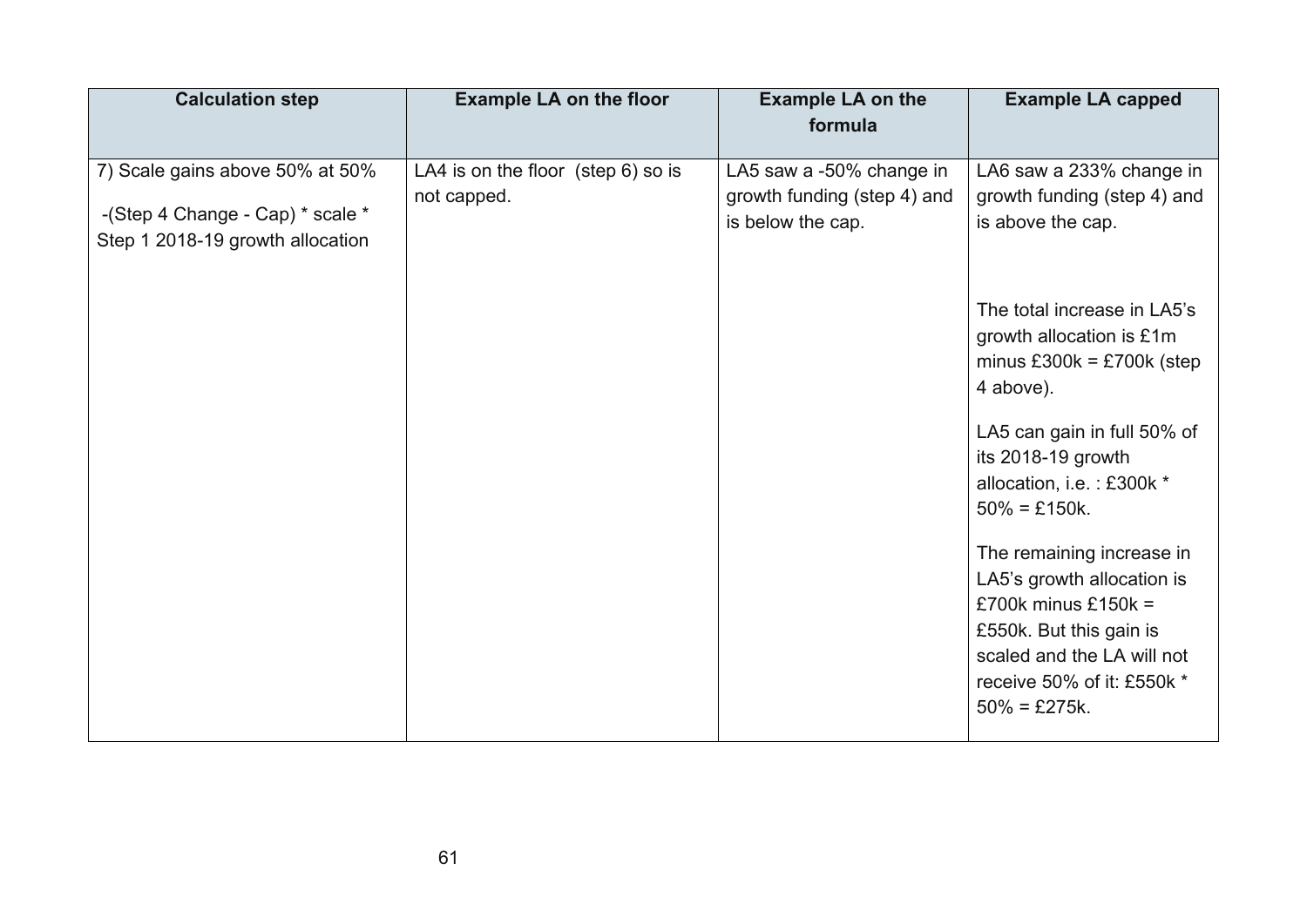| <b>Calculation step</b>             | <b>Example LA on the floor</b> | <b>Example LA on the</b><br>formula | <b>Example LA capped</b> |
|-------------------------------------|--------------------------------|-------------------------------------|--------------------------|
|                                     |                                |                                     |                          |
| 8) Total growth funding after       | LA4:                           | LA 5:                               | LAG:                     |
| transitional protections            | $£400k + £150k - £0 = £550k$   | $£50k + £0 - £0 = £50k$             | £1m + £0 - £275k = £725k |
| 2019-20 growth funding allocation + |                                |                                     |                          |
| floor $-$ scale                     |                                |                                     |                          |
| Step 3 2019-20 growth + Step 6 -    |                                |                                     |                          |
| Step 7                              |                                |                                     |                          |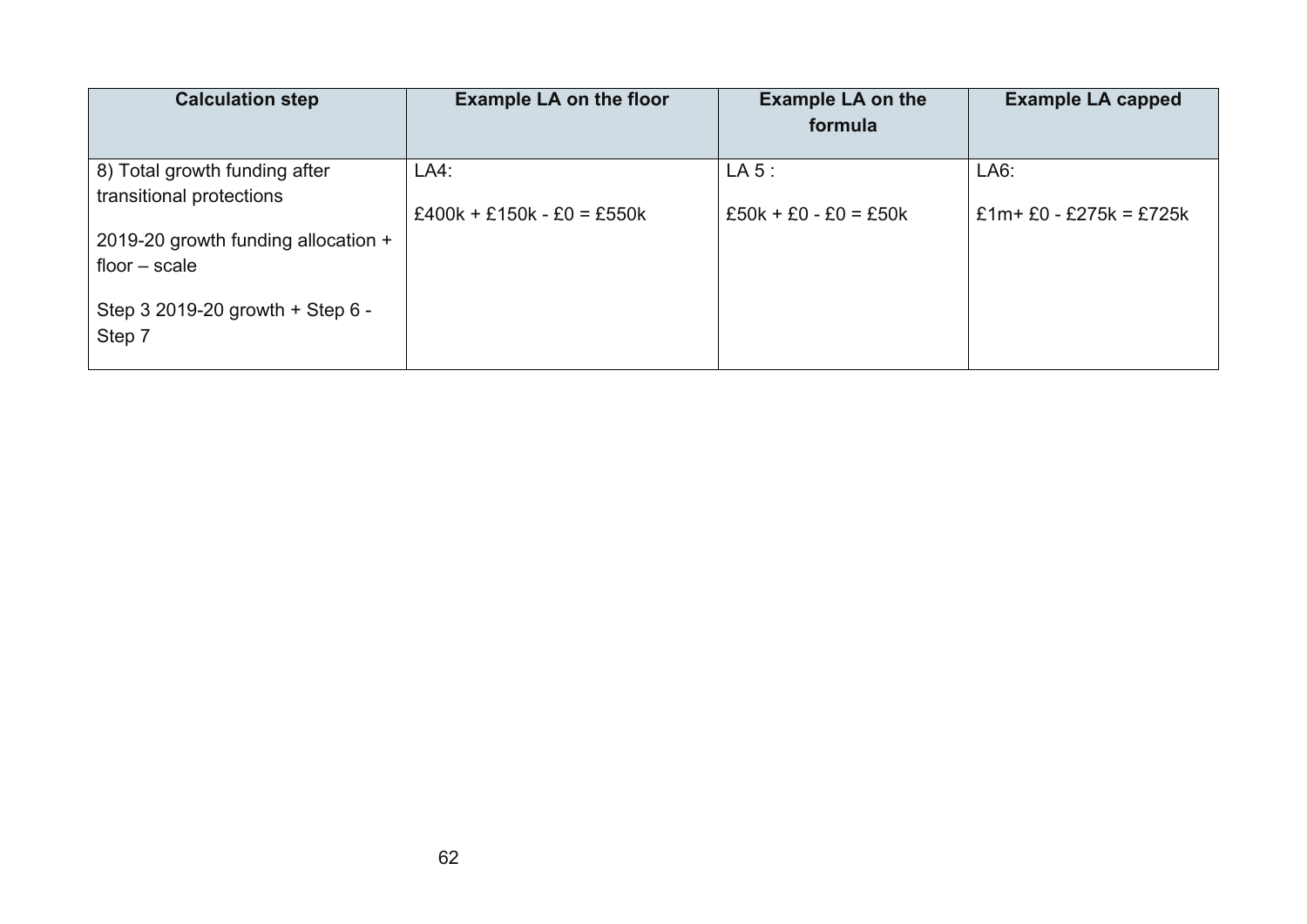# <span id="page-62-0"></span>**ANNEX E: Core schools funding – school-level adjusted pupil count and funding baseline**

E.1. To calculate the school-level baseline for the core schools funding for LA illustrative allocations we start from the baselines and pupil counts as recorded on the 2017-18 APT. We have not updated these calculations. This annex was published in the technical note for the 2018-19 schools block calculations, and is replicated here without changes: it is included for reference only.

## <span id="page-62-1"></span>**APT adjusted pupil count**

- E.2. For each school we use the total FY 2017-18 number on roll (NOR) from the APT.
- E.3. If the school has a special unit or resourced provision we add back the pupils in places that have been deducted from the FY 2017-18 APT NOR. This is because pupils in HN places in mainstream schools will be funded through the schools NFF in future rather than exclusively through the HN block.
- E.4. Then we deduct any reception uplift pupils that were recorded on the FY 2017-18 APT NOR as the NFF does not use the reception uplift. Any school that receives funding for the reception uplift in the baseline year will have this funding protected through the funding floor and transitional protection.

## <span id="page-62-2"></span>**APT adjusted baseline funding**

 $\overline{a}$ 

- E.5. For each school, the starting point here is the total FY 2017-18 school block funding from the APT, including any minimum funding guarantee (MFG) funding.
- E.6. If the school has a special unit or resourced provision we uplift the baseline pupilled funding (funding that is affected by changes to the total number of pupils) in line with the number of pupils in HN places we are adding back in to the baseline pupil count. We do this by rerunning the FY 2017-18 APT without excluding HN places.
- E.7. We then remove the FY 2017-18 premises and mobility funding from the school level baselines, because these factors are calculated at an LA level not a school level.
- E.8. Finally we subtract any core schools one-off funding or funding adjustment for the previous year<sup>[12](#page-62-3)</sup>. Again this data comes from either the FY 2017-18 APT or additional information LAs provided as part of the FY 2017-18 baselines exercise. This now provides the 2017-18 basis on a comparable position to the 2017-18 NFF allocations.

<span id="page-62-3"></span> $12$  This one-off funding or funding adjustment for the previous year can be positive or negative.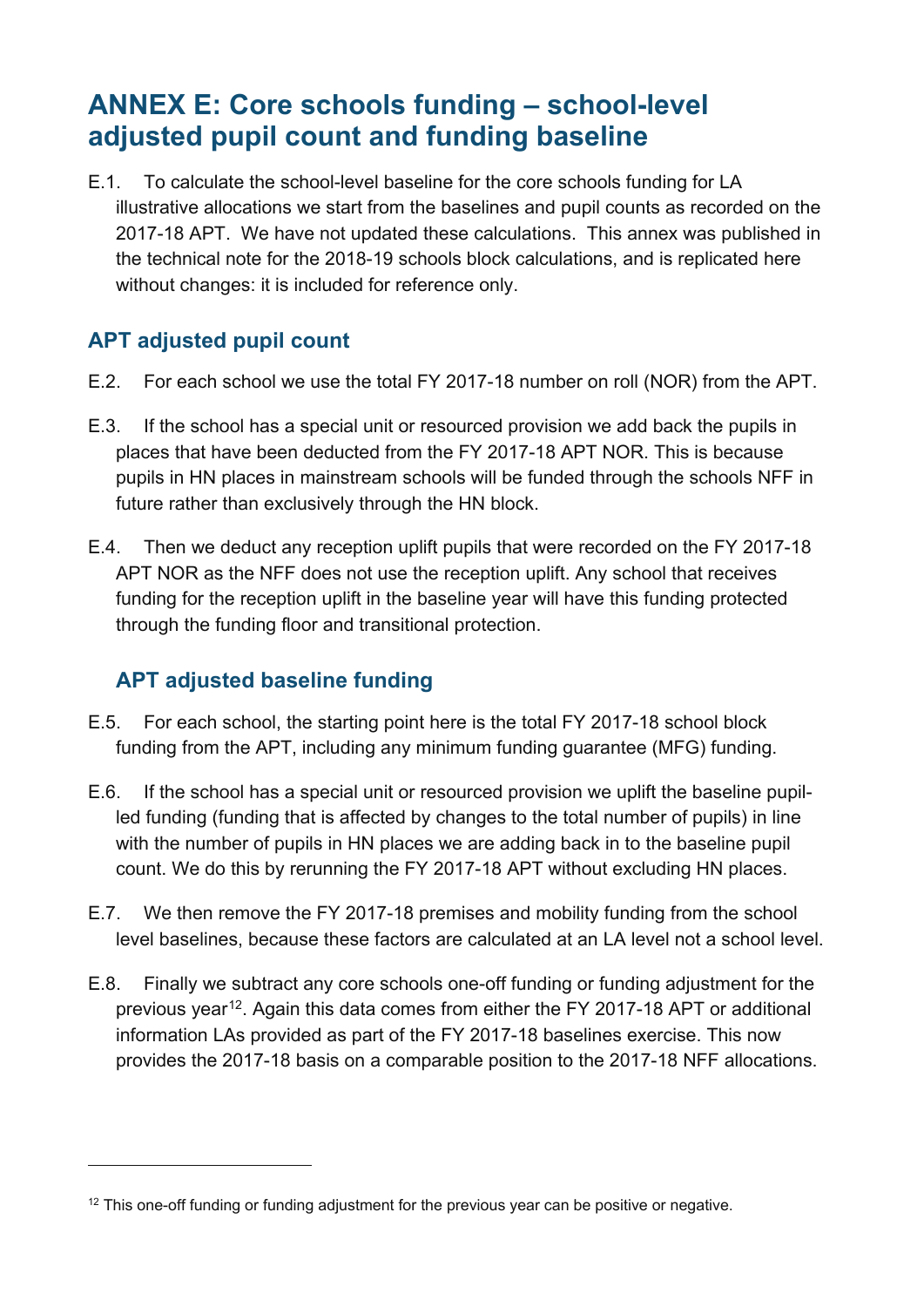## <span id="page-63-0"></span>**New and growing schools – "if full" APT adjusted pupil count and baseline**

- E.9. We want to ensure that new and growing schools are treated in a comparable way to other schools under the NFF. This is relevant for the calculation of the funding floor, where using 2017-18 pupil numbers and baseline funding would either over fund or underfund these schools. To do this we use the "if full" APT adjusted pupil count and baseline for new and growing schools in the calculation of the funding floor (covered in chapter 4). The "if full" pupil count and baseline is the pupil count and funding baseline if the school had been at capacity<sup>[13](#page-63-3)</sup> in 2017-18 (see Annex B for more details).
- E.10. There are 397 schools on our NFF new and growing schools list, including 56 schools that were brand new on the 2018-19 APT.

#### <span id="page-63-1"></span>**"If full" APT adjusted pupil count**

E.11. For each new and growing school we use their at capacity ("if full") pupil count, based on the 2017/18 published admissions number (PAN). We ran a data check earlier in the year to verify the NFF list of new and growing schools and "if full" pupil count. We sent the data to LAs and asked them to check and send an email response either confirming the data was correct or providing corrections. We also sent the data directly to each new and growing academy or free school.

#### <span id="page-63-2"></span>**"If full" APT adjusted baseline funding**

 $\overline{a}$ 

E.12. For each new and growing school we have calculated their hypothetical "if full" APT adjusted baseline funding. First, we calculated the total "if full" schools block funding by using the 2017-18 APT and the "if full" APT adjusted pupil count rather than the 2017-18 APT pupil count. We have assumed that the additional needs characteristics of a school when full are the same as recorded on the 2017-18 APT. E.g. if 20% of pupils in a new and growing school were eligible for FSM6 funding in 2017-18 then 20% of the "if full" pupil count will be eligible for FSM6 funding. The "if full" baseline is calculated using the same opening/closing proportion as used in the FY 2017-18 APT, so if a school will only be open for 7 months of the FY 2017-18 then their "if full" APT adjusted baseline funding is calculated on the same basis. Since the funding floor is on a per-pupil basis, using the part-year proportion makes no difference to the final per-pupil baseline.

<span id="page-63-3"></span><sup>&</sup>lt;sup>13</sup> We have defined capacity as the AY 2017/18 published admissions number (PAN) multiplied by the number of year groups in a school. This data has been checked with LAs and schools.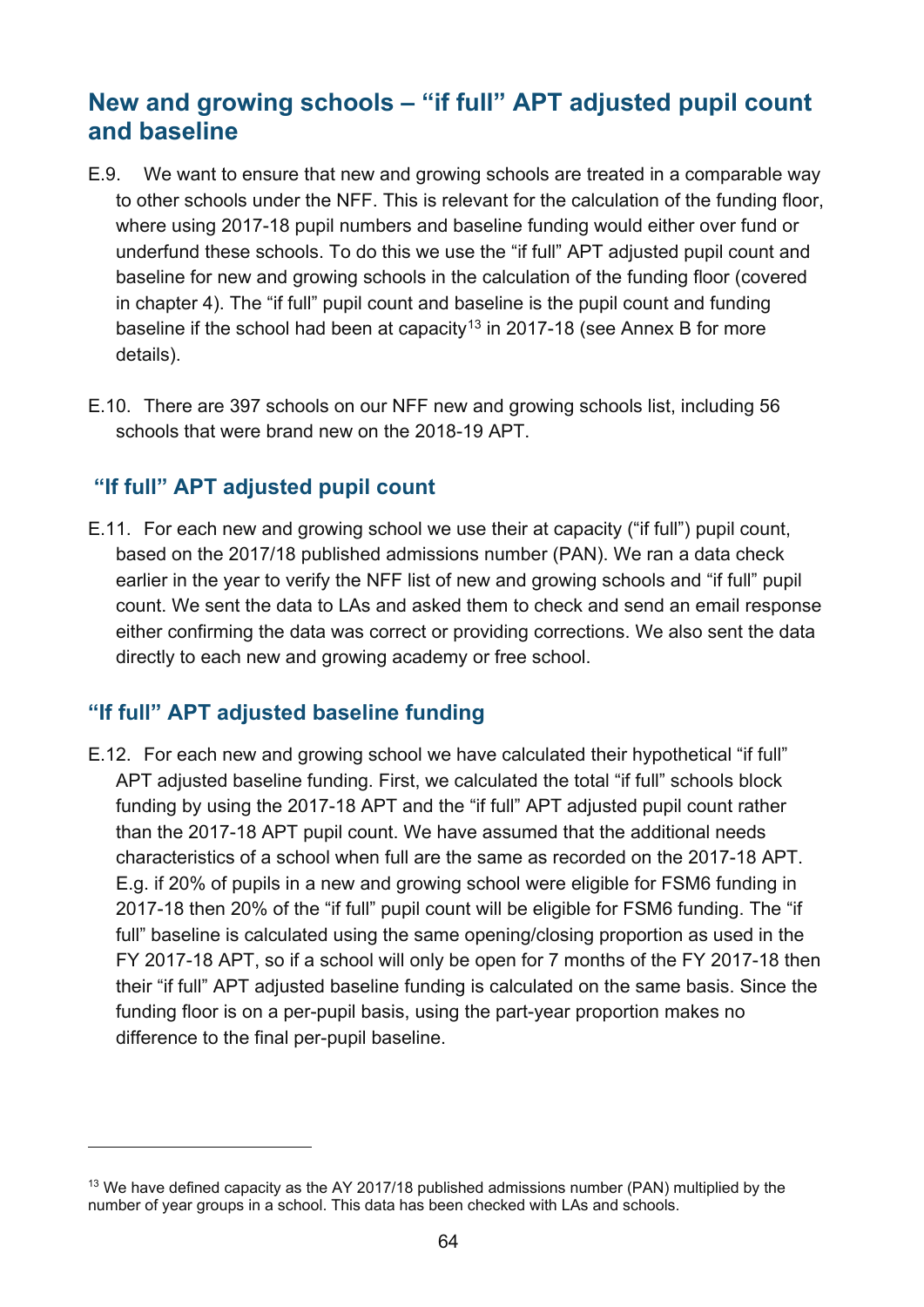E.13. We then removed the FY 2017-18 premises funding (which does not change in line with pupil number changes) and the "if full" mobility funding from the school level baseline to give the "if full" APT adjusted baseline funding.